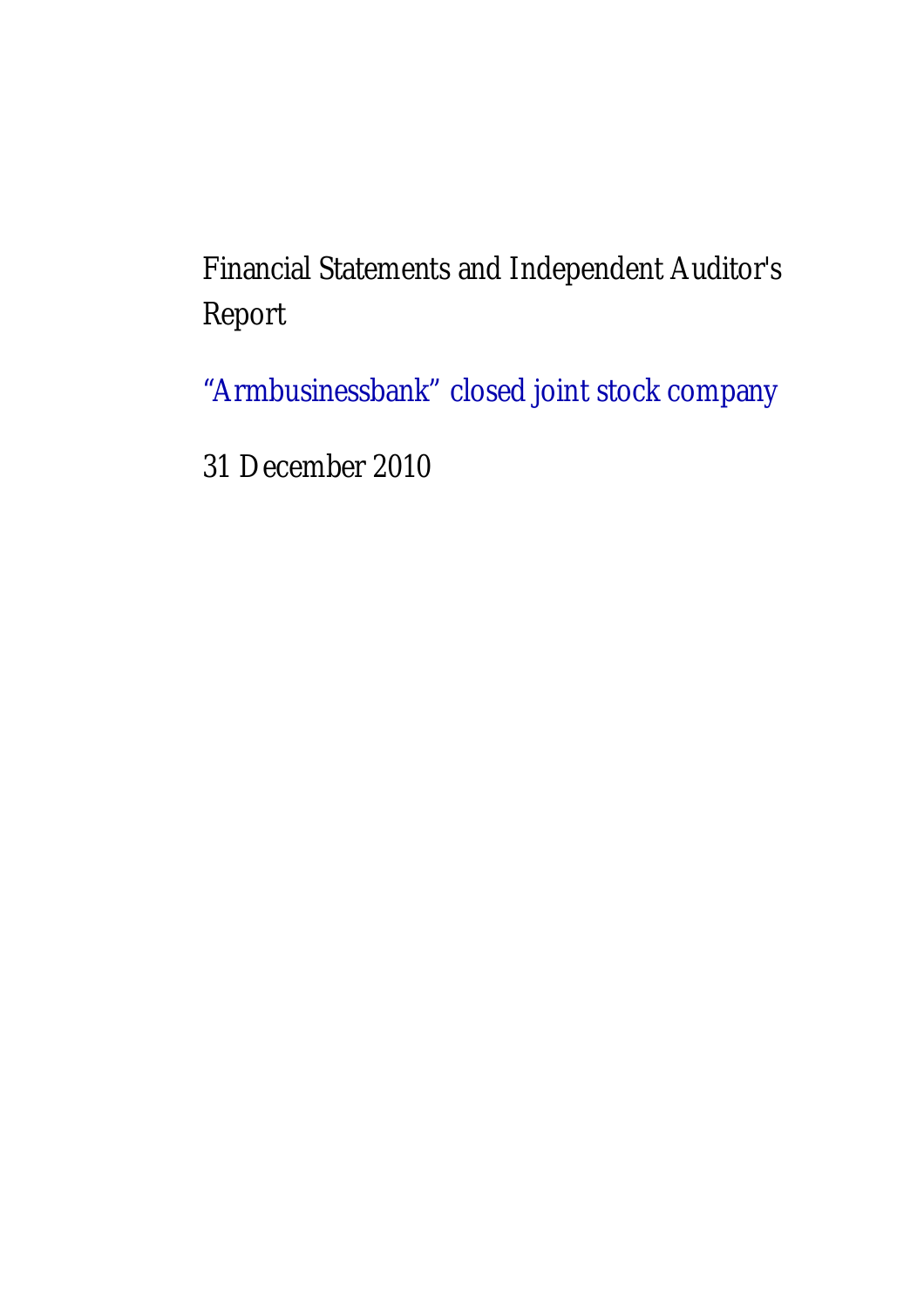# **Contents**

|                                                | Page           |
|------------------------------------------------|----------------|
| Independent auditor's report                   |                |
| Statement of comprehensive income              | 3              |
| Statement of financial position                | 4              |
| Statement of changes in equity                 | 5              |
| Statement of cash flows                        | 6              |
| Accompanying notes to the financial statements | $\overline{7}$ |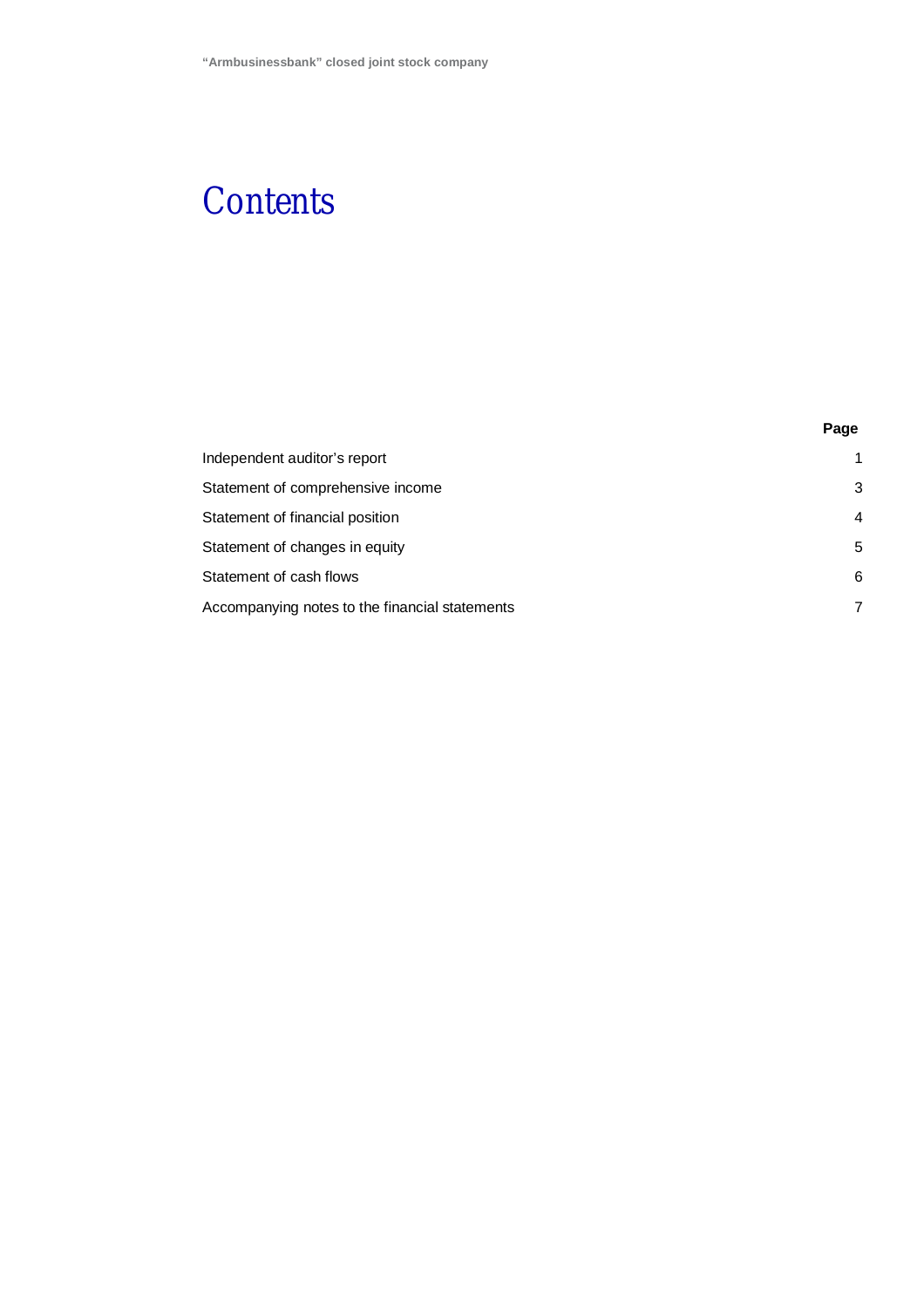# Statement of comprehensive income

| In thousand Armenian drams                                                                     | <b>Notes</b>   | Year ended<br>December 31, 2010 | Year ended<br>December 31, 2009 |
|------------------------------------------------------------------------------------------------|----------------|---------------------------------|---------------------------------|
| Interest and similar income                                                                    | 6              | 10,427,671                      | 6,279,733                       |
| Interest and similar expense                                                                   | 6              | (5,806,968)                     | (3, 150, 814)                   |
| Net interest income                                                                            |                | 4,620,703                       | 3,128,919                       |
| Fee and commission income                                                                      | $\overline{7}$ | 1,119,149                       | 903,246                         |
| Fee and commission expense                                                                     | $\overline{7}$ | (263, 477)                      | (213, 865)                      |
| Net fee and commission income                                                                  |                | 855,672                         | 689,381                         |
| Net trading income                                                                             | 8              | 1,368,564                       | 2,083,934                       |
| Gains less losses on investments available for sale                                            |                | 56,302                          | (54, 227)                       |
| Other income                                                                                   | 9              | 36,060                          | 24,983                          |
| Impairment charge for credit losses                                                            | 10             | (1, 557, 985)                   | (1,071,263)                     |
| Impairment charge for financial investments                                                    |                | (295)                           | (918)                           |
| Staff costs                                                                                    | 11             | (1,512,943)                     | (1,041,407)                     |
| Depreciation of property and equipment                                                         | 19             | (637,069)                       | (427, 059)                      |
| Amortization of intangible assets                                                              | 20             | (37, 883)                       | (39, 872)                       |
| Foreign currency translation net loss of non-trading assets and<br>liabilities                 |                | (60, 904)                       | (1, 111, 481)                   |
| Other expenses                                                                                 | 12             | (1,406,166)                     | (876, 297)                      |
| Profit before income tax                                                                       |                | 1,724,056                       | 1,304,693                       |
| Income tax expense                                                                             | 13             | (400, 944)                      | (482, 483)                      |
| Profit for the year                                                                            |                | 1,323,112                       | 822,210                         |
| Other comprehensive income:                                                                    |                |                                 |                                 |
| Net unrealized gains/ (losses) from changes in fair value of<br>investments available-for-sale |                | 75,773                          | (52, 350)                       |
| Net (gains)/losses realized to net profit on disposal of available-<br>for-sale instruments    |                | (61, 887)                       | 50,940                          |
| Income tax relating to components of other comprehensive<br>income                             |                | (2,777)                         | 282                             |
| Other comprehensive income for the year, net of tax                                            |                | 11,109                          | (1, 128)                        |
| Total comprehensive income for the year                                                        |                | 1,334,221                       | 821,082                         |

The accompanying notes on pages 7 to 53 are an integral part of these financial statements.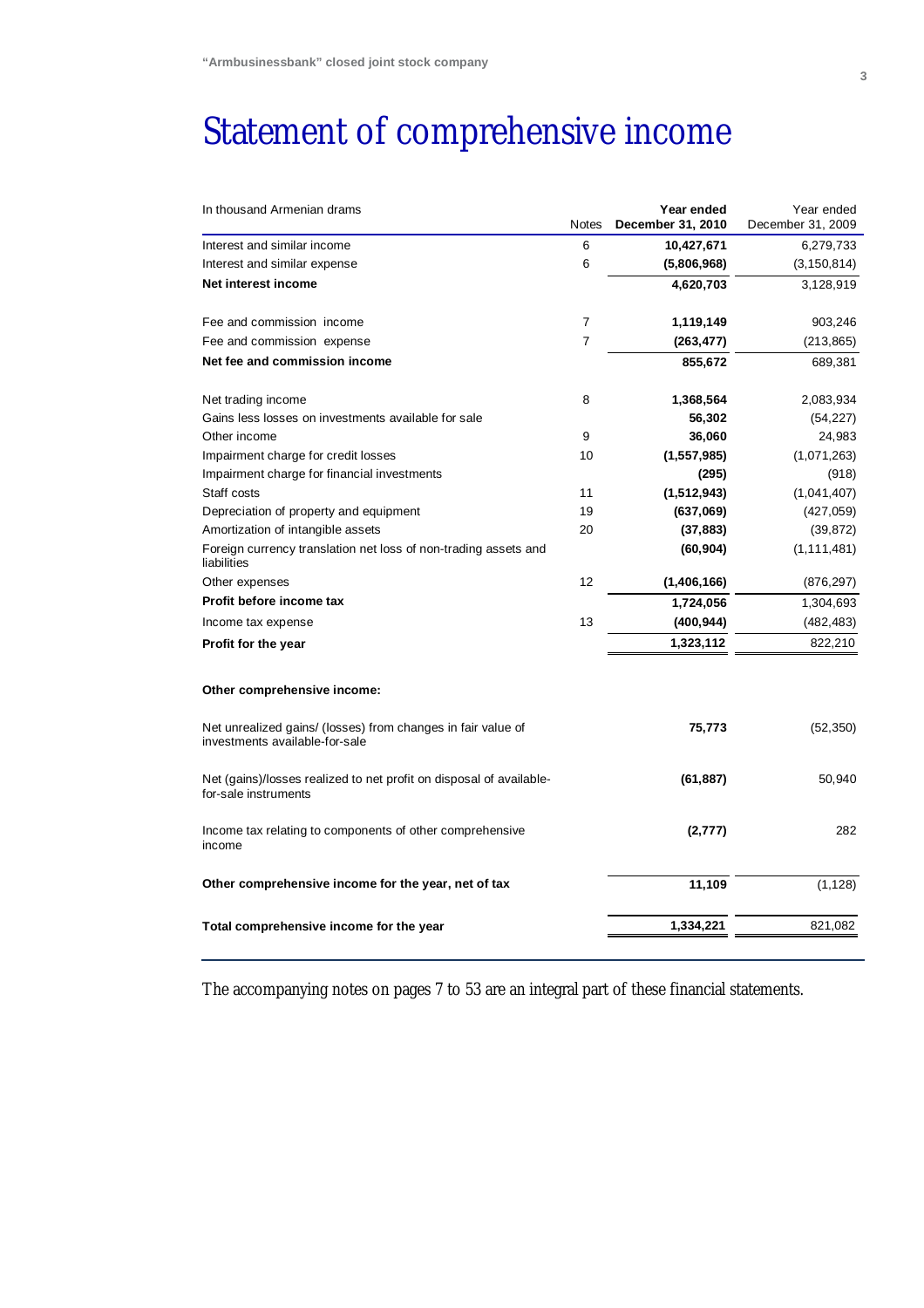# Statement of financial position

| <b>Notes</b> | As of<br>December 31, 2010 | As of<br>December 31, 2009                                   |
|--------------|----------------------------|--------------------------------------------------------------|
|              |                            |                                                              |
| 14           | 13,046,849                 | 12,475,646                                                   |
| 15           | 1,688,133                  | 3,665,570                                                    |
| 16           | 870,584                    | 488,018                                                      |
| 17           | 77,205,248                 | 59,688,133                                                   |
| 18           | 2,015,109                  | 1,341,474                                                    |
| 18           | 51,805                     | 103,611                                                      |
| 28           | 2,431,251                  |                                                              |
| 19           | 7,676,763                  | 4,635,524                                                    |
| 20           | 213,081                    | 196,951                                                      |
| 13           | 65,497                     | 72,802                                                       |
|              | 1,450,357                  | 436,201                                                      |
| 21           | 10,342,300                 | 9,817,875                                                    |
|              | 117,056,977                | 92,921,805                                                   |
|              |                            |                                                              |
|              |                            | 9,773,826                                                    |
|              |                            | 23,442                                                       |
| 23           |                            | 13,670,791                                                   |
| 24           |                            | 43,968,861                                                   |
| 25           |                            | 8,794,803                                                    |
|              |                            | 375,284                                                      |
| 26           | 253,945                    | 133,792                                                      |
|              | 99,541,750                 | 76,740,799                                                   |
|              |                            |                                                              |
| 29           | 13,450,000                 | 13,450,000                                                   |
|              | 198,533                    | 157,422                                                      |
|              | 13,455                     | 2,346                                                        |
|              | 3,853,239                  | 2,571,238                                                    |
|              | 17,515,227                 | 16,181,006                                                   |
|              | 117,056,977                | 92,921,805                                                   |
|              | 22<br>16                   | 9,946,240<br>30,425<br>21,872,933<br>60,075,899<br>7,362,308 |

The financial statements from pages 3 to 53 were signed by the Bank's Chairman of the Executive Board and Chief Accountant on 18 April 2011. The accompanying notes on pages 7 to 53 are an integral part of these financial statements.

Ara Kirakosyan Chairman of the Executive Board Ruzan Khachatryan Chief accountant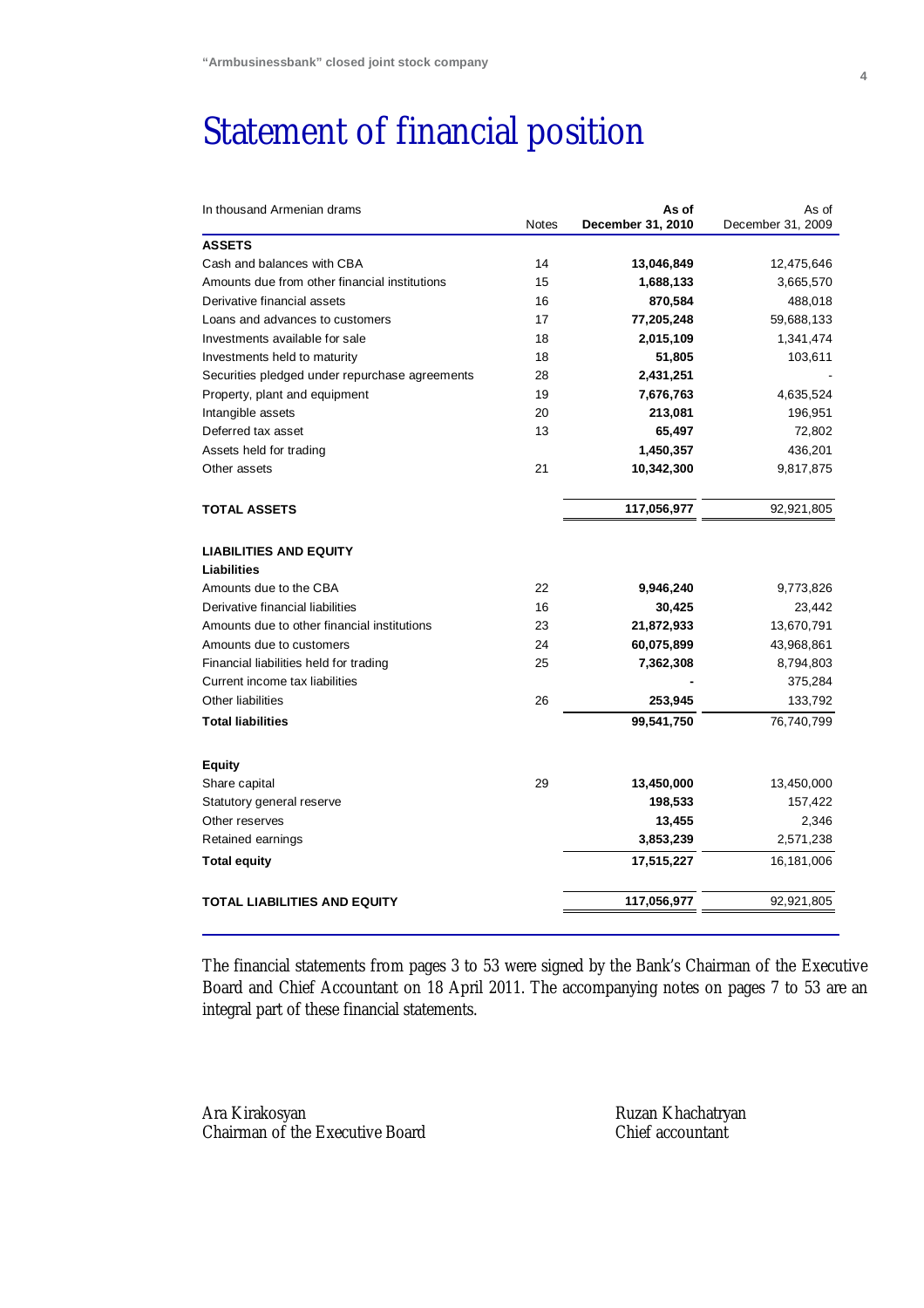# Statement of changes in equity

| In thousand Armenian<br>drams                                                              |               | <b>Statutory</b><br>general | <b>Revaluation</b><br>reserve of<br>investments<br>available | Retained  |            |
|--------------------------------------------------------------------------------------------|---------------|-----------------------------|--------------------------------------------------------------|-----------|------------|
|                                                                                            | Share capital | reserve                     | for sale                                                     | earnings  | Total      |
| Balance as of January 1,<br>2009                                                           | 5,000,000     | 118,505                     | 3,474                                                        | 1,787,945 | 6,909,924  |
| Increase in share capital                                                                  | 8,450,000     |                             |                                                              |           | 8,450,000  |
| Distribution to reserve                                                                    |               | 38,917                      |                                                              | (38, 917) |            |
| Transactions with owners                                                                   | 8,450,000     | 38,917                      |                                                              | (38, 917) | 8,450,000  |
| Profit for the year                                                                        |               |                             |                                                              | 822,210   | 822,210    |
| Other comprehensive<br>income:                                                             |               |                             |                                                              |           |            |
| Net unrealized loss from<br>changes in fair value of<br>investments available-for-<br>sale |               |                             | (52, 350)                                                    |           | (52, 350)  |
| Net losses realized to net<br>profit on disposal of<br>available-for-sale<br>instruments   |               |                             | 50,940                                                       |           | 50,940     |
| Income tax relating to<br>components of other<br>comprehensive income                      |               |                             | 282                                                          |           | 282        |
| Total comprehensive<br>income for the year                                                 |               |                             | (1, 128)                                                     | 822,210   | 821,082    |
| <b>Balance as of December</b><br>31, 2009                                                  | 13,450,000    | 157,422                     | 2,346                                                        | 2,571,238 | 16,181,006 |
| Distribution to reserve                                                                    |               | 41,111                      |                                                              | (41, 111) |            |
| Transactions with owners                                                                   |               | 41,111                      |                                                              | (41, 111) |            |
| Profit for the year                                                                        |               |                             |                                                              | 1,323,112 | 1,323,112  |
| Other comprehensive<br>income:                                                             |               |                             |                                                              |           |            |
| Net unrealized gain from<br>changes in fair value of<br>investments available-for-<br>sale |               |                             | 75,773                                                       |           | 75,773     |
| Net gains realized to net<br>profit on disposal of<br>available-for-sale<br>instruments    |               |                             | (61, 887)                                                    |           | (61, 887)  |
| Income tax relating to<br>components of other<br>comprehensive income                      |               |                             | (2,777)                                                      |           | (2, 777)   |
| Total comprehensive<br>income for the year                                                 |               |                             | 11,109                                                       | 1,323,112 | 1,334,221  |
| <b>Balance as of December</b><br>31, 2010                                                  | 13,450,000    | 198,533                     | 13,455                                                       | 3,853,239 | 17,515,227 |
|                                                                                            |               |                             |                                                              |           |            |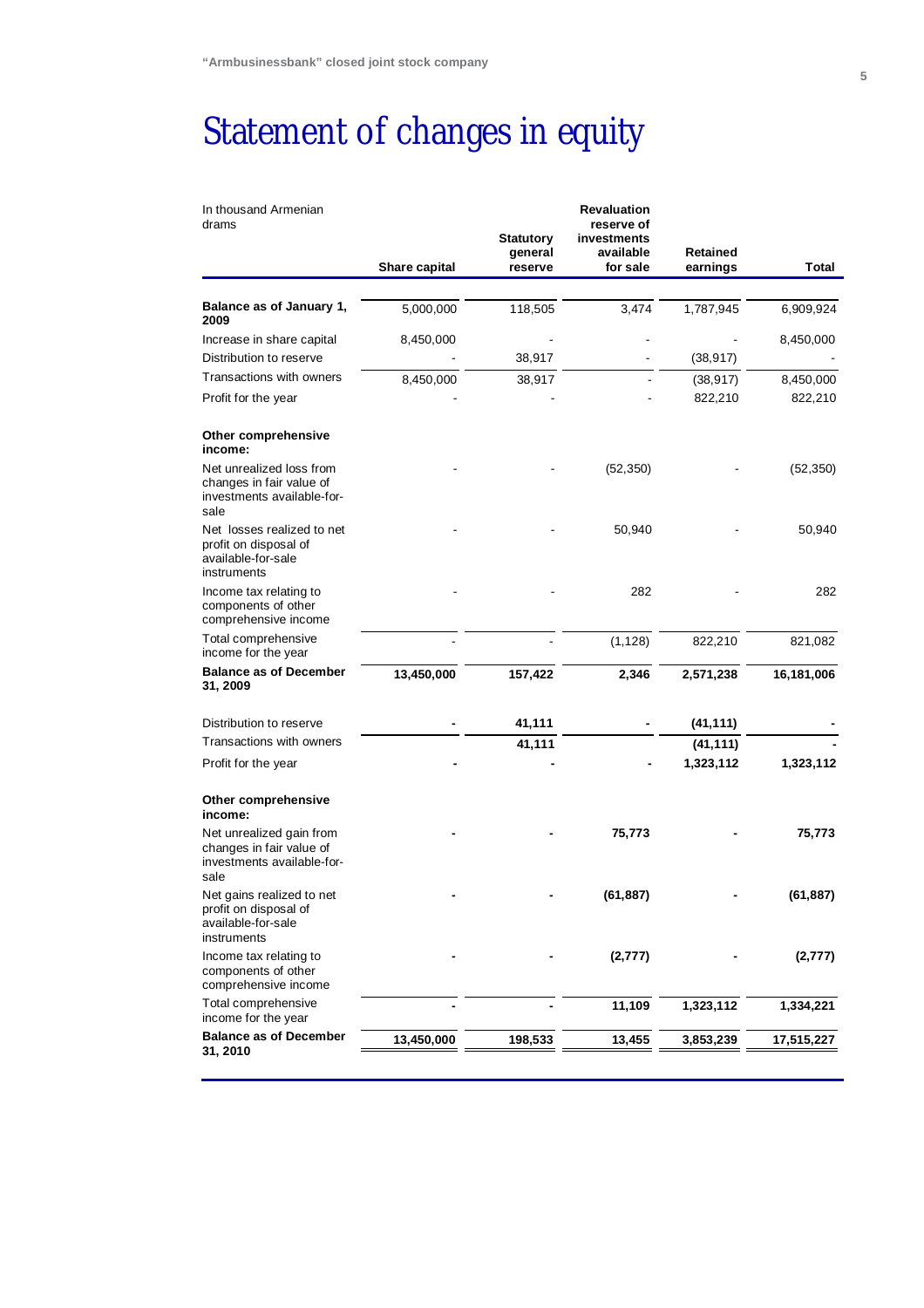# Statement of cash flows

| In thousand Armenian drams                                                     |                                 |                                 |
|--------------------------------------------------------------------------------|---------------------------------|---------------------------------|
|                                                                                | Year ended<br>December 31, 2010 | Year ended<br>December 31, 2009 |
| Cash flows from operating activities                                           |                                 |                                 |
| Profit before tax                                                              | 1,724,056                       | 1,304,693                       |
| Adjustments for:                                                               |                                 |                                 |
| Impairment charge for credit losses                                            | 1,557,985                       | 1,071,263                       |
| Amortization and depreciation allowances                                       | 674,952                         | 466,931                         |
| Gain from disposal of PPE                                                      | (130)                           | (349)                           |
| Foreign currency translation net loss of non-trading assets and<br>liabilities | 60,904                          | 1,111,481                       |
| Recovery of loans previously written off                                       | 99,261                          | 4,028                           |
| Interests receivable                                                           | (125, 996)                      | (213, 196)                      |
| Interests payable                                                              | 94,017                          | (171, 802)                      |
| Cash flows from operating activities before changes in                         | 4,085,049                       | 3,573,049                       |
| operating assets and liabilities                                               |                                 |                                 |
| (Increase)/decrease in operating assets                                        |                                 |                                 |
| Amounts due from the CBA                                                       | (404, 935)                      | (18,077)                        |
| Amounts due from other financial institutions                                  | (543,036)                       | 423,098                         |
| Loans and advances to customers                                                | (22, 307, 768)                  | (33,527,626)                    |
| Other assets                                                                   | (550, 544)                      | (9,366,046)                     |
| Derivative financial assets                                                    | (382, 566)                      | (488, 018)                      |
| Amounts due to the CBA                                                         |                                 | (3,804,505)                     |
| Amounts due to financial institutions                                          | 3,322,344                       | (1,458,710)                     |
| Amounts due to customers                                                       | 18,902,658                      | 17,936,018                      |
| Financial liabilities held for trading                                         | (1,432,495)                     | 7,980,304                       |
| Derivative financial liabilities                                               | 6,983                           | 23,442                          |
| Other liabilities                                                              | 605,429                         | 56,616                          |
| Net cash flow from/(used in) operating activities before<br>income tax         | 1,301,119                       | (18, 670, 455)                  |
| Income tax paid                                                                | (771, 700)                      | (263,064)                       |
| Net cash from/(used in) operating activities                                   | 529,419                         | (18,933,519)                    |
| Cash flows from investing activities                                           |                                 |                                 |
| (Purchase)/sale of investment securities                                       | (3,026,552)                     | 2,858,954                       |
| Purchase of property and equipment                                             | (3,713,113)                     | (1,805,837)                     |
| Proceeds from sale of property and equipment                                   | 34,935                          | 16,159                          |
| Purchase of intangible assets                                                  | (54, 013)                       | (137, 424)                      |
| Net cash from/ (used) in investing activities                                  | (6,758,743)                     | 931,852                         |
| Cash flow from financing activities                                            |                                 |                                 |
| Proceeds from issue of share capital                                           |                                 | 8,450,000                       |
| Loans received from the CBA                                                    | 176,812                         | 9,232,378                       |
| Loans received from financial institutions                                     | 4,891,050                       | 6,388,256                       |
| Net cash flow from financing activities                                        | 5,067,862                       | 24,070,634                      |
| Net increase/(decrease) in cash and cash equivalents                           | (1, 161, 462)                   | 6,068,967                       |
| Cash and cash equivalents at the beginning of the year                         | 15,317,239                      | 7,220,301                       |
| Exchange differences on cash and cash equivalents                              | (214, 969)                      | 2,027,971                       |
| Cash and cash equivalents at the end of the year (Note 14)                     | 13,940,808                      | 15,317,239                      |
| Supplementary information:                                                     |                                 |                                 |
| Interest received                                                              | 10,514,871                      | 6,139,572                       |
| Interest paid                                                                  | (5,884,753)                     | (3,220,893)                     |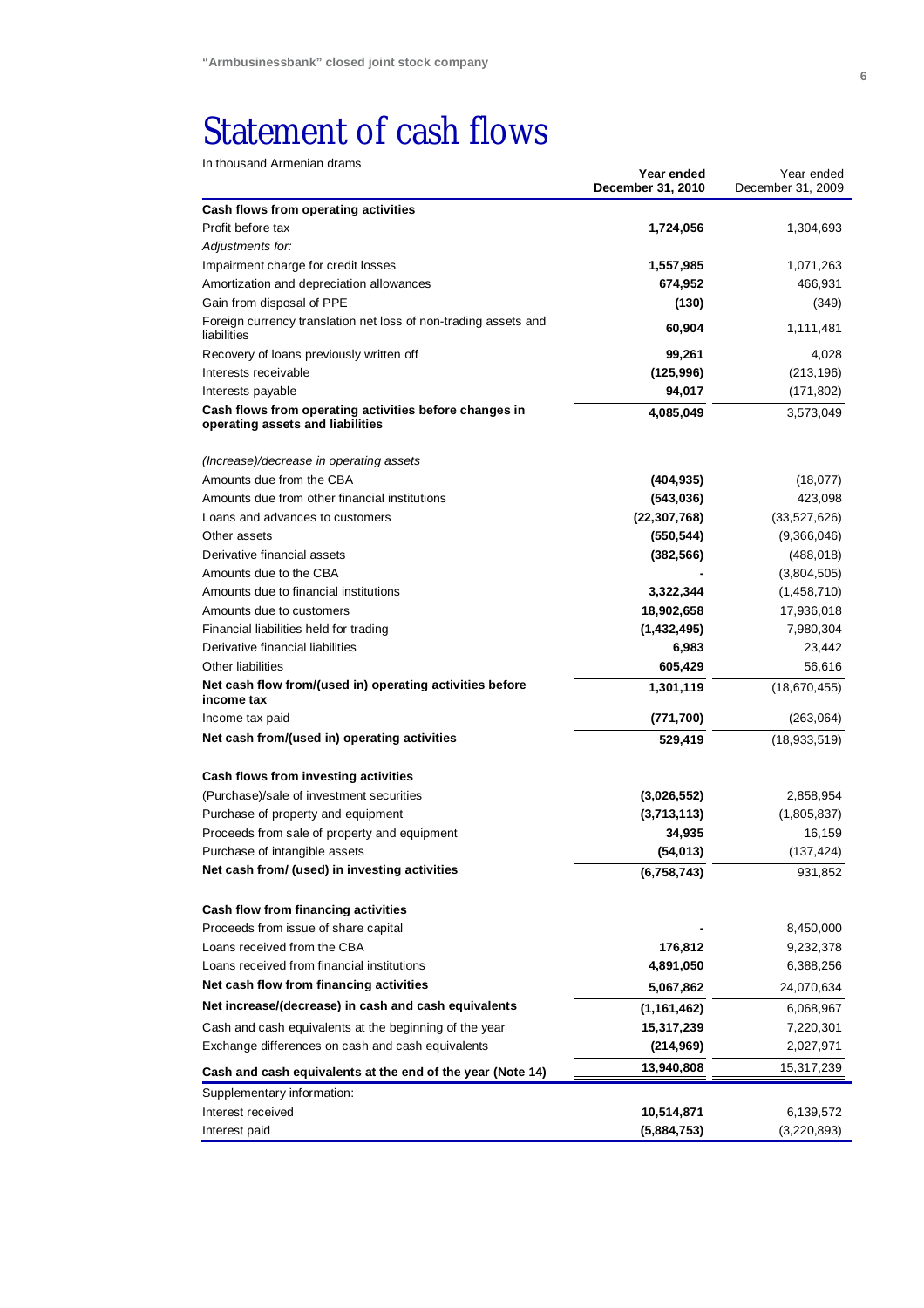# Accompanying notes to the financial statements

#### **1 Principal activities**

"Armbusinessbank" CJSC (previous "Hayinvestbank" CJSC) (the "Bank") is a closed joint-stock company, which was incorporated in the Republic of Armenia in 1991. The Bank is regulated by the legislation of RA and conducts its business under license number 40, granted on 10 December, 1991 by the Central Bank of Armenia (the "CBA").

The Bank accepts deposits from the public and extends credit, transfers payments in Armenia and abroad, exchanges currencies and provides other banking services to its commercial and retail customers.

The Bank's main office and its 10 branches are located in Yerevan, 9 branches are located in different regions of Armenia and 6 branches are located in the Republic of Nagorno Karabakh. The registered office of the Bank is located at: 48 Nalbandyan Street, Yerevan.

### **2 Armenian business environment**

Armenia continues to undergo political and economic changes. As an emerging market, Armenia does not possess a developed business and regulatory infrastructure that generally exists in a more mature free market economy. In addition, economic conditions continue to limit the volume of activity in the financial markets, which may not be reflective of the values for financial instruments. The main obstacle to further economic development is a low level of economic and institutional development, along with a centralized economic base, regional instability and international economic crisis.

The international economic crisis led to shortage of RA GDP, as well as the cash flow transfers from abroad upon which the economy of Armenia is significantly dependant. Though the RA Government and the CBA have undertaken a number of preventing procedures, still there are uncertainties on the capital availability and acquisition cost both for the Bank and for its customers, and in times of more severe market stress the situation of Armenian economy and of the Bank may be exposed to deterioration. However, as the number of variables and assumptions involved in these uncertainties is big, management cannot make a reliable estimate of the amounts by which the carrying amounts of assets and liabilities of the Bank may be affected.

Accordingly, the financial statements of the Bank do not include the effects of adjustments, which might have been considered necessary.

#### **3 Basis of preparation**

#### **3.1 Statement of compliance**

The financial statements of the Bank have been prepared in accordance with International Financial Reporting Standards ("IFRS") as developed and published by the International Accounting Standards Board (IASB), and Interpretations issued by the International Financial Reporting Interpretations Committee ("IFRIC").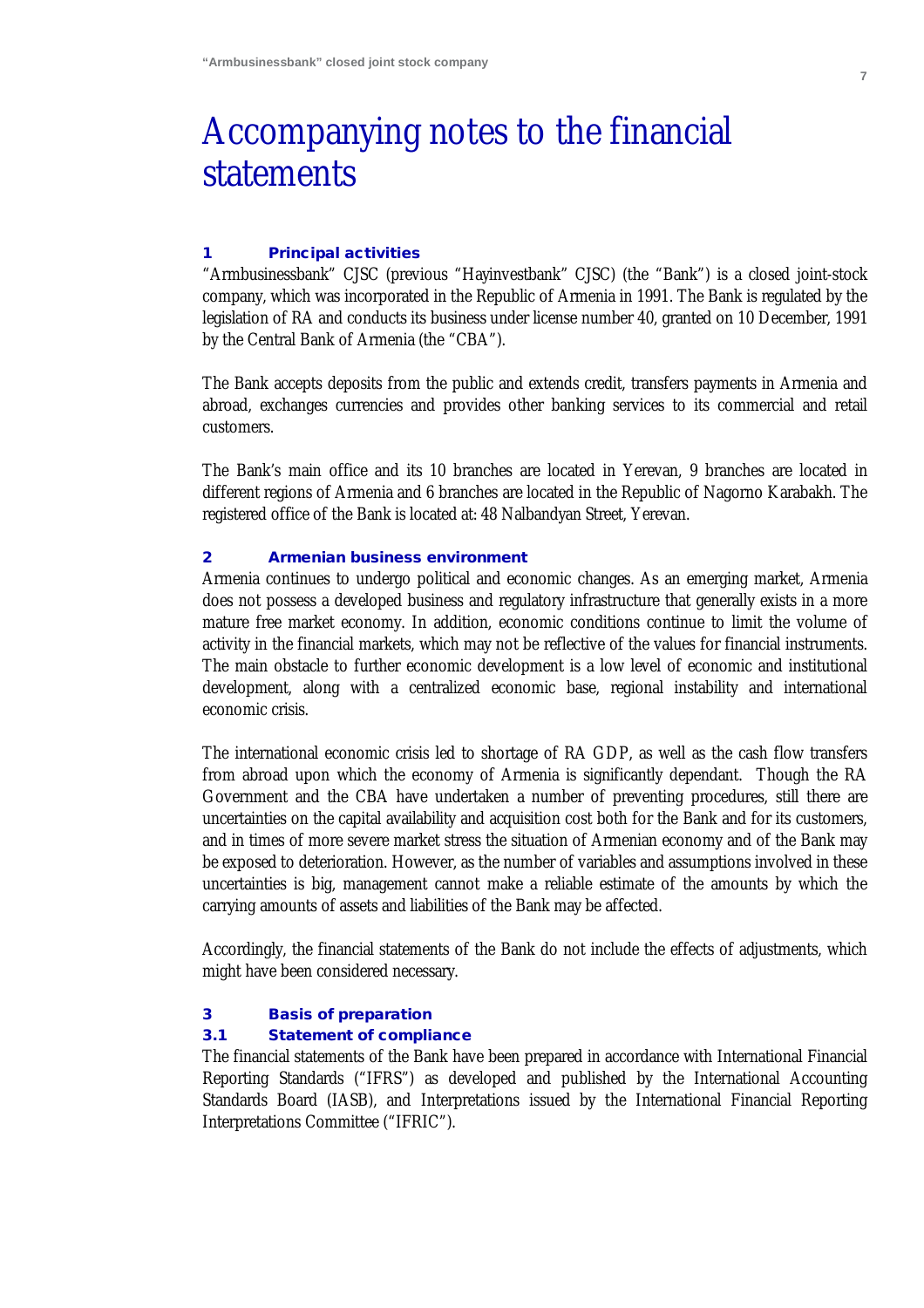#### **3.2 Basis of measurement**

The financial statements have been prepared on a fair value basis for financial assets and liabilities at fair value through profit or loss and available for sale assets, except those for which a reliable measure of fair value is not available. Other financial assets and liabilities are stated at amortized cost and non-financial assets and liabilities are stated at historical cost.

#### **3.3 Functional and presentation currency**

Functional currency of the Bank is the currency of the primary economic environment in which the Bank operates. The Bank's functional currency and the Bank's presentation currency is Armenian Drams ("AMD"), since this currency best reflects the economic substance of the underlying events and transactions of the Bank. The Bank prepares statements for regulatory purposes in accordance with legislative requirements and IFRS. These financial statements are based on the Bank's books and records as adjusted and reclassified in order to comply with IFRS. The financial statements are presented in thousands of AMD, which is not convertible outside Armenia.

#### **3.4 Reclassifications**

Where necessary, comparative figures have been adjusted to conform to changes in presentation in the current year.

With the purpose of ensuring the comparability, cash and balances in the CBA, amounts due from other financial institutions and other assets were offset with amounts due to the CBA, amounts due to financial institutions and other liabilities in the amount of AMD 13,085,561 thousand with regard to mutually placed and received deposits, and the remaining balances are accounted as derivative financial assets in the amount of AMD 488,018 thousand and derivative financial liabilities in the amount of AMD 23,442 thousand (Note 16).

In addition, amounts due to the CBA in the amount of AMD 1,661,254 thousand has been reclassified to loans received from the RA Government (Note 22, 24).

# **3.5 Standards and Interpretations not yet applied by the Bank**

At the date of authorization of these financial statements, certain new Standards, amendments and interpretations to the existing Standards have been published but are not yet effective. The Bank has not early adopted any of these pronouncements.

Management anticipates that all of the pronouncements will be adopted in the Bank's accounting policy for the first period beginning after the effect date of the pronouncement. At the moment in management's estimation possible effect of most of the amendments on the Bank's financial statements can not be material.

#### IAS 32 (Amendment) *Financial instruments: Presentation-Classification of Right Issues*

The Amendment alters IAS 32 *Financial Instruments: Presentation* so that rights, options or warrants to acquire a fixed number of the entity's own equity instruments for a fixed amount of any currency are equity instruments if the entity offers the rights, options or warrants pro rata to all of its existing owners of the same class of its own (non-derivative) equity instruments. Prior to the Amendment, rights issues denominated in a foreign currency 'failed' equity classification and were required to be accounted for as derivative liabilities. IAS 32 (Amendment) is applied retrospectively for annual periods beginning on or after 1 February 2010.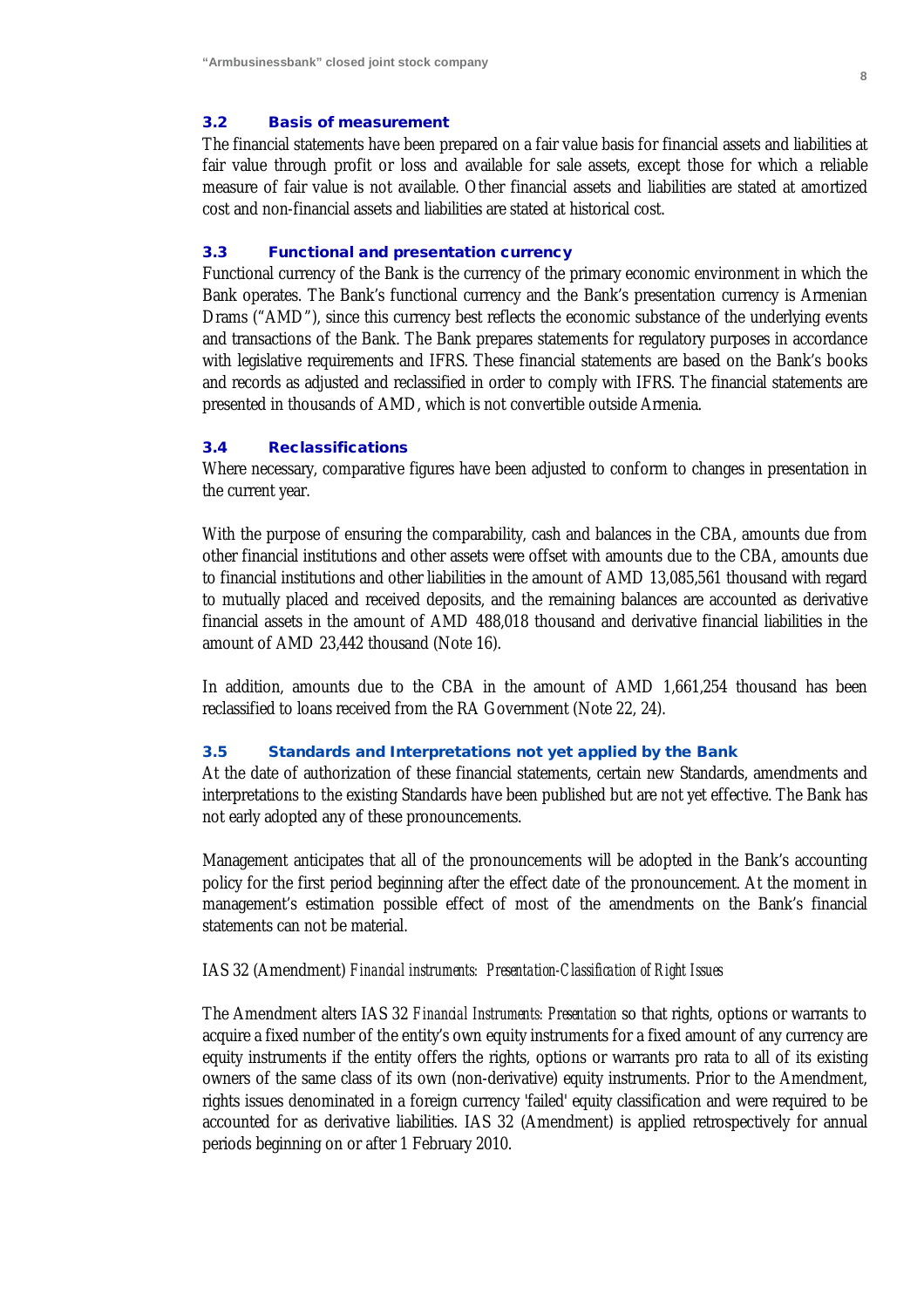# IFRIC 19 *Extinguishing financial liabilities with equity instruments*

The interpretation clarifies the accounting by an entity when the terms of a financial liability are renegotiated and result in the entity issuing equity instruments to a creditor of the entity to extinguish all or part of the financial liability (debt for equity swap). It requires a gain or loss to be recognized in profit or loss, which is measured as the difference between the carrying amount of the financial liability and the fair value of the equity instruments issued. If the fair value of the equity instruments issued cannot be reliably measured, the equity instruments should be measured to reflect the fair value of the financial liability extinguished. It is not expected to have any impact on the group or the parent entity's financial statements.

# IFRS 1 (Amendment) *Limited Exemption from Comparative IFRS 7 Disclosures for First-time Adopters*

The amendment to IFRS 1 enables first-time adopters to benefit from the same relief from comparatives available to those already using IFRSs when applying Improving Disclosures about Financial Instruments (Amendments to IFRS 7) for the first time. Effective for annual periods beginning on or after 1 July 2010.

# IFRS 7 (Amendment) *Transfer of Financial Assets*

The amendment aims to help users of financial statements evaluate the risk exposure relating to more complex transfers of financial assets and the effect of thoise risks on an entity's financial position. The additional disclosures required are designed to provide information that enables users:

- To understand the relationship between transferred financial asset that are not derecognized in their entirely and the associated liabilities
- To evaluate the nature of and risks associated with any continuing involvement of the reporting entity in financial assets that are derecognized in their entirely.

This amendment is effective for annual periods beginning on or after July 1, 2010.

IAS 24 (revised), 'Related party disclosures'

It supersedes IAS 24, 'Related party disclosures', issued in 2003. The revised standard clarifies and simplifies the definition of a related party and removes the requirement for government-related entities to disclose details of all transactions with the government and other government-related entities. IAS 24 (revised) is effective for annual periods beginning on or after 1 January 2011. Earlier application, in whole or in part, is permitted.

# IFRS 1 (Amendment) *Severe Hyperinflation and Removal of Fixed Dates for First-time Adopters*

The IASB has published two limited amendments to IFRS 1 First-time adoption of International Financial Reporting Standards. The first amendment replaces references to a fixed date of '1 January 2004' with 'the date of transition to IFRSs', thus eliminating the need for companies adopting IFRSs for the first time to restate some transactions that occurred before the date of transition to IFRSs. The second amendment provides guidance on how an entity should present financial statements in accordance with IFRSs after a period when the entity was unable to comply with IFRSs because its functional currency was subject to severe hyperinflation. Effective for annual periods beginning on or after 1 July 2011.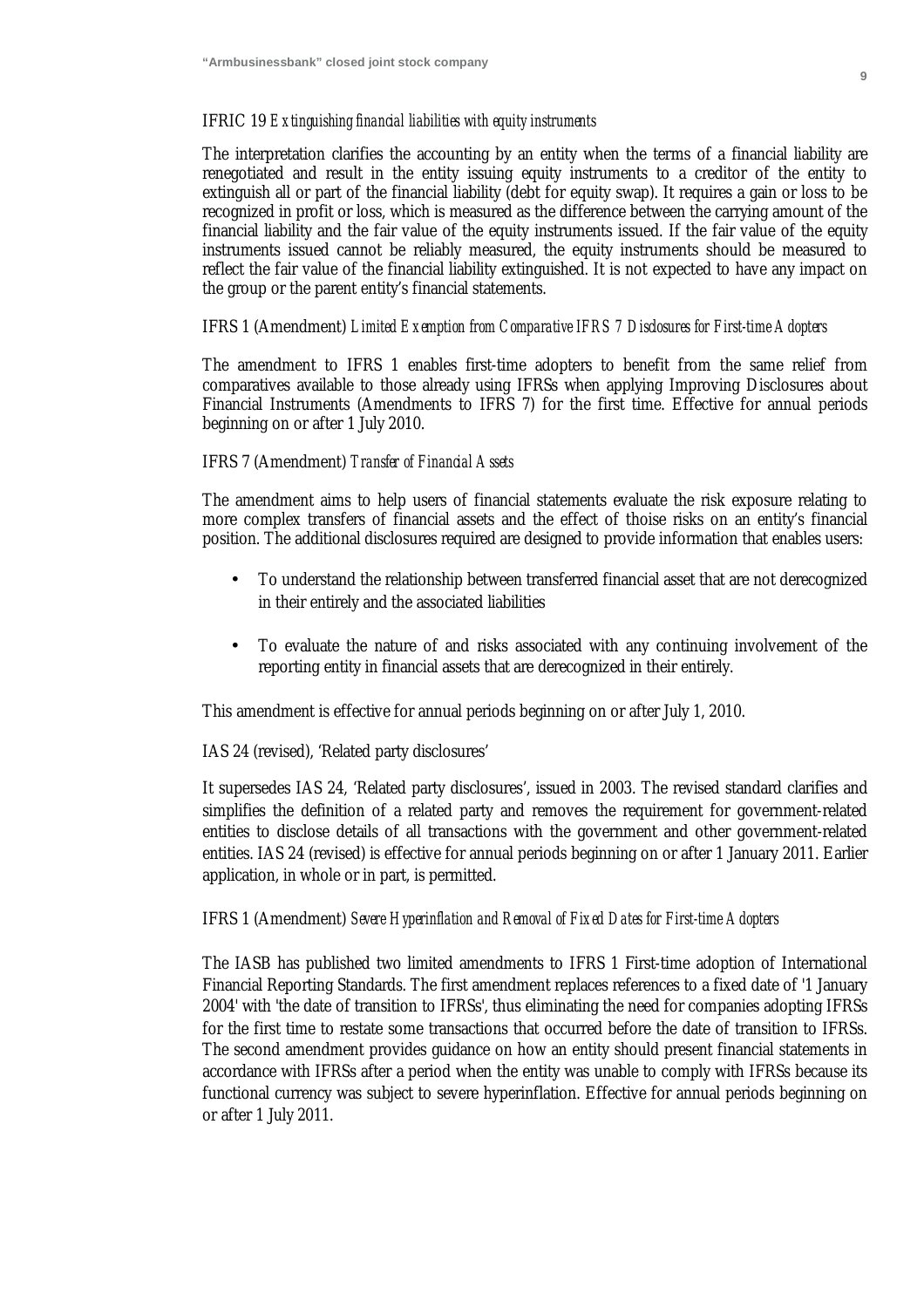# IAS 12 (Amendment) *Recovery of underlying assets*

The IASB has published some limited scope amendments to IAS 12 Income Taxes, which are relevant only when an entity elects to use the fair value model for measurement in IAS 40 Investment Property. The amendments introduce a rebuttable presumption that in such circumstances, an investment property is recovered entirely through sale. Effective for annual periods beginning on or after 1 January 2012.

# IFRIC 14 (Amendment) *'Prepayments of a minimum funding requirement'* issued in November 2009.

The amendments correct an unintended consequence of IFRIC 14, 'IAS 19 – The limit on a defined benefit asset, minimum funding requirements and their interaction'. Without the amendments, entities are not permitted to recognise as an asset some voluntary prepayments for minimum funding contributions. This was not intended when IFRIC 14 was issued, and the amendments correct the problem. The amendments are effective for annual periods beginning 1 January 2011. Earlier application is permitted. The amendments should be applied retrospectively to the earliest comparative period presented.

# IFRS 9 *Financial Instruments*

The IASB aims to replace IAS 39 Financial Instruments: Recognition and Measurement in its entirety. The replacement standard (IFRS 9) is being issued in phases. To date, the chapters dealing with recognition, classification, measurement and derecognition of financial assets and liabilities have been issued. These chapters are effective for annual periods beginning 1 January 2013. Further chapters dealing with impairment methodology and hedge accounting are still being developed.

Management has yet to assess the full impact that this amendment is likely to have on the financial statements of the Bank. However, initial indications are that it may affect the Bank's accounting for its debt available-for-sale financial assets, as IFRS 9 only permits the recognition of fair value gains and losses in other comprehensive income if they relate to equity investments that are not held for trading.

Fair value gains and losses on available-for-sale debt investments, for example, will therefore have to be recognized directly in profit or loss. In the current reporting period, the Bank recognized AMD 75,773 thousand of such gains in other comprehensive income. Also there will be only two categories of financial assets: measured only at amortized cost and fair value.

**Annual Improvements 2010 (effective from 1 July 2010 and later)** 

The IASB has issued *Improvements to IFRS 2010* (2010 Improvements). Most of these amendments become effective in annual periods beginning on or after 1 July 2010 or 1 January 2011. The 2010 Improvements amend certain provisions of IFRS 1, IFRS 3R, IFRS 7, IAS 1, IAS 27, IAS 34 and IFRIC 13. The Bank's preliminary assessments indicate that the 2010 Improvements will not have a material impact on the Bank's financial statements, except for disclosure requirements for financial instruments, which eliminated the requirements to disclose:

- the carrying amount of financial assets that would otherwise be past due or impaired whose terms have been renegotiated,
- maximum exposure to credit risk for financial instruments whose carrying amount best represents the maximum exposure to credit risk,
- description and estimate of fair value of collateral held for past due or impaired financial assets.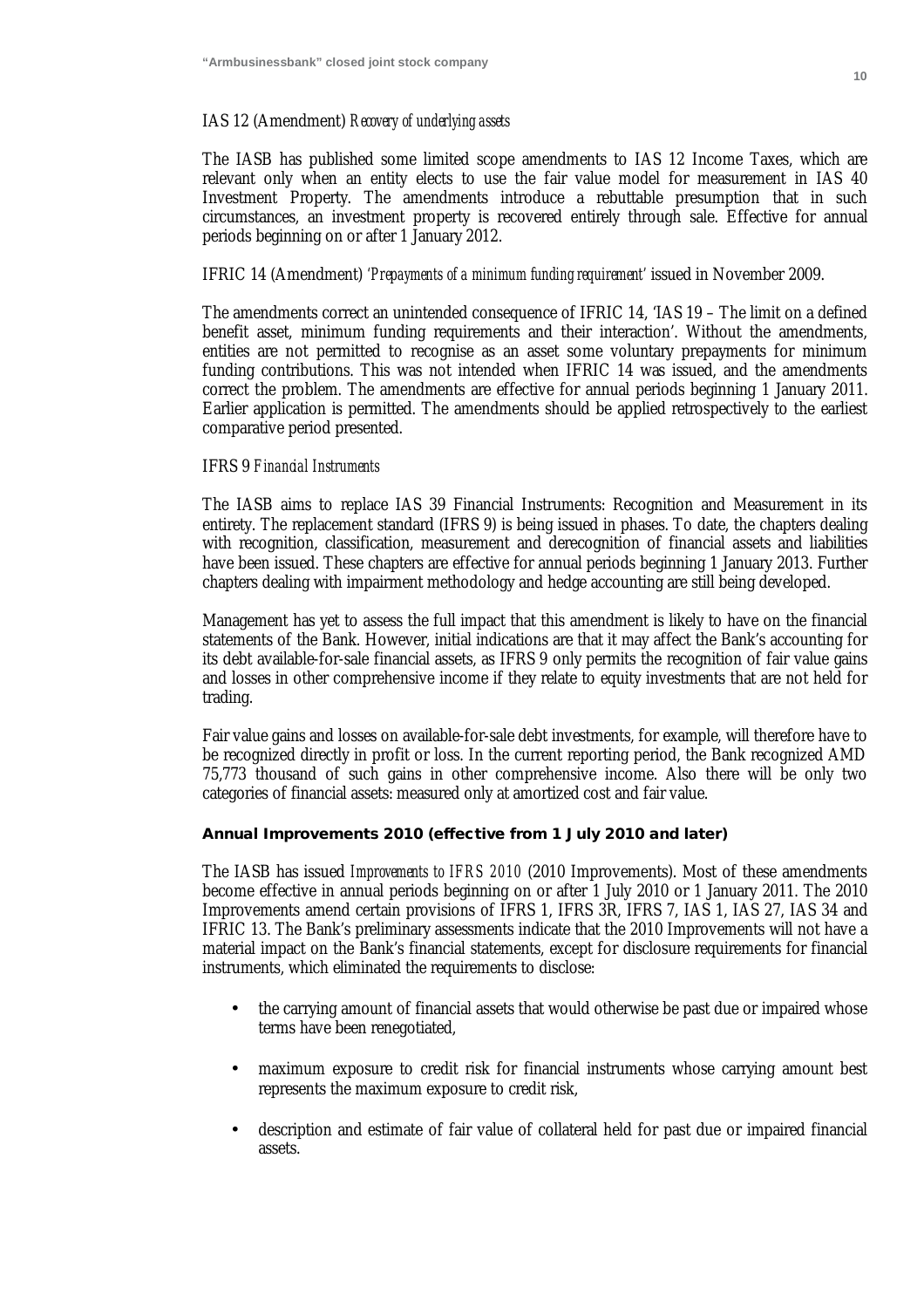# **4 Summary of significant accounting policies**

The following significant accounting policies have been applied in the preparation of the financial statements. The accounting policies have been consistently applied.

# **4.1 Recognition of income and expenses**

Revenue is recognized to the extent that it is probable that the economic benefits will flow to the Bank and the revenue can be reliably measured. Expense is recognized to the extent that it is probable that the economic benefits will flow from the Bank and the expense can be reliably measured. The following specific criteria must also be met before revenue is recognized:

#### *Interest income and expense*

Interest income and expense for all interest-bearing financial instruments, except for those classified as held for trading or designated at fair value through profit or loss, are recognised within 'interest income' and 'interest expense' in the income statement using the effective interest method.

Once the recorded value of a financial asset or a group of similar financial assets has been reduced due to an impairment loss, interest income continues to be recognized using the original effective interest rate applied to the new carrying amount.

#### *Fee and commission income*

Loan origination fees for loans issued to customers are deferred (together with related direct costs) and recognised as an adjustment to the effective yield of the loans. Fees, commissions and other income and expense items are generally recorded on an accrual basis when the service has been provided. Portfolio and other management advisory and service fees are recorded based on the applicable service contracts. Asset management fees related to investment funds are recorded over the period the service is provided. The same principle is applied for wealth management, financial planning and custody services that are continuously provided over an extended period of time.

#### *Dividend income*

Revenue is recognized when the Bank's right to receive the payment is established.

### *Net trading income*

Net trading income comprises gains less losses related to trading assets and liabilities, and includes all realized and unrealized fair value changes, interest, dividends and foreign exchange differences related to trading assets and liabilities. Net trading income also includes gains less losses from trading in foreign currencies.

# **4.2 Foreign currency translation**

Transactions in foreign currencies are initially recorded in the functional currency rate ruling at the date of the transactions. Gains and losses resulting from the translation of trading assets are recognised in the statement of income in net trading income, while gains less losses resulting from translation of non-trading assets are recognized in the statement of income in other income or other expense. Monetary assets and liabilities denominated in foreign currencies are retranslated at the functional currency rate of exchange ruling at the balance sheet date.

Changes in the fair value of monetary securities denominated in foreign currency classified as available for sale are analysed between translation differences resulting from changes in the amortised cost of the security and other changes in the carrying amount of the security. Translation differences related to changes in the amortised cost are recognised in profit or loss, and other changes in the carrying amount are recognised in equity.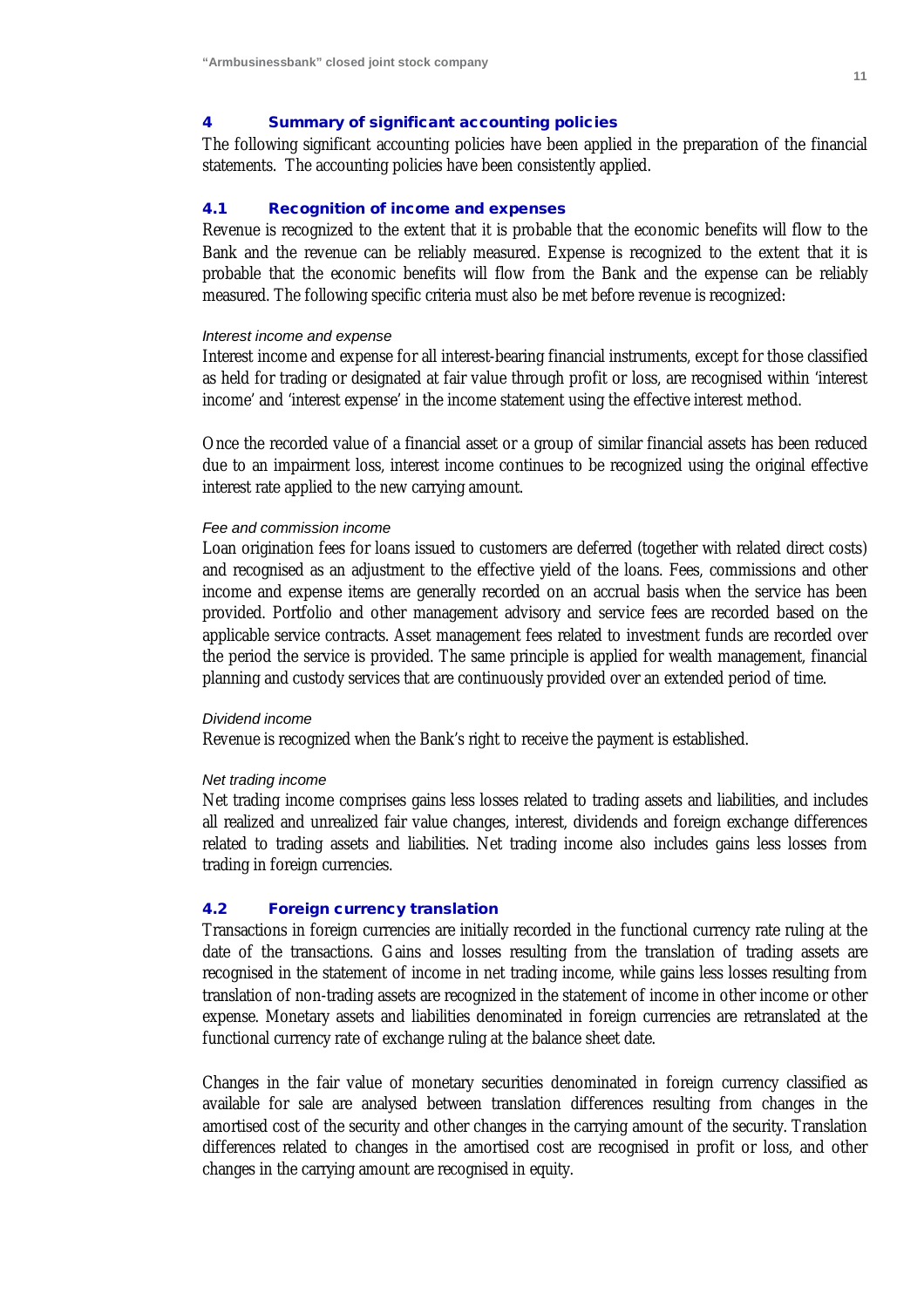Non-monetary items that are measured in terms of historical cost in a foreign currency are translated using the exchange rates as the dates of the initial transactions. Non-monetary items measured at fair value in a foreign currency are translated using the exchange rates at the date when the fair value was determined. Translation differences on non-monetary items, such as equities held at fair value through profit or loss, are reported as part of the fair value gain or loss. Translation differences on non-monetary items, such as equities classified as available-for-sale financial assets, are included in the fair value reserve in equity.

Differences between the contractual exchange rate of a certain transaction and the prevailing average exchange rate on the date of the transaction are included in gains less losses from trading in foreign currencies in net trading income.

The exchange rates at year-end used by the Bank in the preparation of the financial statements are as follows:

|                 | December 31, 2010 | December 31, 2009 |
|-----------------|-------------------|-------------------|
|                 |                   |                   |
| AMD/1 US Dollar | 363.44            | 377.89            |
| AMD/1 Euro      | 481.16            | 542.23            |
|                 |                   |                   |

# **4.3 Taxation**

Income tax on the profit for the year comprises current and deferred tax. Income tax is recognized in the income statement except to the extent that it relates to items recognized directly in equity, in which case it is recognized in equity.

Current tax is the expected tax payable on the taxable income for the year, using tax rates enacted or substantially enacted at the balance sheet date, and any adjustment to tax payable in respect of previous years. In the case when financial statements are authorized for issue before appropriate tax returns are submitted, taxable profits or losses are based on estimates. Tax authorities might have more stringent position in interpreting tax legislation and in reviewing tax calculations. As a result tax authorities might claim additional taxes for those transactions, for which they did not claim previously. As a result significant additional taxes, fines and penalties could arise. Tax review can include 3 calendar years immediately preceding the year of a review. In certain circumstances tax review can include even more periods.

Deferred tax assets and liabilities are calculated in respect of temporary differences using the liability method. Deferred income taxes are provided for all temporary differences arising between the tax bases of assets and liabilities and their carrying values for financial reporting purposes, except where the deferred income tax arises from the initial recognition of goodwill or of an asset or liability in a transaction that is not a business combination and, at the time of the transaction, affects neither the accounting profit nor taxable profit or loss.

A deferred tax asset is recorded only to the extent that it is probable that taxable profit will be available against which the deductible temporary differences can be utilized. Deferred tax assets and liabilities are measured at tax rates that are expected to apply to the period when the asset is realized or the liability is settled, based on tax rates that have been enacted or substantively enacted at the balance sheet date.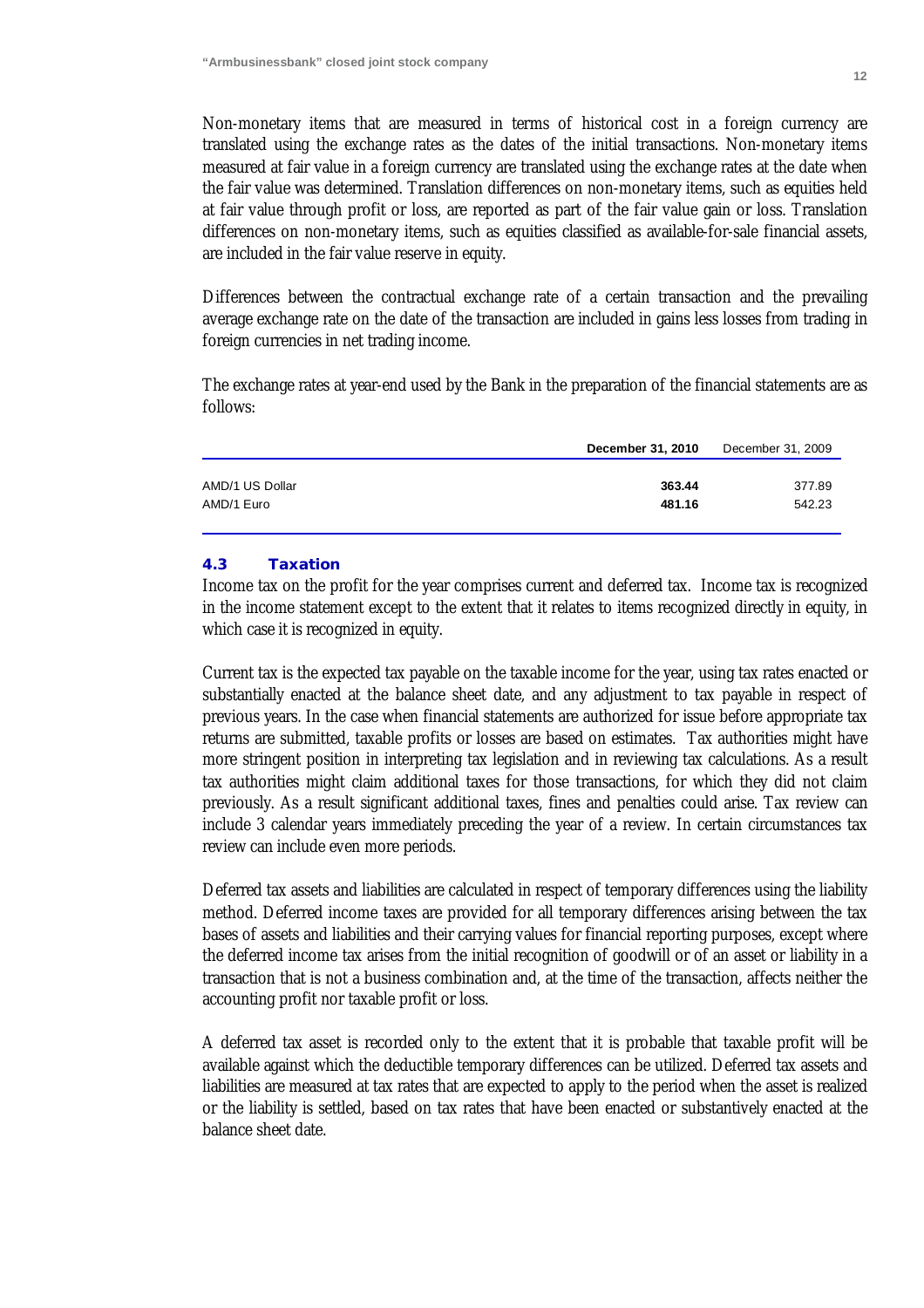Deferred income tax is provided on temporary differences arising on investments in subsidiaries, associates and joint ventures, except where the timing of the reversal of the temporary difference can be controlled and it is probable that the temporary difference will not reverse in the foreseeable future.

The Republic of Armenia also has various operating taxes, which are assessed on the Bank's activities. These taxes are included as a component of other expenses in the statement of income.

# **4.4 Cash and cash equivalents**

Cash and cash equivalents comprise cash on hand, balances on correspondent accounts with the Central Bank of Armenia (excluding those funds deposited for the settlement of ArCa payment cards), and amounts due from other banks, which can be converted into cash at short notice and which are subject to an insignificant risk of changes in value.

Cash and cash equivalents are carried at amortised cost.

# **4.5 Amounts due from other financial institutions**

In the normal course of business, the Bank maintains advances or deposits for various periods of time with other banks. Loans and advances to banks with a fixed maturity term are subsequently measured at amortized cost using the effective interest method. Those that do not have fixed maturities are carried at amortized cost based on maturities estimated by management. Amounts due from other financial institutions are carried net of any allowance for impairment losses.

# **4.6 Financial instruments**

The Bank recognizes financial assets and liabilities on its balance sheet when it becomes a party to the contractual obligation of the instrument. Regular way purchases and sales of financial assets and liabilities are recognised using settlement date accounting. Regular way purchases of financial instruments that will be subsequently measured at fair value between trade date and settlement date are accounted for in the same way as for acquired instruments.

When financial assets and liabilities are recognised initially, they are measured at fair value, plus, in the case of investments not at fair value through profit or loss, directly attributable transaction costs.

After initial recognition all financial liabilities, other than liabilities at fair value through profit or loss (including held for trading) are measured at amortized cost using effective interest method. After initial recognition financial liabilities at fair value through profit or loss are measured at fair value.

The Bank classified its financial assets into the following categories: loans and receivables, financial instruments at fair value through profit or loss, available-for-sale financial instruments and held-tomaturity investments. The classification of investments between the categories is determined at acquisition based on the guidelines established by the management. The Bank determines the classification of its financial assets after initial recognition and, where allowed and appropriate, reevaluates this designation at each financial year-end.

### *Financial assets at fair value through profit or loss*

This category has two subcategories: financial assets held for trading and those designated at fair value through profit or loss. A financial asset is classified in this category if acquired for the purpose of selling in the short-term or if so designated by management from the initial acquisition of that asset.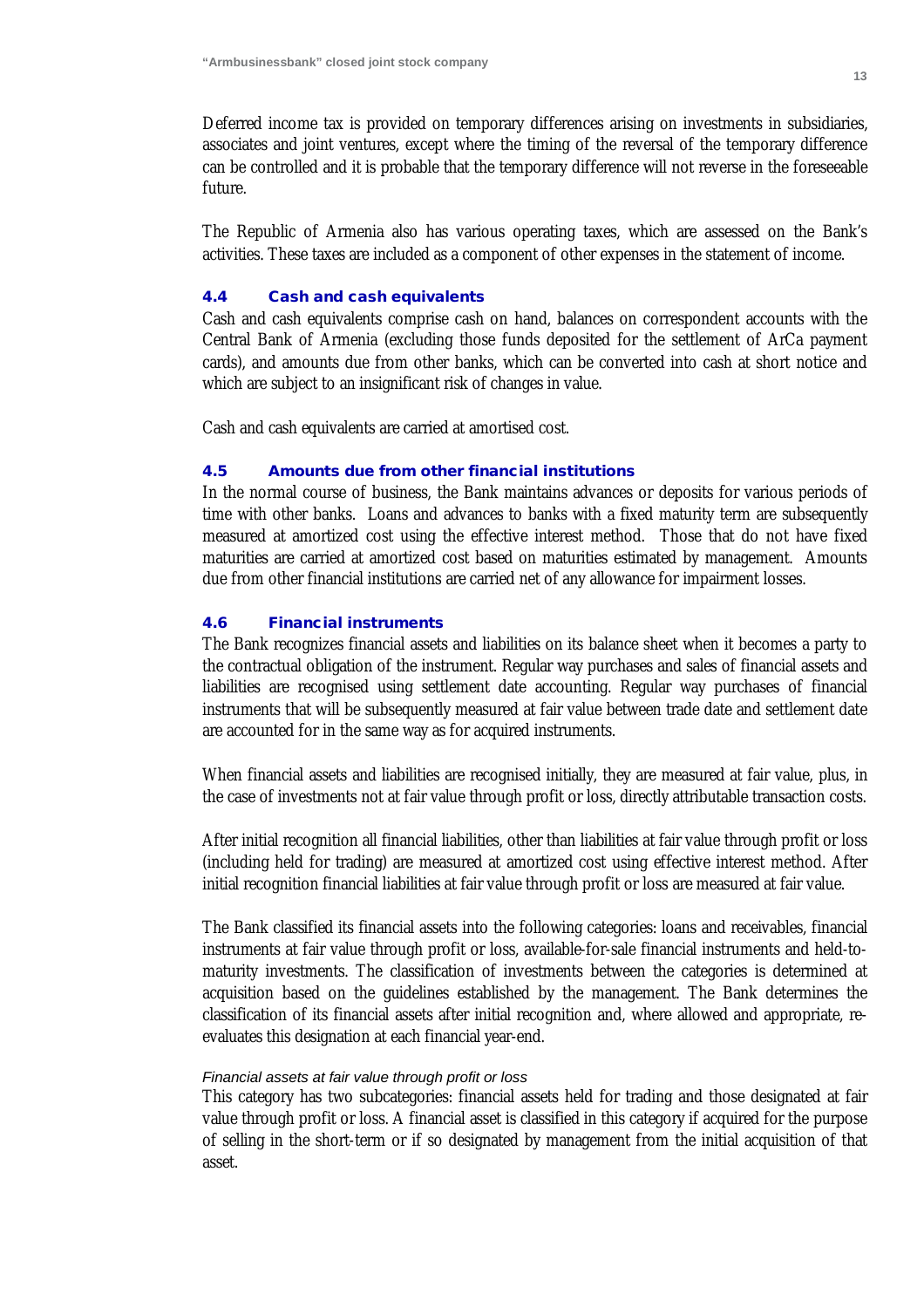In the normal course of business, the Bank enters into various derivative financial instruments including futures, forwards, swaps and options in the foreign exchange and capital markets. Such financial instruments are held for trading and are initially recognized in accordance with the policy for initial recognition of financial instruments and are subsequently measured at fair value. The fair values are estimated based on quoted market prices or pricing models that take into account the current market and contractual prices of the underlying instruments and other factors. Derivatives are carried as assets when their fair value is positive and as liabilities when it is negative. Gains and losses resulting from these instruments are included in the statement of income as gains less losses from trading securities or gains less losses from foreign currencies dealing, depending on the nature of the instrument.

Derivative instruments embedded in other financial instruments are treated as separate derivatives if their risks and characteristics are not closely related to those of the host contracts and the host contracts are not carried at fair value with unrealized gains and losses reported in income. An embedded derivative is a component of a hybrid (combined) financial instrument that includes both the derivative and a host contract with the effect that some of the cash flows of the combined instrument vary in a similar way to a stand-alone derivative.

Financial assets and financial liabilities are designated at fair value through profit or loss when:

- Doing so significantly reduces measurement inconsistencies that would arise if the related derivatives were treated as held for trading and the underlying financial instruments were carried at amortised cost for such as loans and advances to customers or banks and debt securities in issue;
- Certain investments, such as equity investments, that are managed and evaluated on a fair value basis in accordance with a documented risk management or investment strategy and reported to key management personnel on that basis are designated at fair value through profit and loss; and
- Financial instruments, such as debt securities held, containing one or more embedded derivatives significantly modify the cash flows, are designated at fair value through profit and loss.

Derivatives are also classified as held for trading unless they are designated as effective hedging instruments. Gains or losses on financial assets held for trading are recognised in the statement of income.

#### *Held-to-maturity investments*

Held-to-maturity investments are financial assets with fixed or determinable payments and fixed maturities that the Bank's management has the positive intention and ability to hold to maturity. Were the Bank to sell other than insignificant amount of held-to-maturity assets not close to their maturity, the entire category would be reclassified as available-for-sale. Held-to-maturity investments are carried at amortized cost using the effective interest rate method, less any allowance for impairment.

#### *Loans and receivables*

Loans and receivables are financial assets with fixed or determinable payments, which arise when the Bank provides money directly to a debtor with no intention of trading the receivable.

Loans granted by the Bank with fixed maturities are initially recognized at fair value plus related transaction costs. Where the fair value of consideration given does not equal the fair value of the loan, for example where the loan is issued at lower than market rates, the difference between the fair value of consideration given and the fair value of the loan is recognized as a loss on initial recognition of the loan and included in the income statement as losses on origination of assets.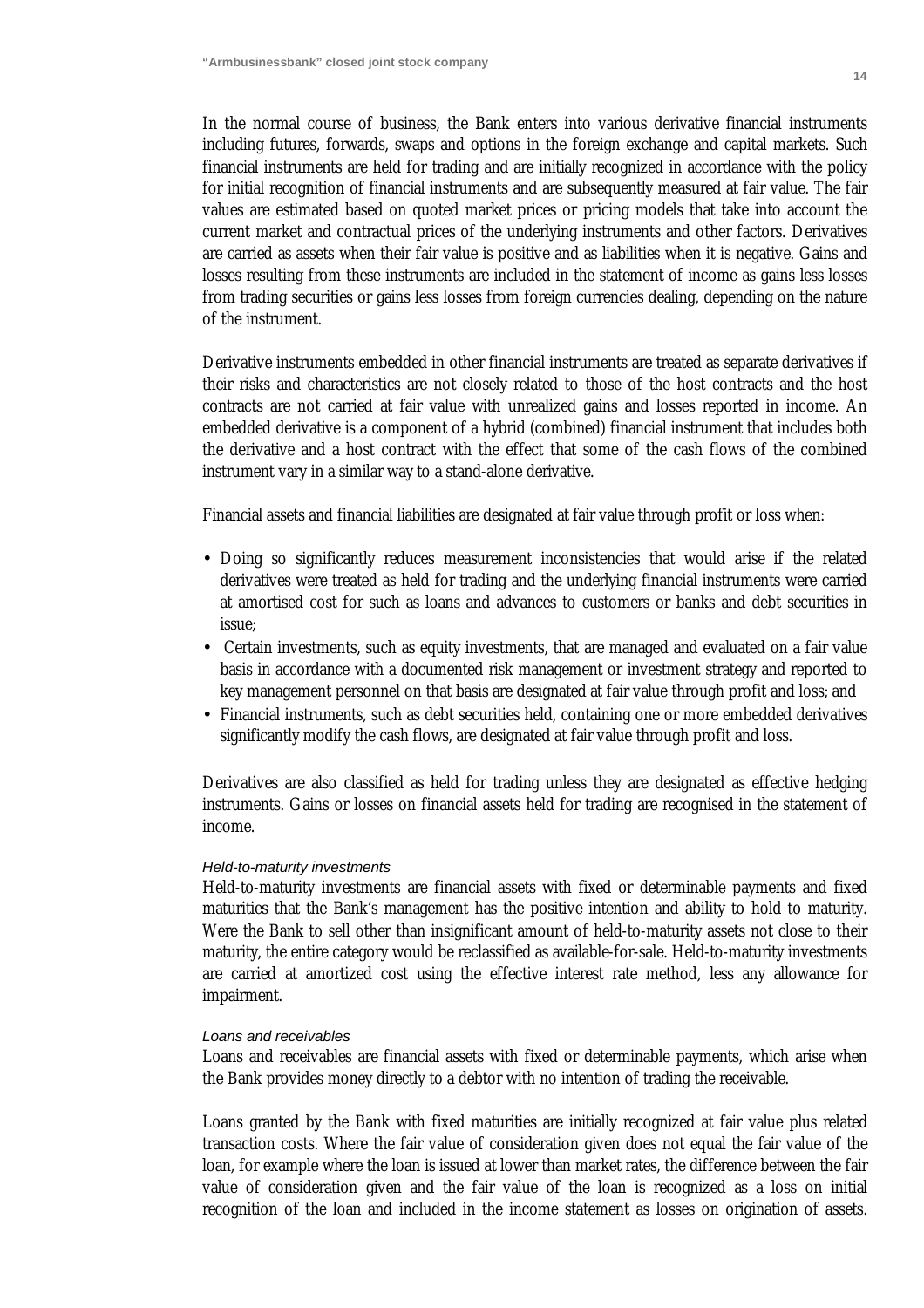Subsequently, the loan carrying value is measured using the effective interest method. Loans to customers that do not have fixed maturities are accounted for under the effective interest method based on expected maturity. Loans to customers are carried net of any allowance for impairment losses.

# *Available-for-sale financial instruments*

Investments available for sale represent debt and equity investments that are intended to be held for an indefinite period of time, which may be sold in response to needs for liquidity or changes in interest rates, exchange rates or equity prices. After initial recognition available-for sale financial assets are measured at fair value with gains or losses being recognised as a separate component of equity until the investment is derecognised or until the investment is determined to be impaired at which time the cumulative gain or loss previously reported in equity is included in the statement of income. However, interest calculated using the effective interest method is recognised in the statement of income. Dividends on available-for-sale equity instruments are recognised in profit or loss when the Bank's right to receive payment is established.

The fair value of investments that are actively traded in organised financial markets is determined by reference to quoted market bid prices at the close of business on the balance sheet date. For investments where there is no active market, fair value is determined using valuation techniques. Such techniques include using recent arm's length market transactions, reference to the current market value of another instrument, which is substantially the same, and discounted cash flow analysis. Otherwise the investments are stated at cost less any allowance for impairment.

# **4.7 Impairment of financial assets**

The Bank assesses at each balance sheet date whether a financial asset or group of financial assets is impaired.

#### *Assets carried at amortized cost*

A financial asset or a group of financial assets is impaired and impairment losses are incurred only if there is objective evidence of impairment as a result of one or more events that occurred after the initial recognition of the asset ("loss event") and that loss event (or events) has an impact on the estimated future cash flows of the financial asset or group of financial assets that can be reliably estimated.

Criteria used to determine that there is objective evidence of an impairment loss may include indications that the borrower or a group of borrowers is experiencing significant financial difficulty (for example, equity ratio, net income percentage of sales), default or delinquency in interest or principal payments, breach of loan covenants or conditions, deterioration in the value of collateral, the probability that they will enter bankruptcy or other financial reorganization and where observable data indicate that there is a measurable decrease in the estimated future cash flows, such as changes in arrears or economic conditions that correlate with defaults.

The Bank first assesses whether objective evidence of impairment exists individually for financial assets that are individually significant, and individually or collectively for financial assets that are not individually significant. If it is determined that no objective evidence of impairment exists for an individually assessed financial asset, whether significant or not, the asset is included in a group of financial assets with similar credit risk characteristics and that group of financial assets is collectively assessed for impairment. Assets that are individually assessed for impairment and for which an impairment loss is or continues to be recognised are not included in a collective assessment of impairment.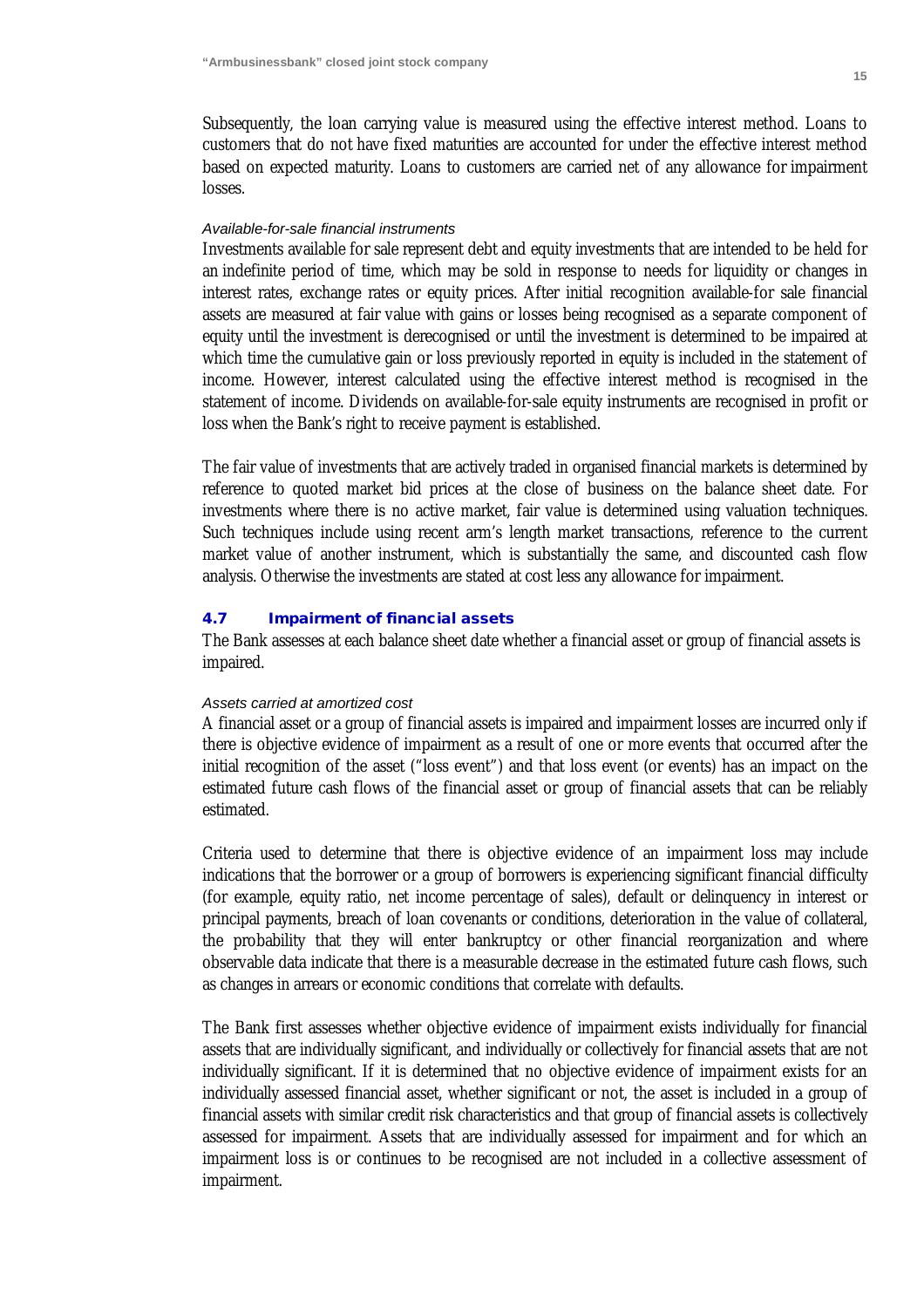If there is objective evidence that an impairment loss on financial assets carried at amortised cost has been incurred, the amount of the loss is measured as the difference between the asset's carrying amount and the present value of estimated future cash flows (excluding future credit losses that have not been incurred) discounted at the financial asset's original effective interest rate (i.e. the effective interest rate computed at initial recognition). The carrying amount of the asset shall be reduced through use of an allowance account. The amount of the loss shall be recognised in the statement of income. If a loan or held-to-maturity investment has a variable interest rate, the discount rate for measuring any impairment loss is the current effective interest rate determined under the contract. The Bank may measure impairment on the basis of an instrument's fair value using an observable market price.

The calculation of the present value of the estimated future cash flows of a collateralised financial asset reflects the cash flows that may result from foreclosure less costs for obtaining and selling the collateral, whether or not the foreclosure is probable.

For the purpose of a collective evaluation of impairment, financial assets are grouped on the basis of the Bank's internal credit grading system that considers credit risk characteristics such as asset type, industry, geographical location, collateral type, past-due status and other relevant factors.

Future cash flows in a group of financial assets that are collectively evaluated for impairment are estimated on the basis of the contractual cash flows of the assets in the group and historical loss experience for assets with credit risk characteristics similar to those in the group. Historical loss experience is adjusted on the basis of current observable data to reflect the effects of current conditions that did not affect the period on which the historical loss experience is based and to remove the effects of conditions in the historical period that do not currently exist.

Estimates of changes in future cash flows for groups of assets should reflect and be directionally consistent with changes in related observable data from period to period (for example, changes in unemployment rates, property prices, payment status, or other factors indicative of changes in the probability of losses in the group and their magnitude). The methodology and assumptions used for estimating future cash flows are reviewed regularly by the Bank to reduce any differences between loss estimates and actual loss experience.

Loans together with the associated allowance are written off when there is no realistic prospect of future recovery and all collateral has been realized or has been transferred to the Bank. If, in a subsequent year, the amount of the estimated impairment loss increases or decreases because of an event occurring after the impairment was recognized, the previously recognized impairment loss is increased or reduced by adjusting the allowance account. If future write-off is later recovered, the recovery is credited to the allowance account.

#### *Renegotiated loans*

Where possible, the Bank seeks to restructure loans rather than to take possession of collateral. This may involve extending the payment arrangements and the agreement of new loan conditions. Once the terms have been renegotiated, the loan is no longer considered past due. Management continuously reviews renegotiated loans to ensure that all criteria are met and that future payments are likely to occur. The loans continue to be subject to an individual or collective impairment assessment, calculated using the loan's original effective interest rate.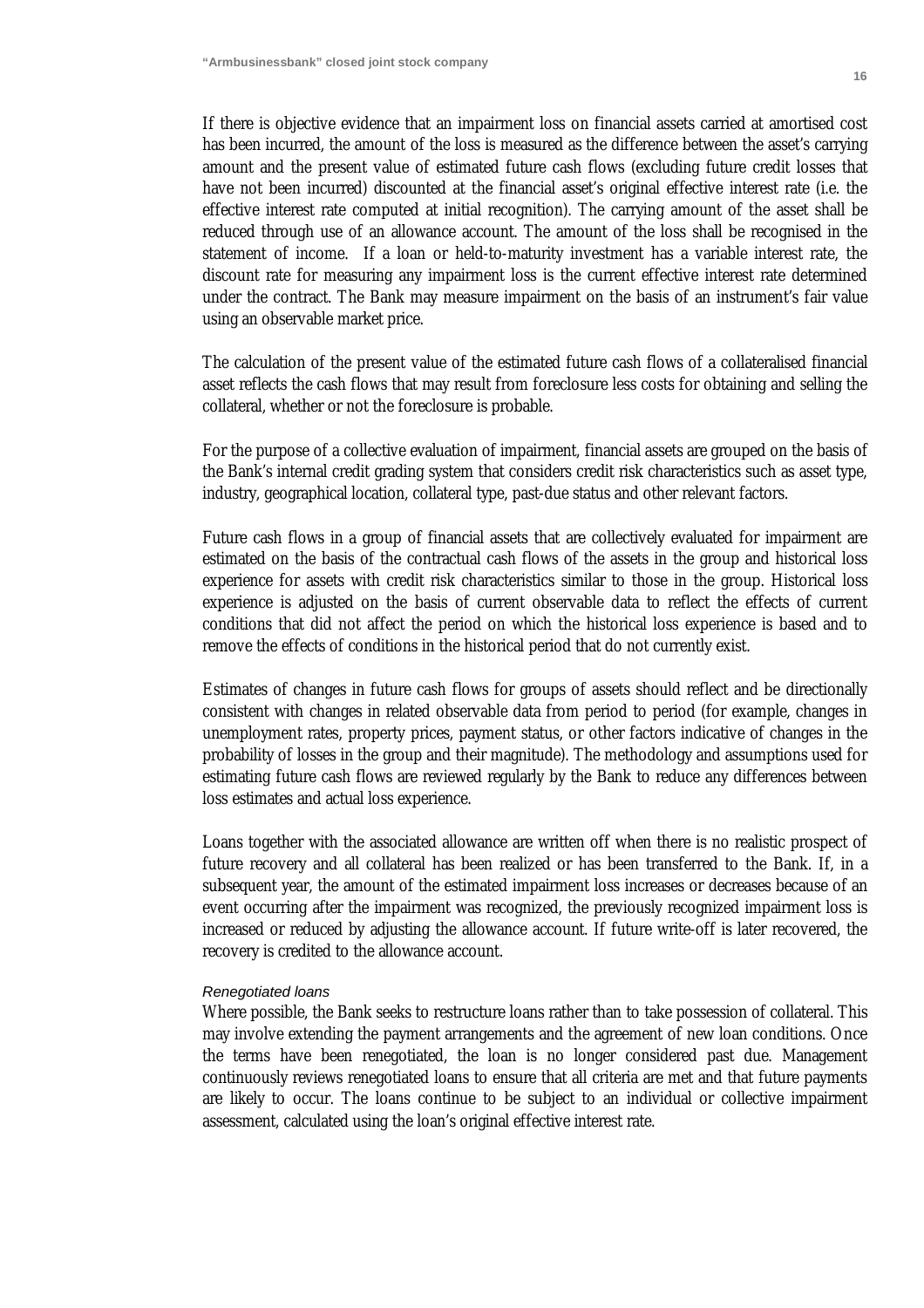#### *Available-for-sale financial assets*

If an available-for-sale asset is impaired, an amount comprising the difference between its cost (net of any principal payment and amortization) and its current fair value, less any impairment loss previously recognized in the statement on income, is transferred from equity to the statement of income. Reversals of impairment in respect of equity instruments classified as available-for-sale are not recognized in the statement of income but accounted for in other comprehensive income in a separate component of equity. Reversals of impairment losses on debt instruments are reversed through the statement of income if the increase in fair value of the instrument can be objectively related to an event occurring after the impairment loss was recognized in profit or loss.

# **4.8 Derecognition of financial assets and liabilities**

# *Financial assets*

A financial asset (or, where applicable a part of a financial asset or part of a group of similar financial assets) is derecognised where:

- the rights to receive cash flows from the asset have expired;
- the Bank has transferred its rights to receive cash flows from the asset, or retained the right to receive cash flows from the asset, but has assumed an obligation to pay them in full without material delay to a third party under a 'pass-through' arrangement; and
- the Bank either (a) has transferred substantially all the risks and rewards of the asset, or (b) has neither transferred nor retained substantially all the risks and rewards of the asset, but has transferred control of the asset.

Where the Bank has transferred its rights to receive cash flows from an asset and has neither transferred nor retained substantially all the risks and rewards of the asset nor transferred control of the asset, the asset is recognised to the extent of the Bank's continuing involvement in the asset. Continuing involvement that takes the form of a guarantee over the transferred asset is measured at the lower of the original carrying amount of the asset and the maximum amount of consideration that the Bank could be required to repay.

Where continuing involvement takes the form of a written and/or purchased option (including a cash-settled option or similar provision) on the transferred asset, the extent of the Bank's continuing involvement is the amount of the transferred asset that the Bank may repurchase, except that in the case of a written put option (including a cash-settled option or similar provision) on an asset measured at fair value, the extent of the Bank's continuing involvement is limited to the lower of the fair value of the transferred asset and the option exercise price.

# *Financial liabilities*

A financial liability is derecognised when the obligation under the liability is discharged or cancelled or expires.

Where an existing financial liability is replaced by another from the same lender on substantially different terms, or the terms of an existing liability are substantially modified, such an exchange or modification is treated as a derecognition of the original liability and the recognition of a new liability, and the difference in the respective carrying amounts is recognised in the statement of income.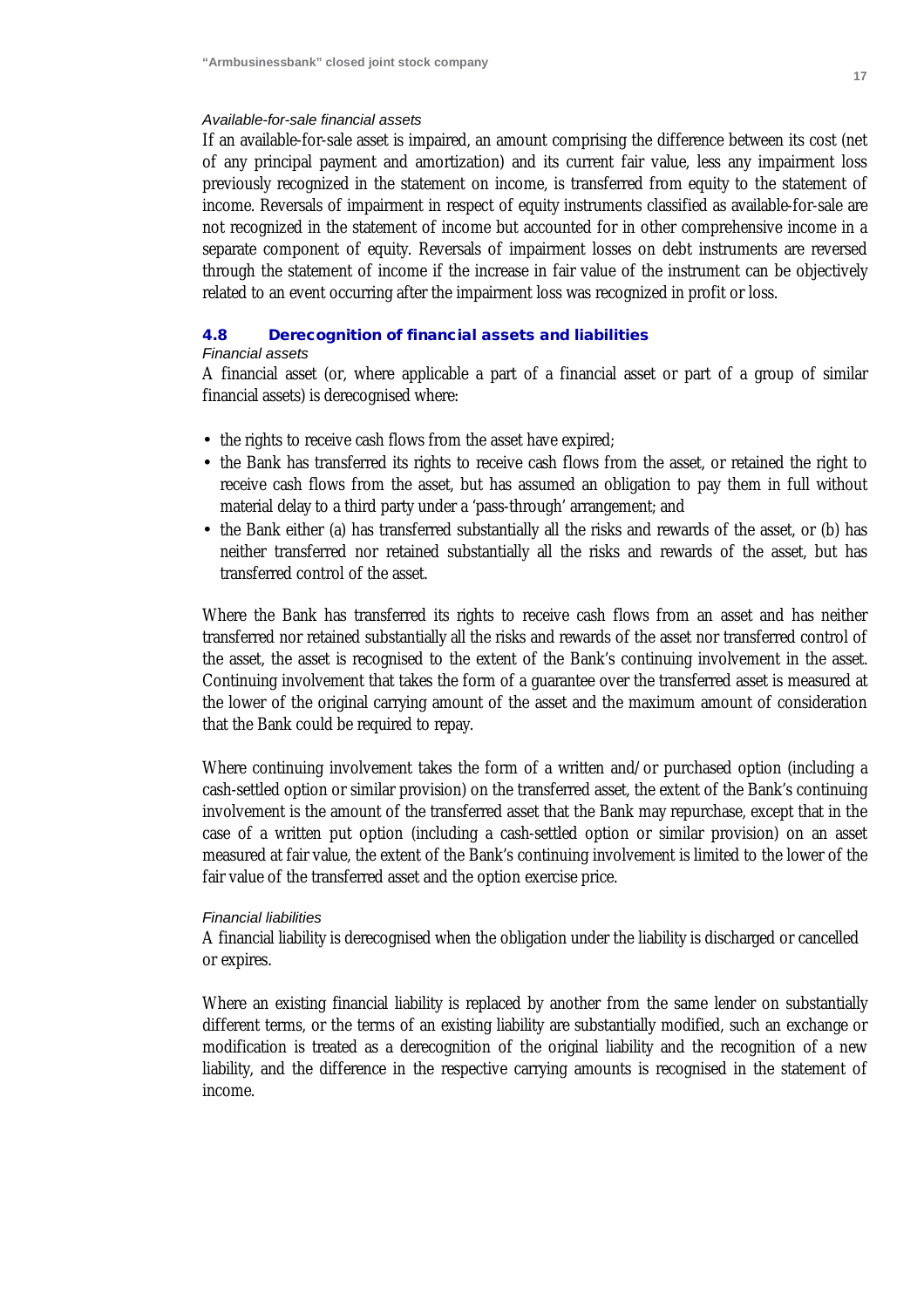# **4.9 Repurchase and reverse repurchase agreements**

Sale and repurchase agreements ("repos") are treated as secured financing transactions. Securities sold under sale and repurchase agreements are retained in the balance sheet and, in case the transferee has the right by contract or custom to sell or repledge them, reclassified as securities pledged under sale and repurchase agreements and faced as the separate balance sheet item. The corresponding liability is presented within amounts due to financial institutions or customers. Securities purchased under agreements to resell ("reverse repo") are recorded as amounts due from other financial institutions or loans and advances to customers as appropriate and are not recognized on the balance sheet. The difference between sale and repurchase price is treated as interest and accrued over the life of repo agreements using the effective yield method.

#### **4.10 Securities lending and borrowing**

Securities lending and borrowing transactions are usually collateralised by securities or cash. The transfer of the securities to counterparties is only reflected on the balance sheet if the risks and rewards of ownership are also transferred. Cash advanced or received as collateral is recorded as an asset or liability.

Securities borrowed are not recognized on the balance sheet, unless they are sold to third parties, in which case the obligation to return the securities is recorded as a trading liability and measured at fair value with any gains or losses included in "Net trading income".

#### **4.11 Leases**

#### *Operating - Bank as leasee*

Leases of assets under which the risks and rewards of ownership are effectively retained by the lessor are classified as operating leases. Lease payments under an operating lease are recognised as expenses on a straight-line basis over the lease term and included into other operating expenses.

# **4.12 Property, plant and equipment**

Property, plant and equipment ("PPE") are recorded at historical cost less accumulated depreciation. If the recoverable value of PPE is lower than its carrying amount, due to circumstances not considered to be temporary, the respective asset is written down to its recoverable value. Land is carried at historical cost. It has unlimited useful life and thus is not depreciated.

Depreciation is calculated using the straight-line method based on the estimated useful life of the asset. The following depreciation rates have been applied:

|                    | <b>Useful life</b><br>(years) | Rate<br>(%) |
|--------------------|-------------------------------|-------------|
|                    |                               |             |
| <b>Buildings</b>   | 20                            | 5           |
| Computers          | $3 - 5$                       | $33 - 20$   |
| Vehicles           | 7                             | 14          |
| Office equipments  | 8                             | 13          |
| Other fixed assets | 10                            | 10          |

Leasehold improvements are capitalized and depreciated over the shorter of the lease term and their useful lives on a straight-line basis. Assets under the course of construction are accounted based on actual expenditures less any impairment losses. Upon completion of construction assets are transferred to property plant and equipment and accounted at their carrying amounts. Assets under the course of construction are not depreciated until they are ready for usage.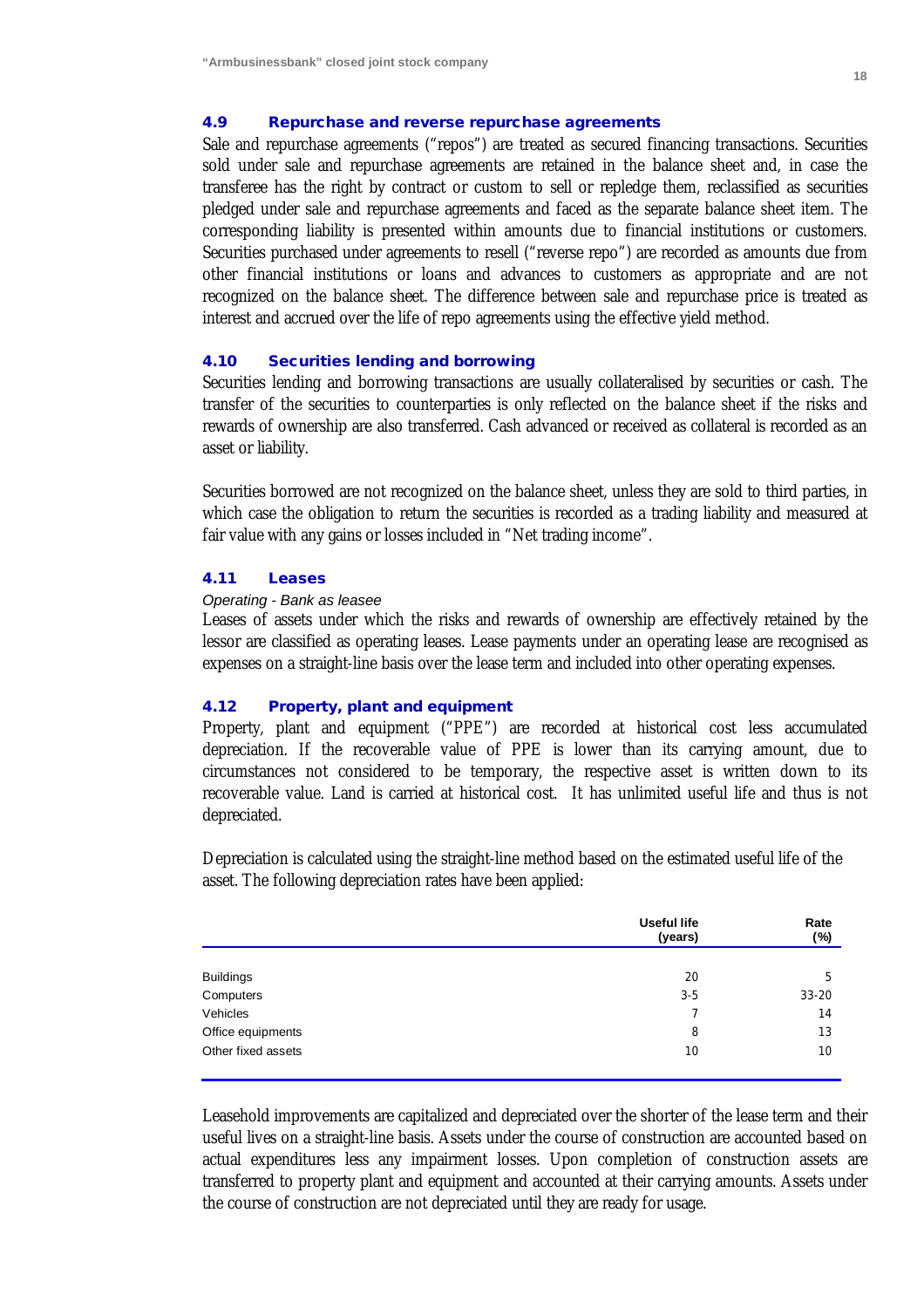Repairs and maintenance are charged to the income statement during the period in which they are incurred. The cost of major renovations is included in the carrying amount of the asset when it is probable that future economic benefits in excess of the originally assessed standard of performance of the existing asset will flow to the Bank. Major renovations are depreciated over the remaining useful life of the related asset.

Gains and losses on disposals are determined by comparing proceeds with carrying amount and are included in operating profit.

# **4.13 Intangible assets**

Intangible assets include computer software, licences and other.

Intangible assets acquired separately are measured on initial recognition at cost. Following initial recognition, intangible assets are carried at cost less any accumulated amortisation and any accumulated impairment losses. The useful lives of intangible assets are assessed to be either finite or indefinite. Intangible assets with finite lives are amortised on a straight-line basis over the useful economic lives of 15 years and assessed for impairment whenever there is an indication that the intangible asset may be impaired. Amortisation periods and methods for intangible assets with finite useful lives are reviewed at least at each financial year-end.

Intangible assets with indefinite useful lives are not amortised, but tested for impairment annually either individually or at the cash-generating unit level. The useful life of an intangible asset with an indefinite life is reviewed annually to determine whether indefinite life assessment continues to be supportable.

Costs associated with maintaining computer software programmes are recorded as an expense as incurred.

# **4.14 Assets held for sale**

A non-current asset is classified as held for sale if it is highly probable that the asset's carrying amount will be recovered through a sale transaction rather than through continuing use. Such sale transaction shall be principally completed within one year from the date of classification of an asset as held for sale.

Assets held for sale are measured at the lower of its carrying amount and fair value less costs to sell. If the fair value less costs to sell of an asset held for sale is lower than its carrying amount, an impairment loss is recognized in the income statement as loss from assets held for sale. Any subsequent increase in an asset's fair value less costs to sell is recognized to the extent of the cumulative impairment loss that was previously recognized in relation to that specific asset.

### **4.15 Grants**

Grants relating to the assets are included in other liabilities and are credited to the income statement on a straight line basis over the expected lives of the related assets.

## **4.16 Borrowings**

Borrowings, which include amounts due to Government, amounts due to financial institutions, amounts due to customers and debt securities issued are initially recognised at the fair value of the consideration received less directly attributable transaction costs. After initial recognition, borrowings are subsequently measured at amortised cost using the effective interest method. Gains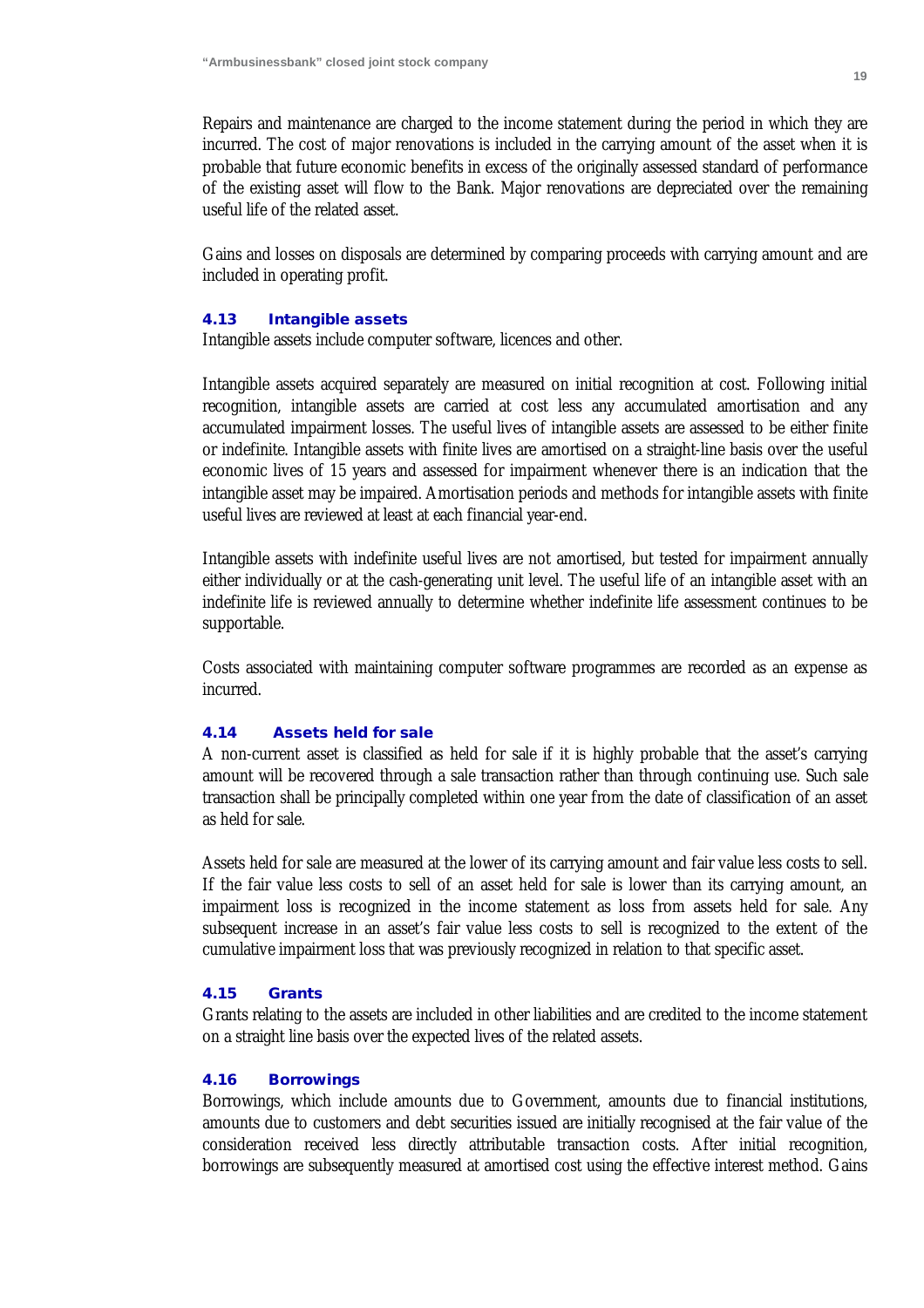and losses are recognised in the statement of income when the liabilities are derecognised as well as through the amortisation process.

## **4.17 Pensions**

The Bank does not have any pension arrangements separate from the State pension system of the Republic of Armenia, which requires current contributions by the employer calculated as a percentage of current gross salary payments; such expense is charged in the period the related salaries are earned. In addition, the Bank has no post-retirement benefits or significant other compensated benefits requiring accrual.

# **4.18 Financial guarantees**

Financial guarantee contracts are contracts that require the issuer to make specified payments to reimburse the holder for a loss it incurs because a specified debtor fails to make payments when due, in accordance with the terms of a debt instrument. Such financial guarantees are given to banks, financial institutions and other bodies on behalf of customers to secure loans, overdrafts and other banking facilities.

Financial guarantees are initially recognized in the financial statements at fair value, in "Other liabilities", being the premium received. Subsequently to initial recognition, the Bank's liability under each guarantee is measured at the higher of the amortised premium and the best estimate of expenditure required to settle any financial obligation arising as a result of the guarantee.

# **4.19 Provisions**

Provisions are recognised when the Bank has a present legal or constructive obligation as a result of past events, and it is probable that an outflow of resources embodying economic benefits will be required to settle the obligation and a reliable estimate of the amount of obligation can be made.

### **4.20 Share capital**

### *Share capital*

Ordinary shares are classified as equity. External costs directly attributable to the issue of new shares, other than on a business combination, are shown as a deduction from the proceeds in equity. Any excess of the fair value of consideration received over the par value of shares issued is recognised as additional paid-in capital.

### *Treasury shares*

Where the Bank purchases the Bank's shares, the consideration paid, including any attributable transaction costs, net of income taxes, is deducted from total equity as treasury shares until they are cancelled or reissued. Where such shares are subsequently sold or reissued, any consideration received is included in equity. Treasury shares are stated at weighted average cost.

#### *Dividends*

Dividends are recognised as a liability and deducted from equity at the balance sheet date only if they are declared before or on the balance sheet date. Dividends are disclosed when they are proposed before the balance sheet date or proposed or declared after the balance sheet date but before the financial statements are authorised for issue.

# **4.21 Offsetting**

Financial assets and liabilities, and income and expenses, are offset and the net amount reported in the balance sheet when there is a legally enforceable right to set off the recognised amounts and there is an intention to settle on a net basis, or realise the asset and settle the liability simultaneously.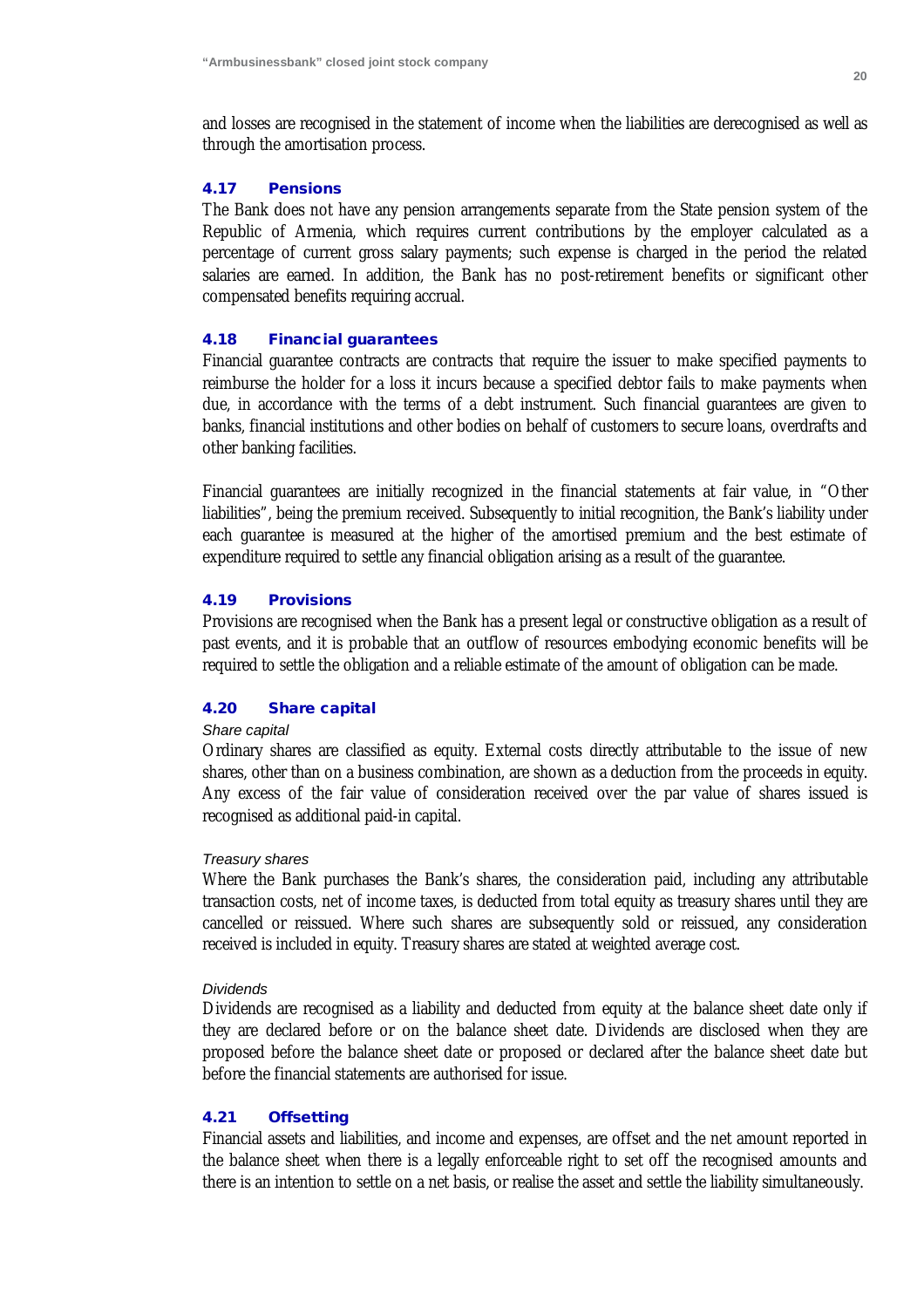# **5 Critical accounting estimates and judgements**

The preparation of financial statements in conformity with IFRS requires management to make judgments, estimates and assumptions that affect the application of policies and the reported amounts of assets and liabilities, income and expense. The estimates and associated assumptions are based on historical experience and various other factors that are believed to be reasonable under the circumstances, the results of which form the basis of making the judgements about carrying values of assets and liabilities that are not readily apparent from other sources. Although these estimates are based on management's best knowledge of current events and actions, actual results ultimately may differ from these estimates.

The most significant areas of judgements and estimates with regards to these financial statements are presented below:

#### *Classification of investment securities*

Securities owned by the Bank comprise Armenian state bonds and corporate shares. Upon initial recognition, the Bank designates securities as held to maturity and available-for-sale financials assets with recognition of changes in fair value through equity.

#### *Related party transactions*

In the normal course of business the Bank enters into transactions with its related parties. Judgement is applied in determining if transactions are priced at market or non-market interest rates, where there is no active market for such transactions. The basis for judgement is pricing for similar types of transactions with unrelated parties and effective interest rate analysis.

#### *Allowance for impairment of loans and other advances*

The Bank reviews its problem loans and advances at each reporting date to assess whether an allowance for impairment should be recorded in the income statement. In particular, judgement by management is required in the estimation of the amount and timing of future cash flows when determining the level of allowance required. Such estimates are based on assumptions about a number of factors and actual results may differ, resulting in future changes to the allowance.

In addition to specific allowances against individually significant loans and advances, the Bank also makes a collective impairment allowance against exposures which, although not specifically identified as requiring a specific allowance, have a greater risk of default than when originally granted. This take into consideration factors such as any deterioration in country risk, industry, and technological obsolescence, as well as identified structural weaknesses or deterioration in cash flows.

#### *Tax legislation*

Armenian tax legislation is subject to varying interpretations. Refer to Note 30.

#### *Impairment of available-for-sale equity investments*

The Bank determined that available-for-sale equity investments are impaired when there has been a significant or prolonged decline in the fair value below its cost. This determination of what is significant or prolonged required judgement. In making this judgement, the Bank evaluates among other factors, the volatility in share price. In addition, impairment may be appropriate when there is evidence of deterioration in the financial health of the investee, industry and sector performance, changes in technology, and operational or financing cash flows.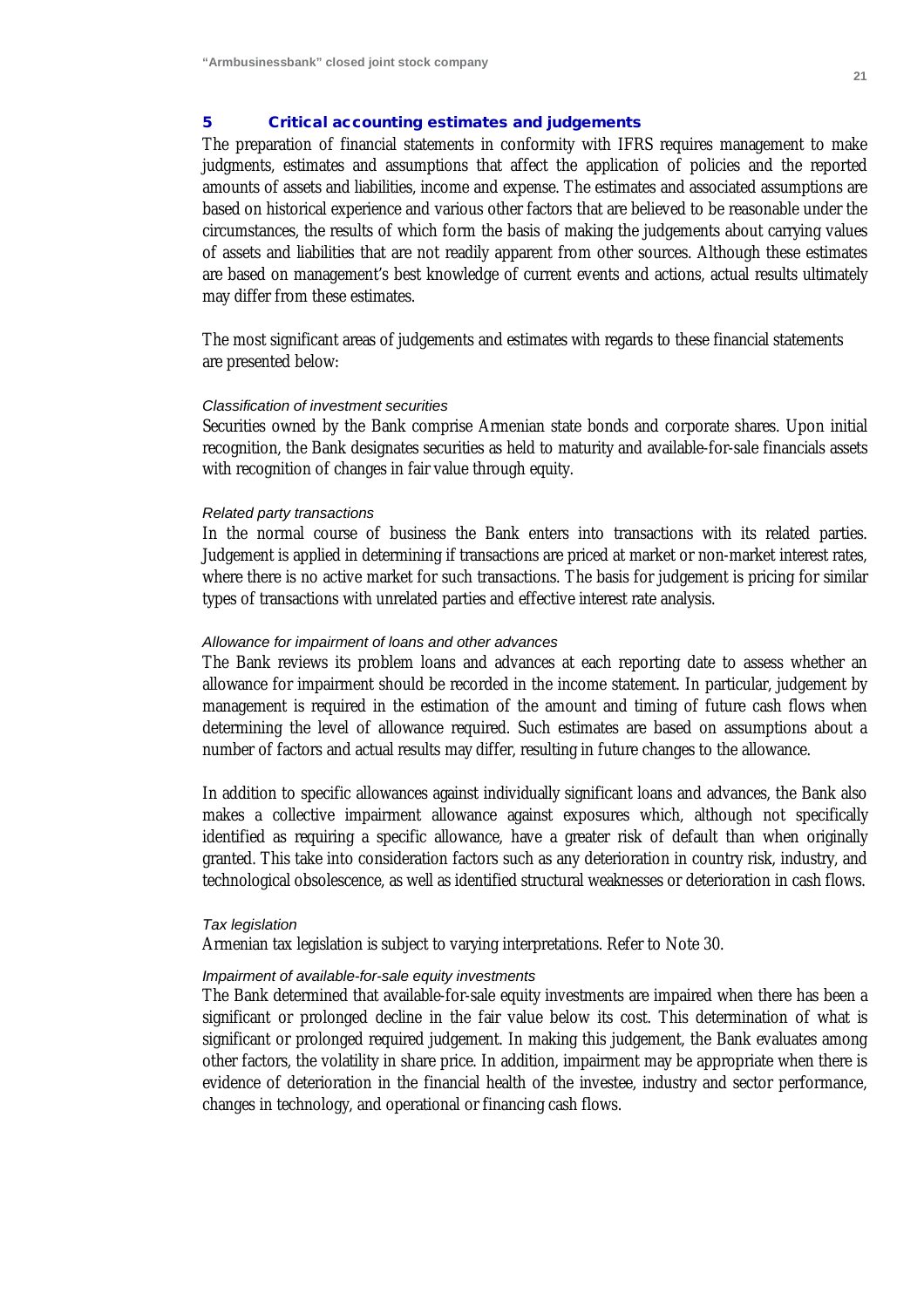# **6 Interest and similar income and expense**

| 2010       | 2009      |
|------------|-----------|
|            |           |
| 9,012,538  | 5,400,559 |
| 195,782    | 203,184   |
| 9,195      | 12,019    |
| 5,100      | 11,355    |
| 879,381    | 385,330   |
| 8,488      | 1,317     |
| 317,187    | 265,969   |
| 10,427,671 | 6,279,733 |
| 3,049,123  | 1,747,351 |
| 2,246,492  | 1,182,588 |
| 508,736    | 220,875   |
| 2,617      |           |
|            |           |
|            |           |

# **7 Fee and commission income and expense**

| In thousand Armenian drams                                            | 2010      | 2009    |
|-----------------------------------------------------------------------|-----------|---------|
|                                                                       |           |         |
| Cash operations                                                       | 178,188   | 169,178 |
| Wire transfer fees                                                    | 408,132   | 310,147 |
| Plastic cards operations                                              | 192,408   | 133,001 |
| Service fee for account maintenance of Municipal and State<br>budgets | 1,194     | 2,124   |
| Guarantees and letters of credit                                      | 287,657   | 228,884 |
| Other fees and commissions                                            | 51,570    | 59,912  |
|                                                                       |           |         |
| Total fee and commission income                                       | 1,119,149 | 903,246 |
|                                                                       |           |         |
| In thousand Armenian drams                                            | 2010      | 2009    |
| Wire transfer fees                                                    | 165,805   | 127,724 |
| Cash collection                                                       | 22,405    | 27,350  |
| Other expenses                                                        | 75,267    | 58,791  |
|                                                                       |           |         |
| Total fee and commission expense                                      | 263,477   | 213,865 |
|                                                                       |           |         |

# **8 Net trading income**

| In thousand Armenian drams                                                                                                                    | 2010                            | 2009                              |
|-----------------------------------------------------------------------------------------------------------------------------------------------|---------------------------------|-----------------------------------|
| Net loss from financial liabilities held for trading<br>Net income from trading in foreign currency<br>Net income from derivative instruments | (71, 047)<br>579,528<br>860.083 | (1,034)<br>1,042,123<br>1.042.845 |
| Total net trading income                                                                                                                      | 1,368,564                       | 2,083,934                         |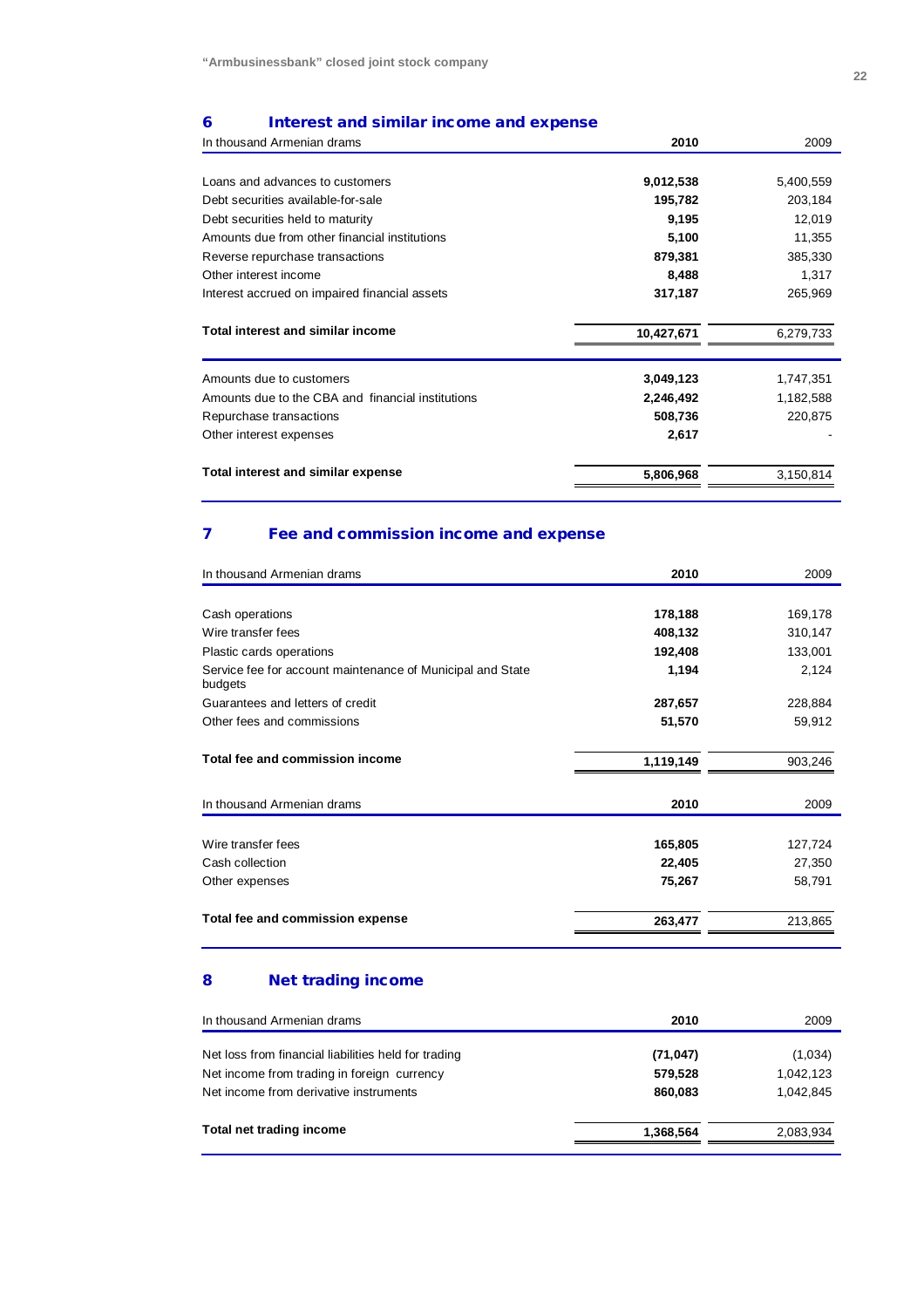# **9 Other income**

| In thousand Armenian drams           | 2010   | 2009   |
|--------------------------------------|--------|--------|
|                                      |        |        |
| Income from sale of fixed assets     | 130    | 349    |
| Fines and penalties received         | 52     | 6,426  |
| Income from grants related to assets | 82     | 82     |
| Income from account closing          | 9.541  | 5,152  |
| Other income                         | 26,255 | 12,974 |
| <b>Total other income</b>            | 36,060 | 24,983 |

# **10 Impairment charge/(reversal) for credit losses**

| In thousand Armenian drams                                | 2010      | 2009      |
|-----------------------------------------------------------|-----------|-----------|
| Amounts due from other financial institutions (Note 15)   | (20, 154) | 45,574    |
| Loans and advances to customers (Note 17)                 | 1,491,277 | 947,857   |
| Guarantees and other credit related commitments (Note 27) |           | (53, 454) |
| Other assets (Note 21)                                    | 86.862    | 131,286   |
| Total impairment charge for credit losses                 | 1,557,985 | 1,071,263 |

# **11 Staff costs**

| In thousand Armenian drams    | 2010      | 2009      |
|-------------------------------|-----------|-----------|
|                               |           |           |
| Wages and salaries            | 1,372,011 | 938,631   |
| Social security contributions | 140,932   | 102,776   |
| <b>Total staff costs</b>      | 1,512,943 | 1,041,407 |
|                               |           |           |

# **12 Other expenses**

| In thousand Armenian drams                 | 2010      | 2009    |
|--------------------------------------------|-----------|---------|
|                                            |           |         |
| Repair and maintenance of fixed assets     | 248,675   | 141,125 |
| Advertising costs                          | 113,670   | 111,291 |
| Business trip expenses                     | 38,860    | 31,280  |
| Communications                             | 98,565    | 86,952  |
| Operating lease                            | 64,185    | 96,117  |
| Taxes, other than income tax, duties       | 125,442   | 101,745 |
| Consulting and other services              | 21,968    | 31,776  |
| Security                                   | 97,727    | 85,320  |
| Representative expenses                    | 51,983    | 54,827  |
| Office supplies                            | 51,518    | 36,634  |
| Loss from disposal of confiscated property | 310,380   |         |
| Penalties paid                             | 3,481     | 3,082   |
| Other expenses                             | 179,712   | 96,148  |
| <b>Total other expense</b>                 | 1,406,166 | 876,297 |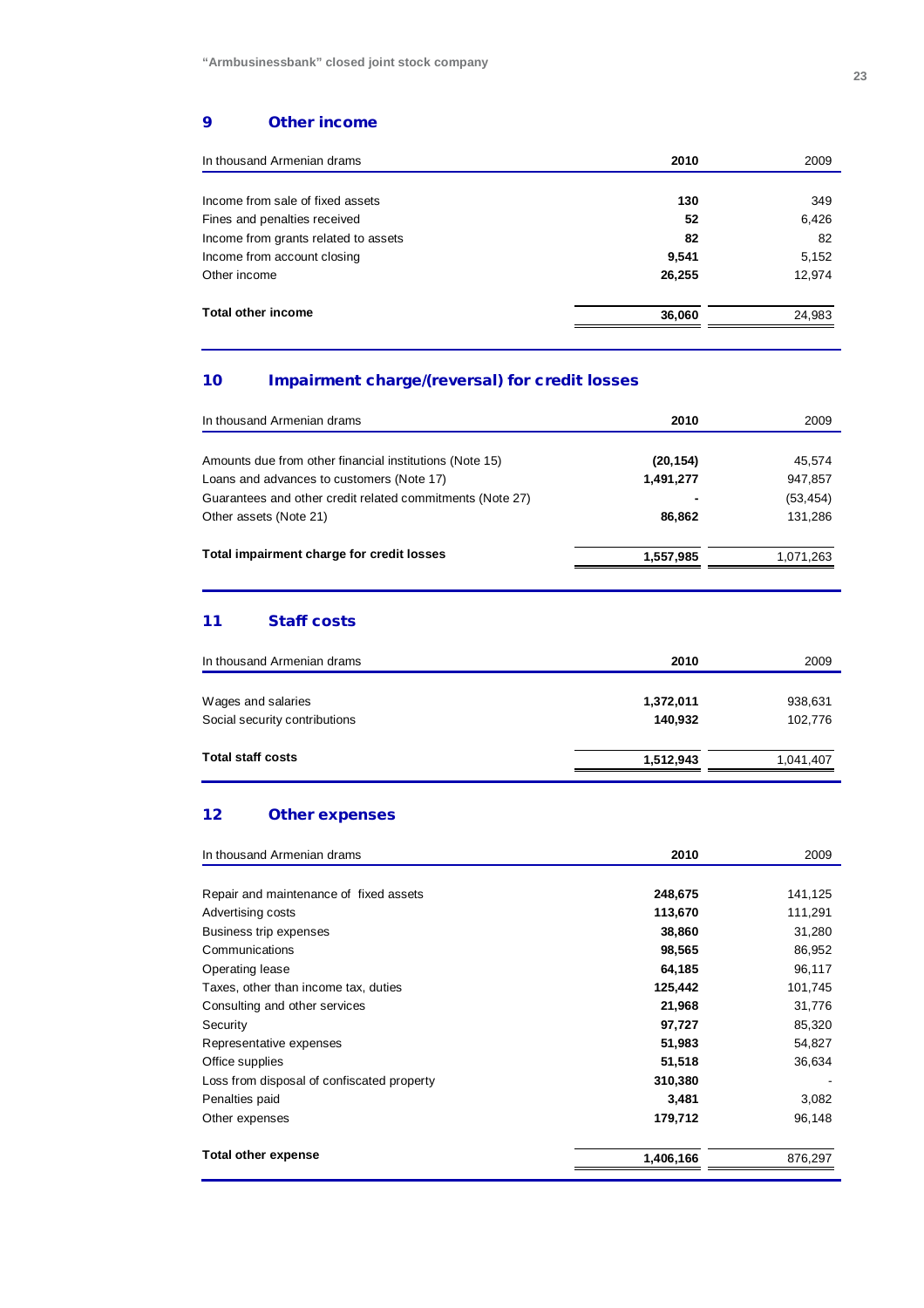#### **13 Income tax expense**

| In thousand Armenian drams | 2010    | 2009      |
|----------------------------|---------|-----------|
|                            |         |           |
| Current tax expense        | 396,416 | 552,231   |
| Deferred tax               | 4.528   | (69, 748) |
| Total income tax expense   | 400,944 | 482,483   |
|                            |         |           |

The corporate income tax within the Republic of Armenia is levied at the rate of 20% (2009: 20%). Differences between IFRS and RA statutory tax regulations give rise to certain temporary differences between the carrying value of certain assets and liabilities for financial reporting purposes and for profit tax purposes. Deferred income tax is calculated using the principal tax rate of 20%.

Numerical reconciliation between the tax expenses and accounting profit is provided below:

| In thousand Armenian drams    | 2010      | <b>Effective</b><br>rate $(\%)$ | 2009      | Effective<br>rate $(\%)$ |
|-------------------------------|-----------|---------------------------------|-----------|--------------------------|
| Profit before tax             | 1,724,056 |                                 | 1,304,693 |                          |
| Income tax at the rate of 20% | 344,811   | 20                              | 260,939   | 20                       |
| Non-taxable income            |           |                                 | (12, 839) | (1)                      |
| Non-deductible expenses       | 43,952    | $\mathbf{2}$                    | 12,087    |                          |
| Foreign exchange losses       | 12,181    | 1                               | 222,296   | 17                       |
| Income tax expense            | 400,944   | 23                              | 482.483   | 37                       |

# Deferred tax calculation in respect of temporary differences:

| In thousand Armenian drams                    | Recognized in |                     |                         |           |
|-----------------------------------------------|---------------|---------------------|-------------------------|-----------|
|                                               |               | comprehensive       |                         |           |
|                                               | 2009          | income<br>statement | Recognized in<br>equity | 2010      |
|                                               |               |                     |                         |           |
| Other liabilities                             | 19,907        | (3,901)             |                         | 16,006    |
| Other assets                                  | 87,633        | (48, 416)           |                         | 39,217    |
| Impairment of investments available-for-sale  | 659           | (659)               |                         |           |
| Amounts due from other financial institutions | 3,604         | (3,604)             |                         |           |
| Loans and advances to customers               |               | 107,746             |                         | 107,746   |
| <b>Total deferred tax assets</b>              | 111,803       | 51,166              |                         | 162,969   |
| Loans and advances to customers               | (13, 323)     | (14, 118)           |                         | (27, 441) |
| Provisions                                    | (25,091)      | (41, 576)           |                         | (66, 667) |
| Adjustment of fair value of securities        | (587)         |                     | (2,777)                 | (3, 364)  |
| <b>Total deferred tax liability</b>           | (39,001)      | (55, 694)           | (2,777)                 | (97, 472) |
| Net deferred tax asset                        | 72,802        | (4,528)             | (2,777)                 | 65,497    |
|                                               |               |                     |                         |           |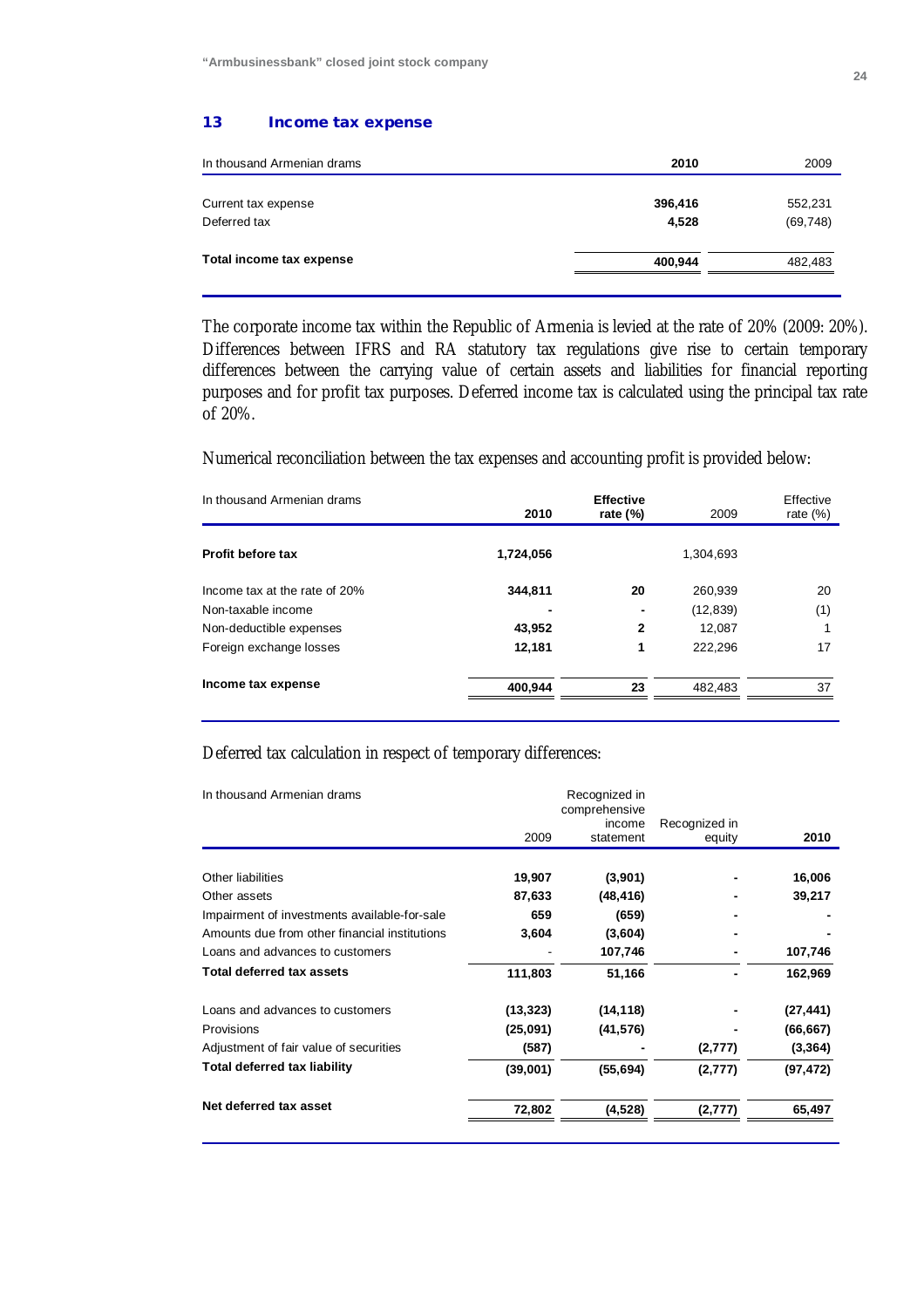| In thousand Armenian drams                    |          | Recognized in<br>comprehensive |                         |           |
|-----------------------------------------------|----------|--------------------------------|-------------------------|-----------|
|                                               | 2008     | income<br>statement            | Recognized in<br>equity | 2009      |
|                                               |          |                                |                         |           |
| Other liabilities                             | 10,025   | 9,882                          |                         | 19,907    |
| Other assets                                  |          | 87,633                         |                         | 87,633    |
| Impairment of investments available-for-sale  |          | 659                            |                         | 659       |
| Amounts due from other financial institutions |          | 3,604                          |                         | 3,604     |
| Total deferred tax assets                     | 10,025   | 101,778                        |                         | 111,803   |
| Loans and advances to customers               | (2,774)  | (10, 549)                      |                         | (13, 323) |
| Provisions                                    | (3,610)  | (21, 481)                      |                         | (25,091)  |
| Adjustment of fair value of securities        | (869)    |                                | 282                     | (587)     |
| <b>Total deferred tax liability</b>           | (7, 253) | (32,030)                       | 282                     | (39,001)  |
| Net deferred tax asset                        | 2.772    | 69.748                         | 282                     | 72,802    |

# **14 Cash, cash equivalents and balances with CBA**

| 2010       | 2009       |
|------------|------------|
|            |            |
| 3,590,104  | 2,399,119  |
| 8,716,382  | 9,741,099  |
| 12,306,486 | 12,140,218 |
| 740,363    | 335,428    |
| 13,046,849 | 12,475,646 |
| 12,306,486 | 12.140.218 |
| 1,634,322  | 3,177,021  |
| 13,940,808 | 15,317,239 |
|            |            |

As at 31 December 2010 correspondent account with Central Bank of Armenia represents the obligatory minimum reserve deposits with the CBA, which is computed at 8% of certain obligations of the Bank denominated in Armenian drams and 12% of certain obligations of the Bank, denominated in foreign currency and amounts to AMD 7,122,730 thousand (2009: AMD 4,905,356 thousand). There are no restrictions on the withdrawal of funds from the CBA, however, if minimum average requirement is not met, the Bank could be subject to penalties. Cash on hand, correspondent account, deposited funds with CBA and mandatory reserve deposits are non-interest bearing.

Deposited funds with CBA include a guaranteed deposit for settlements via ArCa payment system.

The following non-cash transactions took place in 2010:

• repayment of AMD 1,895,915 thousand loan by foreclosure of property (2009: AMD 389,511 thousand)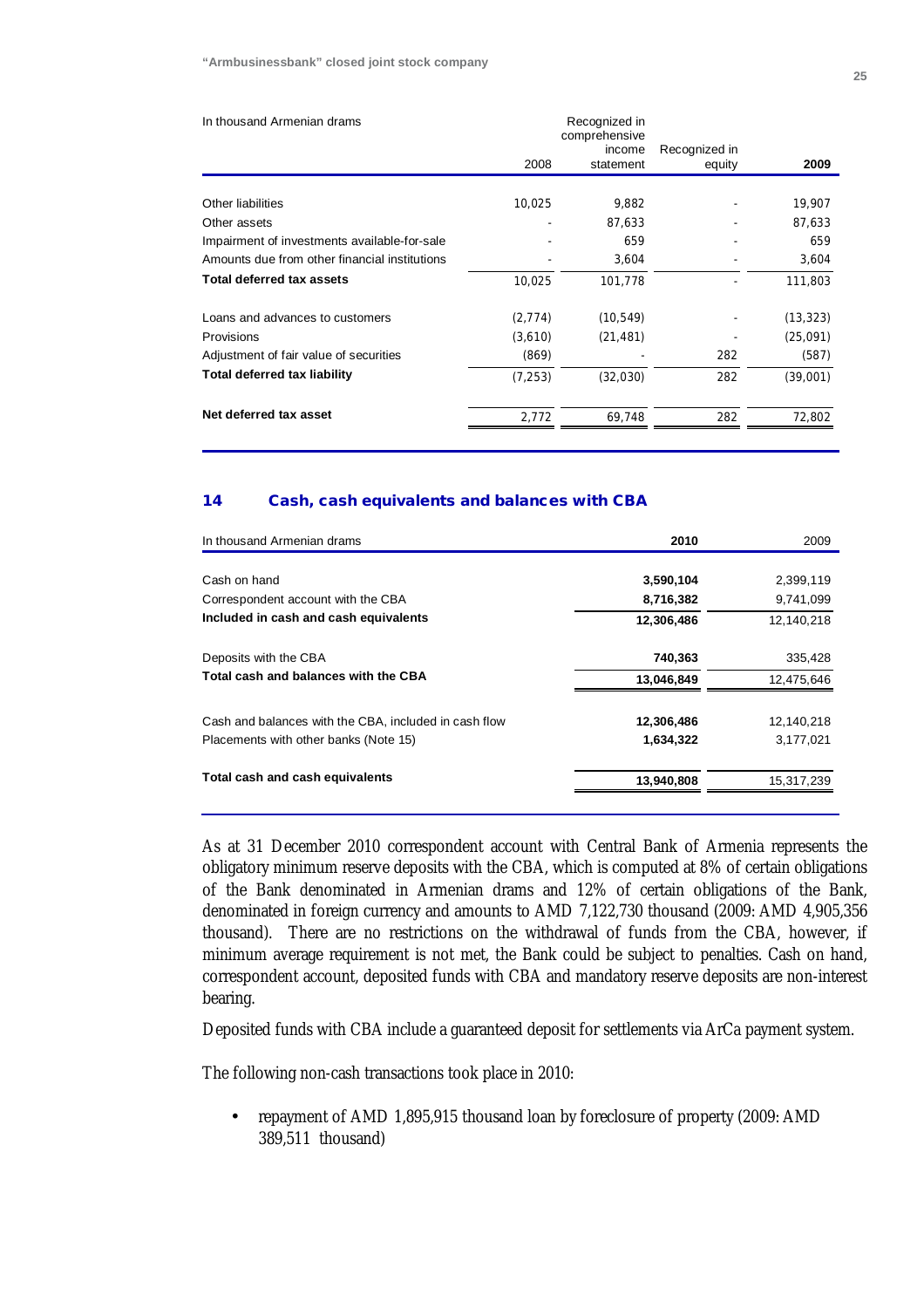#### **15 Amounts due from other financial institutions**

| In thousand Armenian drams                          | 2010      | 2009      |
|-----------------------------------------------------|-----------|-----------|
| Correspondent accounts with financial institutions  | 1,632,879 | 3,177,021 |
| Other accounts                                      | 1,443     |           |
| Included in cash and cash equivalents               | 1,634,322 | 3,177,021 |
| Deposited funds in financial institutions           | 70,848    | 525,740   |
|                                                     | 70,848    | 525,740   |
| Less allowance for impairment                       | (17, 037) | (37, 191) |
| Total amounts due from other financial institutions | 1,688,133 | 3,665,570 |

As at 31 December 2010 the amounts due from other financial institutions in amounts of AMD 1,415,674 thousand (84%) were due from four banks, which represent significant concentration (2009: AMD 3,423,310 thousand (93%) were due from one bank).

As at 31 December 2010 the deposit accounts with financial institutions include guarantee amounts provided by the Bank for its operations through Master Card payment system in the amount of AMD 48,881 thousand (2009: AMD 47,194 thousand), as well as frozen accounts in non-resident Banks with regard to letters of credit provided by the Bank in the amount of AMD 21,967 thousand (2009: AMD 478,546 thousand).

The movement in allowance for impairment losses on amounts due from other financial institutions was as follows:

| In thousand Armenian drams | <b>Total</b> |
|----------------------------|--------------|
| At January 1, 2009         | 9,637        |
| Charge for the year        | 45,574       |
| Amounts written off        | (18,020)     |
| At December 31, 2009       | 37,191       |
| Reversal for the year      | (20, 154)    |
| At December 31, 2010       | 17,037       |
|                            |              |

# **16 Derivative financial instruments**

The fair values of derivative instruments held are set out below.

| In thousand Armenian drams                       |                           |                            | 2010                            |                    |                            | 2009                            |
|--------------------------------------------------|---------------------------|----------------------------|---------------------------------|--------------------|----------------------------|---------------------------------|
|                                                  | <b>Notional</b><br>amount | Fair<br>value of<br>assets | Fair<br>value of<br>liabilities | Notional<br>amount | Fair<br>value of<br>assets | Fair<br>value of<br>liabilities |
| Derivatives held for trading                     |                           |                            |                                 |                    |                            |                                 |
| Swaps - foreign                                  | 8,588,087                 | 842.059                    |                                 | 9.451.029          | 488.018                    |                                 |
| Swaps - domestic                                 | 4,080,023                 | 28.525                     | 30.425                          | 3.776.513          |                            | 23.442                          |
| <b>Total derivative financial</b><br>instruments | 12,668,110                | 870,584                    | 30.425                          | 13.227.542         | 488.018                    | 23,442                          |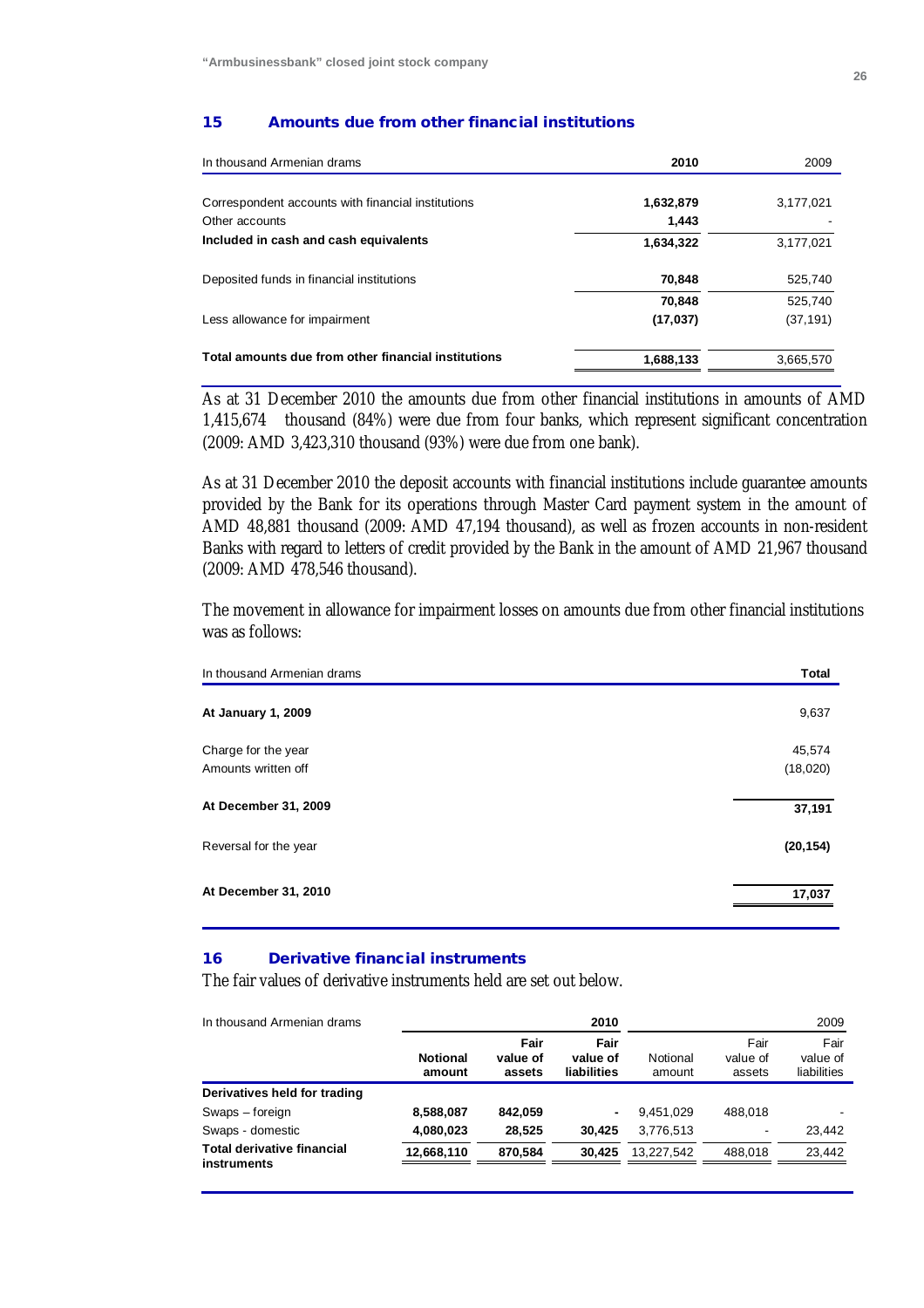#### **17 Loans and advances to customers**

| In thousand Armenian drams            | 2010        | 2009        |
|---------------------------------------|-------------|-------------|
|                                       |             |             |
| Loans to customers                    | 68,757,505  | 50,163,205  |
| Reverse repurchase agreements         | 9,135,448   | 9,689,678   |
| Leasing                               | 3,369       | 4,025       |
| Guarantee payments                    | 43,214      | 102,505     |
| Overdrafts                            | 921,735     | 806,707     |
|                                       | 78,861,271  | 60,766,120  |
| Less allowance for loan impairment    | (1,656,023) | (1,077,987) |
| Total loans and advances to customers | 77,205,248  | 59,688,133  |

As of December 31, 2010, the Bank had a concentration of loans represented by AMD 16,273,016 thousand due from the ten largest third party entities and parties related with them (20.1% of gross loan portfolio) (2009: AMD 19,163,770 thousand due from ten largest third party entities and parties related with them or 31.5%). An allowance of AMD 162,730 thousand (2009: AMD 96,138 thousand) was made against these loans.

As of December 31, 2010, the Bank had a concentration of loan portfolio represented by AMD 13,493,071 thousand (2009: AMD 14,142,308 thousand) with regard to shareholders and organizations collaborating with them (17.1 % of the gross loan portfolio) (2009: 23.3%). An allowance of AMD 443,178 thousand was made against these loans (2009: AMD 44,526 thousand). The Management believes that the repayments of these loans will be made within terms set by contracts.

Analysis of loans and advances to customers by industry sectors is presented below:

| In thousand Armenian drams            | 2010        | 2009        |
|---------------------------------------|-------------|-------------|
|                                       |             |             |
| Manufacturing                         | 9,165,678   | 3,725,960   |
| Construction                          | 16,211,821  | 12,627,823  |
| Trading                               | 10,404,819  | 8,114,895   |
| Consumer                              | 5,153,830   | 4,649,000   |
| Agriculture                           | 2,659,898   | 1,469,843   |
| Mortgage loans                        | 9,115,195   | 5,090,398   |
| Other                                 | 26,150,030  | 25,088,201  |
|                                       | 78,861,271  | 60,766,120  |
| Less allowance for impairment         | (1,656,023) | (1,077,987) |
| Total loans and advances to customers | 77,205,248  | 59,688,133  |
|                                       |             |             |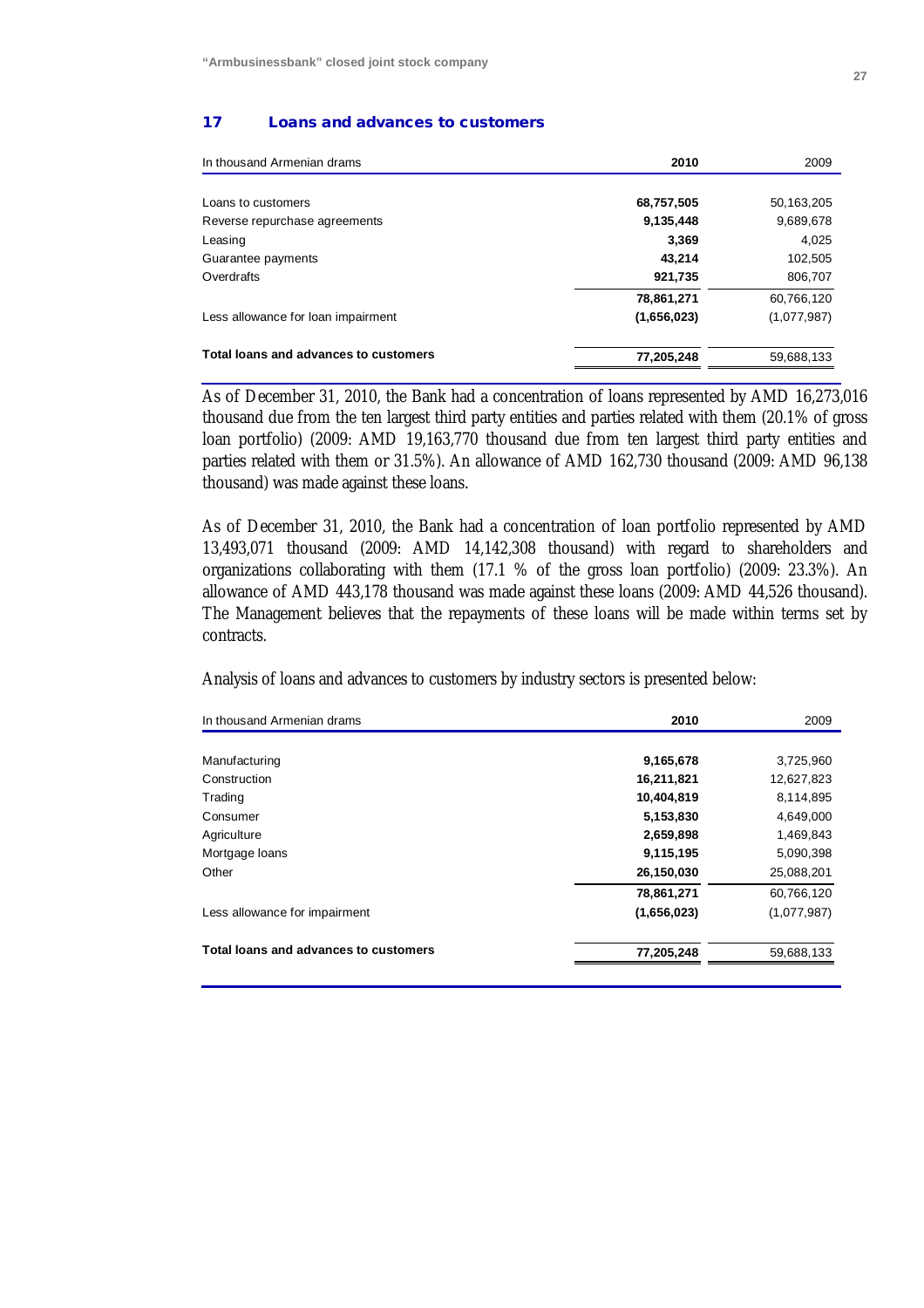# Reconciliation of allowance account for losses on loans and advances by class is as follows:

|                                                                                                                                              |             |                   |            |                              |                              |               |           | 2010        |
|----------------------------------------------------------------------------------------------------------------------------------------------|-------------|-------------------|------------|------------------------------|------------------------------|---------------|-----------|-------------|
| In thousand Armenian<br>drams                                                                                                                | Manufacture | Const-<br>ruction |            | Trading Consumer Agriculture |                              | Mort-<br>gage | Other     | Total       |
| At 1 January 2010                                                                                                                            | 50,637      | 193,050           | 342,270    | 124,676                      | 39,287                       | 166,427       | 161,640   | 1,077,987   |
| Charge for the year                                                                                                                          | 155,948     | 157,158           | 387,746    | 211,566                      | 121,612                      | 250,044       | 207,203   | 1,491,277   |
| Amounts written off                                                                                                                          | (32, 377)   | (82, 677)         | (186, 219) | (262, 730)                   | (107, 049)                   | (280,476)     | (59, 417) | (1,010,945) |
| Recoveries                                                                                                                                   |             |                   | 50,150     | 36,912                       |                              |               | 10,642    | 97,704      |
| At 31 December 2010                                                                                                                          | 174,208     | 267,531           | 593,947    | 110,424                      | 53,850                       | 135,995       | 320,068   | 1,656,023   |
|                                                                                                                                              |             |                   |            |                              |                              |               |           |             |
| Individual impairment                                                                                                                        | 66,425      | 79,602            | 476,717    | 36,269                       | 20,275                       | 23,322        | 119,318   | 821,928     |
| Collective impairment                                                                                                                        | 107,783     | 187,929           | 117,230    | 74,155                       | 33,575                       | 112,673       | 200,750   | 834,095     |
|                                                                                                                                              | 174,208     | 267,531           | 593,947    | 110,424                      | 53,850                       | 135,995       | 320,068   | 1,656,023   |
| Gross amount of loans                                                                                                                        |             |                   |            |                              |                              |               |           |             |
| individually determined                                                                                                                      | 157,688     | 570,829           | 986,717    | 164,439                      | 62,480                       | 134,281       | 292,600   | 2,369,034   |
| to be impaired, before<br>deducting any<br>individually assessed<br>impairment allowance                                                     |             |                   |            |                              |                              |               |           |             |
|                                                                                                                                              |             |                   |            |                              |                              |               |           | 2009        |
| In thousand Armenian<br>drams                                                                                                                | Manufacture | Const-<br>ruction |            |                              | Trading Consumer Agriculture | Mort-gage     | Other     | Total       |
|                                                                                                                                              |             |                   |            |                              |                              |               |           |             |
| At 1 January 2009                                                                                                                            | 83,284      | 46,094            | 81,005     | 74,763                       | 5,294                        | 33,418        | 63,634    | 387,492     |
| Charge/(Reversal) for<br>the year                                                                                                            | (32, 647)   | 146,956           | 291,800    | 200,013                      | 49,915                       | 175,068       | 116,752   | 947,857     |
| Amounts written off                                                                                                                          |             |                   | (30, 535)  | (154, 103)                   | (15, 922)                    | (42, 059)     | (18, 749) | (261, 368)  |
| Recoveries                                                                                                                                   |             |                   |            | 4,003                        |                              |               | 3         | 4,006       |
| At 31 December 2009                                                                                                                          | 50,637      | 193,050           | 342,270    | 124,676                      | 39,287                       | 166,427       | 161,640   | 1,077,987   |
|                                                                                                                                              |             |                   |            |                              |                              |               |           |             |
| Individual impairment                                                                                                                        | 15,206      | 71,825            | 272,589    | 82,014                       | 25,701                       | 117,820       | 13,734    | 598,889     |
| Collective impairment                                                                                                                        | 35,431      | 121,225           | 69,681     | 42,662                       | 13,586                       | 48,607        | 147,906   | 479,098     |
|                                                                                                                                              | 50,637      | 193,050           | 342,270    | 124,676                      | 39,287                       | 166,427       | 161,640   | 1,077,987   |
| Gross amount of loans<br>individually determined<br>to be impaired, before<br>deducting any<br>individually assessed<br>impairment allowance | 145,807     | 388,374           | 1,293,459  | 403,531                      | 158,639                      | 275,753       | 22,548    | 2,688,111   |

# Loans and advances by customer profile may be specified as follows:

| In thousand Armenian drams            | 2010        | 2009        |
|---------------------------------------|-------------|-------------|
| State owned enterprises               | 1,279,972   | 1,281,064   |
| Privately held companies              | 56,239,529  | 45,285,091  |
| Individuals                           | 17,550,574  | 11,662,184  |
| Sole proprietors                      | 2,437,496   | 2,052,600   |
| Non-profit organizations              | 1,353,700   | 485.181     |
|                                       | 78,861,271  | 60.766.120  |
| Less allowance for loan impairment    | (1,656,023) | (1,077,987) |
| Total loans and advances to customers | 77,205,248  | 59,688,133  |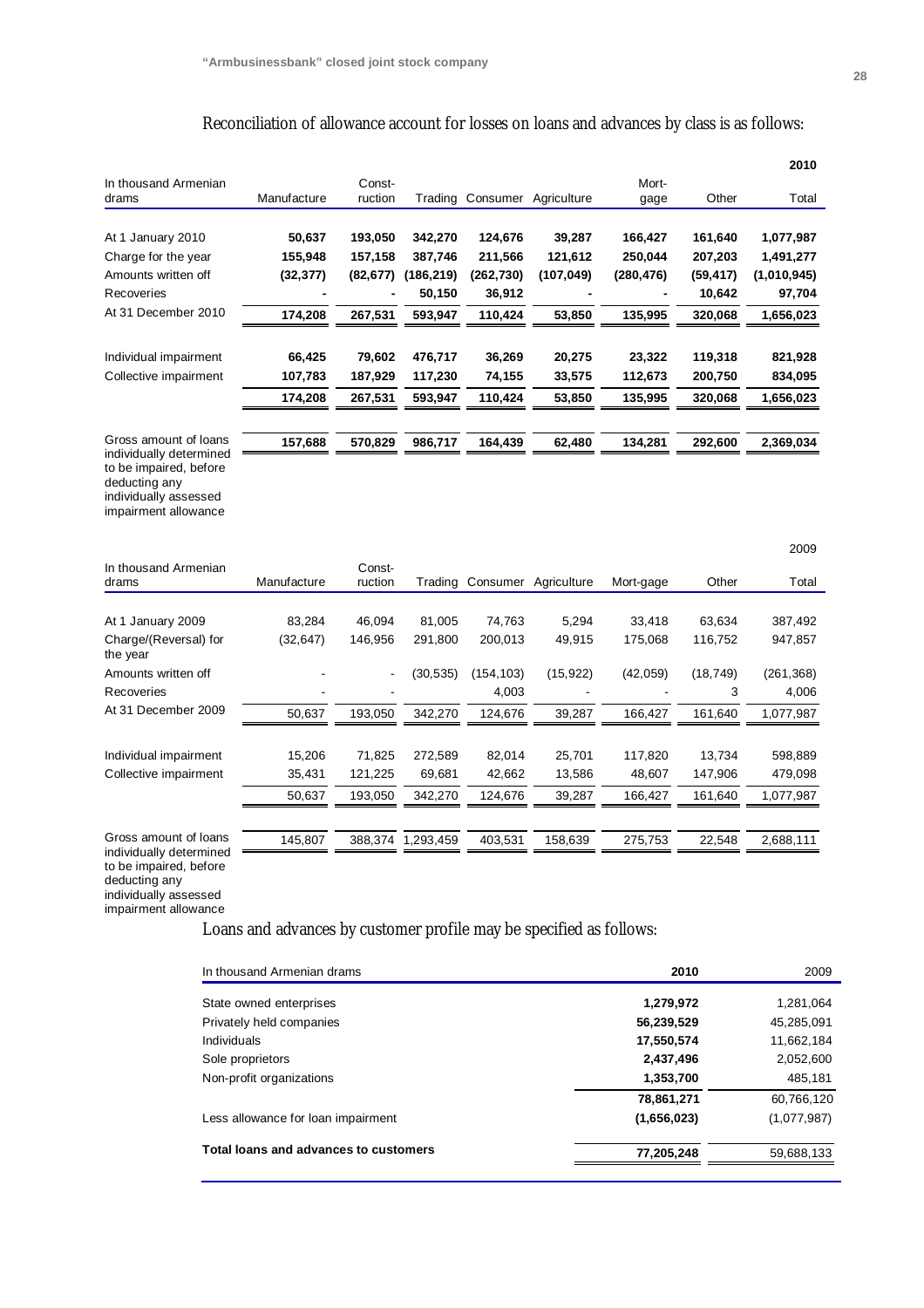## Loans to individuals comprise the following products:

| In thousand Armenian drams              | 2010       | 2009       |
|-----------------------------------------|------------|------------|
|                                         |            |            |
| Agriculture                             | 1,175,922  | 788,669    |
| Car Ioans                               | 436,391    | 998,332    |
| Mortgage                                | 9,013,346  | 5,132,543  |
| Consumer                                | 4,744,774  | 2,720,782  |
| Other                                   | 2,180,141  | 2,021,858  |
| Total loans and advances to individuals | 17,550,574 | 11,662,184 |
|                                         |            |            |

The Bank accepted securities as collateral for commercial loans, which is permitted to sell or repledge.

Fair value of assets pledged and carrying value of loans under reverse repurchase agreements as of 31 December are presented as follows:

|                                | 2010                          |                                | 2009                       |
|--------------------------------|-------------------------------|--------------------------------|----------------------------|
| Fair<br>value of<br>collateral | Carrying<br>value of<br>loans | Fair<br>value of<br>collateral | Carrying<br>value of loans |
|                                |                               |                                | 9.689.678                  |
| 8,552,242                      | 9.135.448                     | 9,168,694                      | 9,689,678                  |
|                                | 8.552.242                     | 9.135.448                      | 9,168,694                  |

As of 31 December 2010 out of total accepted securities AMD 7,362,308 thousand (2009: AMD 8,794,803 thousand) were repledged or lent to third parties for periods not exceeding one month from the transfer (Note 25).

At 31 December 2010 and at 31 December 2009 the estimated fair value of loans and advances to customers approximates it carrying value. Refer to Note 32.

Credit, currency, liquidity and interest rate analyses of loans and advances to customers are disclosed in Note 34. The information on related party balances is disclosed in Note 31.

Maturity analysis of loans and advances to customers is disclosed in Note 33.

#### **18 Investment securities**

|                        |                      | 2010      |                        |                      | 2009         |
|------------------------|----------------------|-----------|------------------------|----------------------|--------------|
| Available-<br>for-sale | Held-to-<br>maturity | Total     | Available-<br>for-sale | Held-to-<br>maturity | Total        |
|                        |                      |           |                        |                      |              |
| 12,045                 |                      | 12.045    | 12.340                 | Ξ.                   | 12.340       |
| 2,003,064              |                      | 2.003.064 | 1.329.134              |                      | $-1.329.134$ |
| ۰                      | 51.805               | 51.805    | $\blacksquare$         | 103.611              | 103.611      |
| 2,015,109              | 51.805               | 2,066,914 | 1.341.474              | 103.611              | 1.445.085    |
|                        |                      |           |                        |                      |              |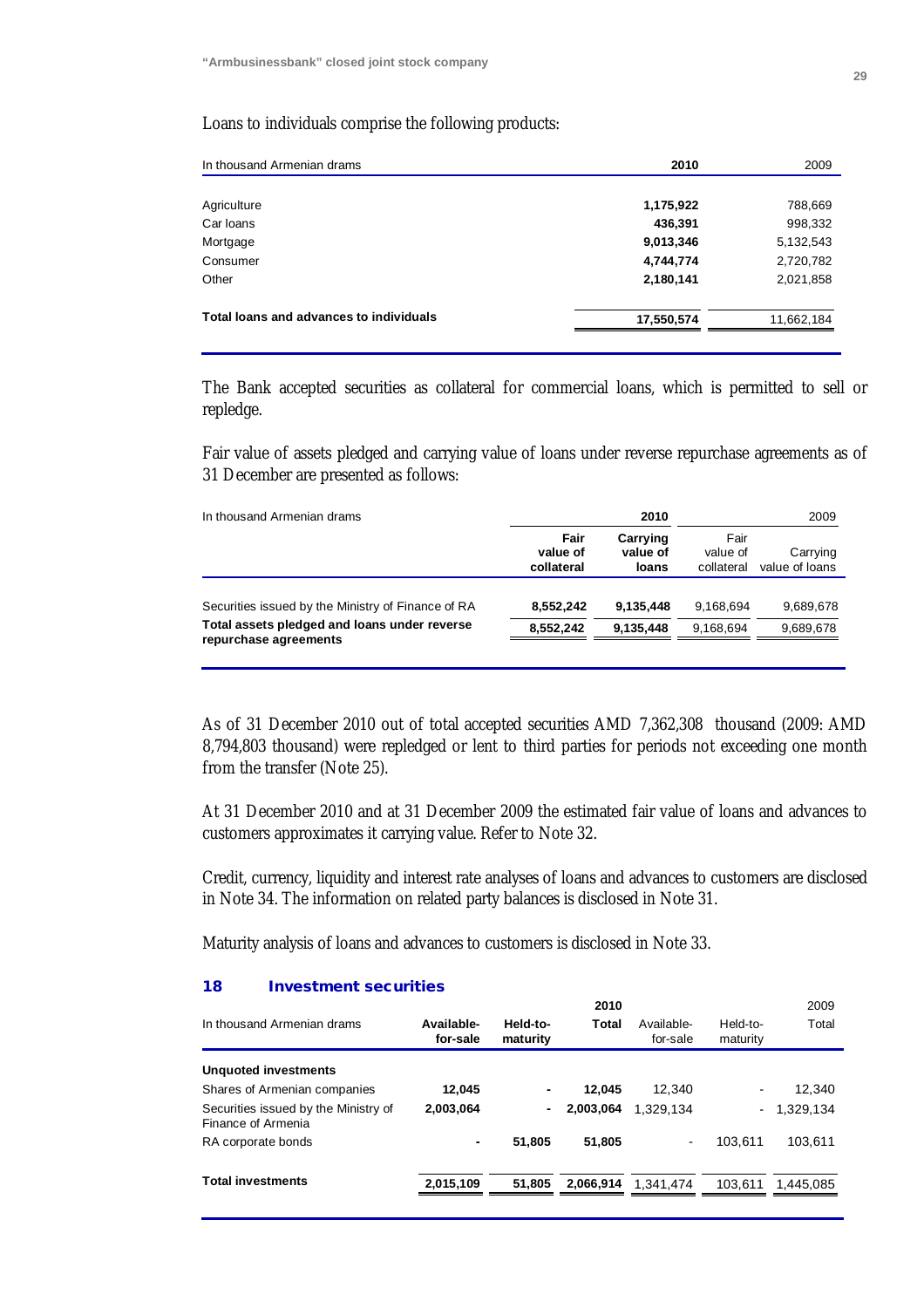# All debt securities have fixed coupons.

The Bank has not reclassified any financial assets measured at amortised cost rather than fair value during the year (2009: either).

The fair value of unquoted available-for-sale debt securities is measured using a valuation technique, which uses current market rates to discount future cash flows of the financial instruments.

All unquoted available-for-sale equities are recorded at cost since its fair value cannot be reliably estimated. There is no quoted market on these investments and the Bank intends to hold them for a long term.

Available for sale debt securities at fair value in the amount of AMD 2,431,251 thousand (2009:nil) were sold to third parties on reverse repurchase agreements for periods not exceeding three months. These securities were classified as securities pledged under repurchase agreements on the face of the balance sheet (Note 28).

Available for sale debt securities by effective interest rates and maturity dates comprise:

| In thousand Armenian drams                                 | 2010          |                 |              | 2009      |
|------------------------------------------------------------|---------------|-----------------|--------------|-----------|
|                                                            | %             | <b>Maturity</b> | $\%$         | Maturity  |
| Securities issued by the Ministry of Finance of<br>Armenia | $7.5 - 13.5%$ | 2011-2028       | $7.1 - 13\%$ | 2010-2015 |

# Held-to-maturity investments

| In thousand Armenian drams         | 2010   | 2009    |
|------------------------------------|--------|---------|
| Nominal value                      | 50,000 | 100,000 |
| Accrued interest                   | 1,805  | 3,611   |
| Total investments held to maturity | 51,805 | 103,611 |

# Held-to-maturity securities upon profitability and maturity terms:

| In thousand Armenian drams |    | 2010            |    | 2009     |
|----------------------------|----|-----------------|----|----------|
|                            | %  | <b>Maturity</b> | %  | Maturity |
| RA corporate bonds         | 11 | 2011            | 11 | 2011     |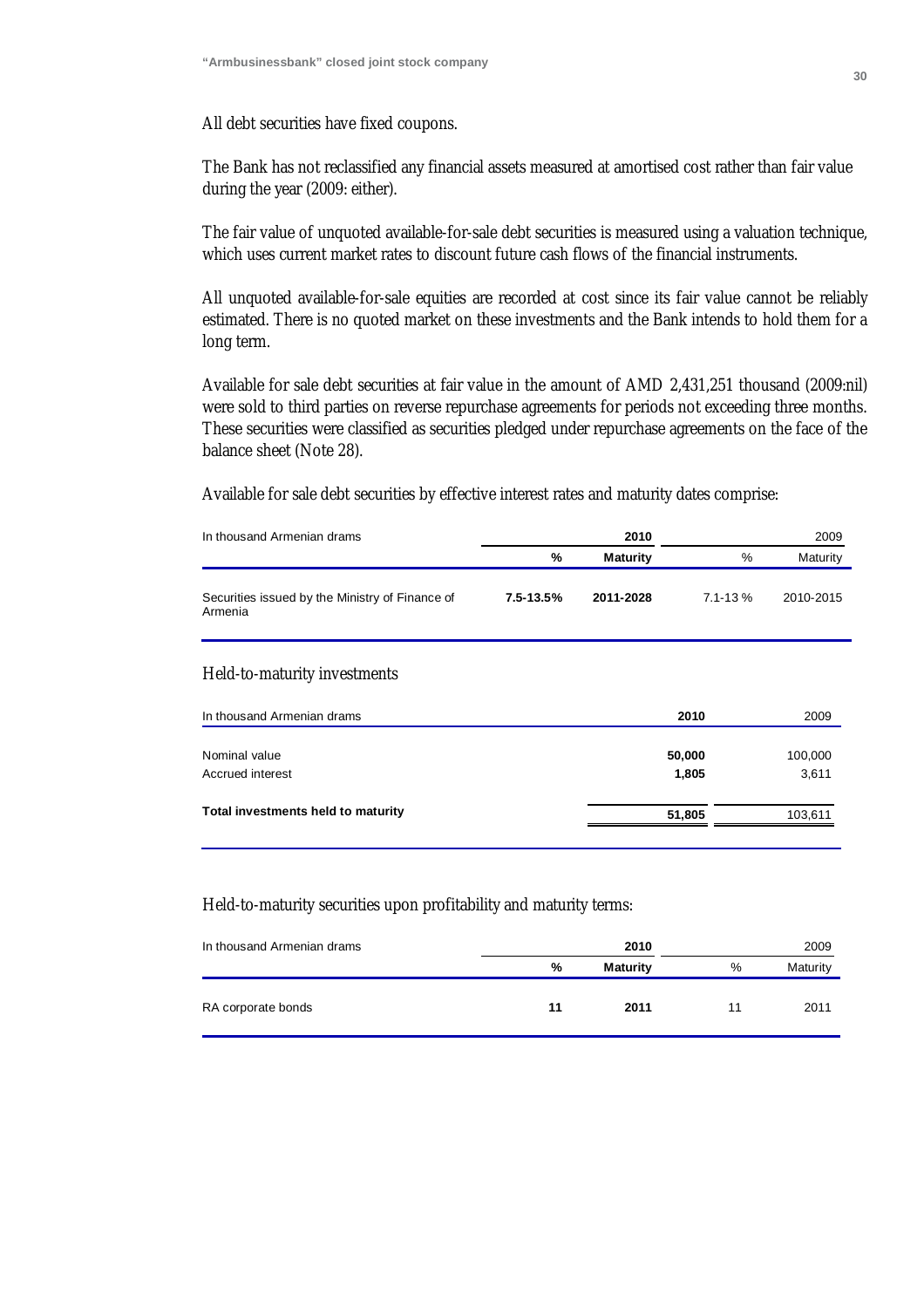#### **19 Property, plant and equipment**

| In thousand Armenian<br>drams | <b>Land and</b> | <b>Machinery</b><br>and |           | <b>Fixtures</b>       | <b>Assets</b><br>under<br>construc | Lease-<br>hold<br>improve- | Other<br>fixed |              |
|-------------------------------|-----------------|-------------------------|-----------|-----------------------|------------------------------------|----------------------------|----------------|--------------|
|                               | buildings       | equipment               |           | Vehicles and fittings | tion                               | ments                      | assets         | <b>Total</b> |
| <b>COST</b>                   |                 |                         |           |                       |                                    |                            |                |              |
| Cost at January 1, 2009       | 1,469,498       | 1,319,845               | 235,786   | 162,255               | 207,746                            | 75,267                     | 205,784        | 3,676,181    |
| <b>Additions</b>              | 218,976         | 249,178                 | 15,800    | 115,113               | 1,075,513                          |                            | 131,257        | 1,805,837    |
| <b>Disposals</b>              |                 | (2,252)                 | (28, 325) | (16, 727)             |                                    |                            | (7, 408)       | (54, 712)    |
| At December 31, 2009          | 1,688,474       | 1,566,771               | 223,261   | 260,641               | 1,283,259                          | 75,267                     | 329,633        | 5,427,306    |
| <b>Additions</b>              | 3,086,156       | 145,862                 | 35,679    | 39,286                | 275,301                            | 12,571                     | 118.258        | 3,713,113    |
| Disposals                     |                 | (13,751)                |           | (5,252)               |                                    | (64, 336)                  | (28, 273)      | (111, 612)   |
| Reclassifications             | 1,469,914       |                         |           |                       | (1,469,914)                        |                            |                |              |
| At December 31, 2010          | 6,244,544       | 1,698,882               | 258,940   | 294,675               | 88,646                             | 23,502                     | 419,618        | 9,028,807    |
| <b>DEPRECIATION</b>           |                 |                         |           |                       |                                    |                            |                |              |
| At January 1, 2009            | 70,557          | 197,912                 | 48,766    | 27,365                |                                    | 30,801                     | 28,224         | 403,625      |
| Depreciation charge           | 46,836          | 236,193                 | 53,256    | 31,356                |                                    | 11,037                     | 48,381         | 427,059      |
| <b>Disposals</b>              |                 | (1,990)                 | (12, 865) | (16, 640)             |                                    |                            | (7, 407)       | (38, 902)    |
| At December 31, 2009          | 117,393         | 432,115                 | 89,157    | 42,081                |                                    | 41,838                     | 69,198         | 791,782      |
| Depreciation charge           | 122,016         | 307,293                 | 54,103    | 56,700                |                                    | 30,132                     | 66,825         | 637,069      |
| <b>Disposals</b>              |                 | (7, 841)                |           | (1,220)               |                                    | (63, 640)                  | (4, 106)       | (76, 807)    |
| At December 31, 2010          | 239,409         | 731,567                 | 143,260   | 97,561                |                                    | 8,330                      | 131,917        | 1,352,044    |
| <b>CARRYING VALUE</b>         |                 |                         |           |                       |                                    |                            |                |              |
| At December 31, 2010          | 6,005,135       | 967,315                 | 115,680   | 197,114               | 88,646                             | 15,172                     | 287,701        | 7,676,763    |
| At December 31, 2009          | 1,571,081       | 1,134,656               | 134,104   | 218,560               | 1,283,259                          | 33,429                     | 260,435        | 4,635,524    |
| At December 31, 2008          | 1,398,941       | 1,121,933               | 187,020   | 134,890               | 207,746                            | 44,466                     | 177,560        | 3,272,556    |

#### *Assets under construction*

As at the reporting period the Bank's assets under construction are the following.

- In 2009 the Bank acquired land with the purpose of opening a branch in Agarak city, for AMD 130 thousand, and the building located on the land is under construction. The costs to complete the building for its use are estimated to be AMD 165,000 thousand with renovations expected to be completed by 01.03.2011.
- In 2008 the Bank acquired land on Sarkavag Street, in Yerevan with the purpose of opening a branch, for AMD 17,920 thousand and the building on the land is under construction. The costs to complete the building for its use are estimated to be AMD 200,000 thousand with renovations expected to be completed by 30.11.2011.
- In 2010 the Bank acquired office building under construction at 1/20 Rossia Street in Abovyan city, for AMD 133,200 thousand. The costs to complete the building for its use are estimated to be AMD 43,000 thousand with renovations expected to be completed by 30.04.2011.
- In 2010 the Bank has acquired office building at 24/1 Qochar Street in Yerevan in the amount of AMD 236,000 thousand and it is incomplete. The costs to complete the building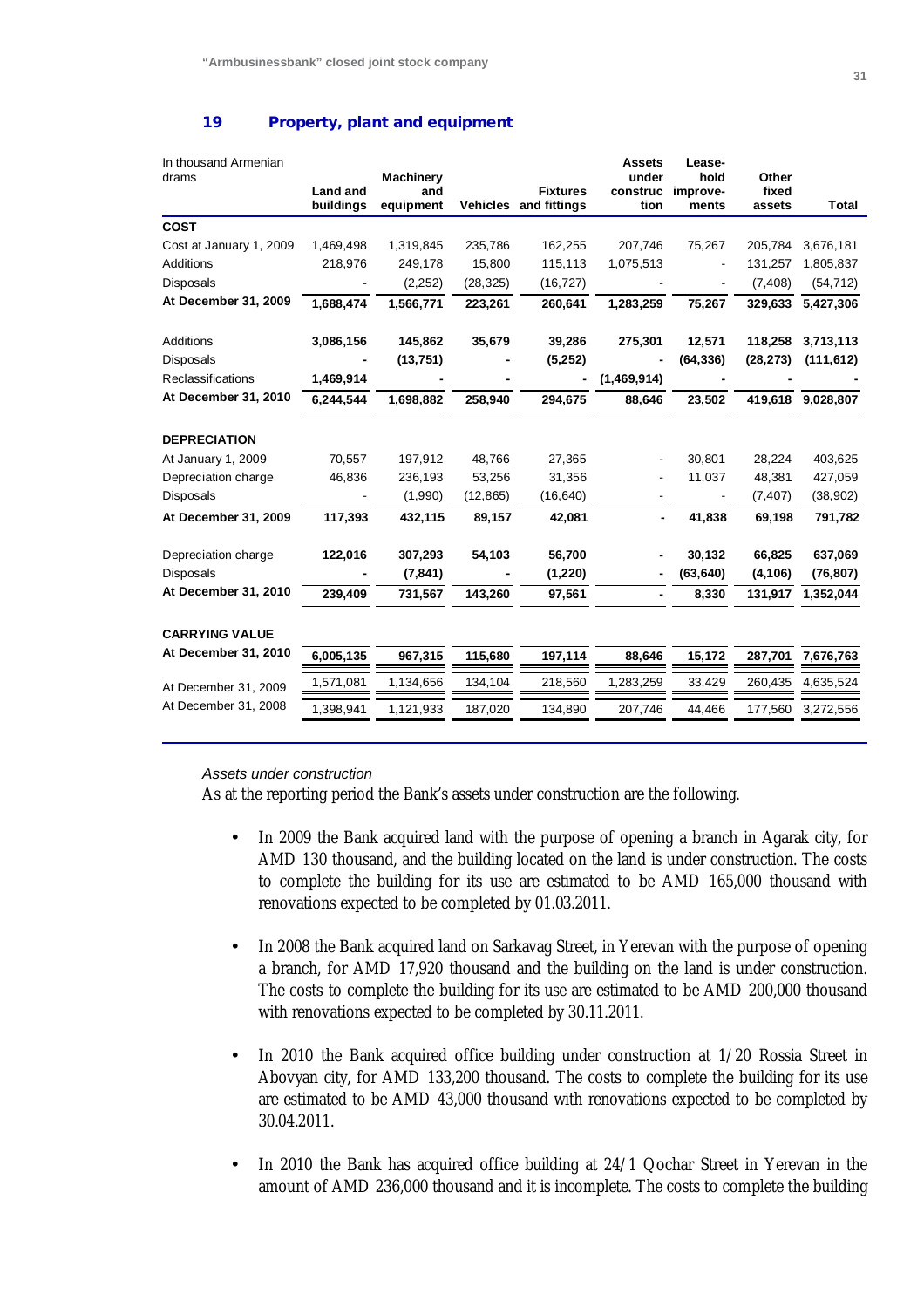for its use are estimated to be AMD 19,000 thousand with renovations expected to be completed by 30.04.2011.

# *Fully depreciated items*

As at 31 December 2010 fixed assets included fully depreciated and amortized assets at cost in the amount of AMD 52,166 thousand (2009: AMD 44,606 thousand).

# *Fixed assets in the phase of installation*

As at 31 December 2010 fixed assets included assets in the phase of installation in the amount of AMD 90,996 thousand (2009: AMD 430,436 thousand), which are not amortized and are classified in accordance with their type.

# **20 Intangible assets**

| In thousand Armenian drams |                 | <b>Acquired</b><br>software |        |              |
|----------------------------|-----------------|-----------------------------|--------|--------------|
|                            | <b>Licenses</b> | licenses                    | Other  | <b>Total</b> |
| <b>COST</b>                |                 |                             |        |              |
| At January 1, 2009         | 11,296          | 61,639                      | 41,554 | 114,489      |
| <b>Additions</b>           | 106,344         | 10,677                      | 20,403 | 137,424      |
| Reclassifications          | 21,265          | (21, 265)                   |        |              |
| At December 31, 2009       | 138,905         | 51,051                      | 61,957 | 251,913      |
| Additions                  | 50,305          | 3,708                       |        | 54,013       |
| Disposals                  |                 | (60)                        |        | (60)         |
| At December 31, 2010       | 189,210         | 54,699                      | 61,957 | 305,866      |
| <b>AMORTISATION</b>        |                 |                             |        |              |
| At January 1, 2009         | 1,123           | 7,789                       | 6,178  | 15,090       |
| Amortisation charge        | 27,749          | 6,196                       | 5,927  | 39,872       |
| At December 31, 2009       | 28,872          | 13,985                      | 12,105 | 54,962       |
| Amortisation charge        | 25,195          | 6,720                       | 5,968  | 37,883       |
| Disposals                  |                 | (60)                        |        | (60)         |
| At December 31, 2010       | 54,067          | 20,645                      | 18,073 | 92,785       |
| <b>CARRYING VALUE</b>      |                 |                             |        |              |
| At December 31, 2010       | 135,143         | 34,054                      | 43,884 | 213,081      |
| At December 31, 2009       | 110,033         | 37,066                      | 49,852 | 196,951      |
| At December 31, 2008       | 10,173          | 53,850                      | 35,376 | 99,399       |
|                            |                 |                             |        |              |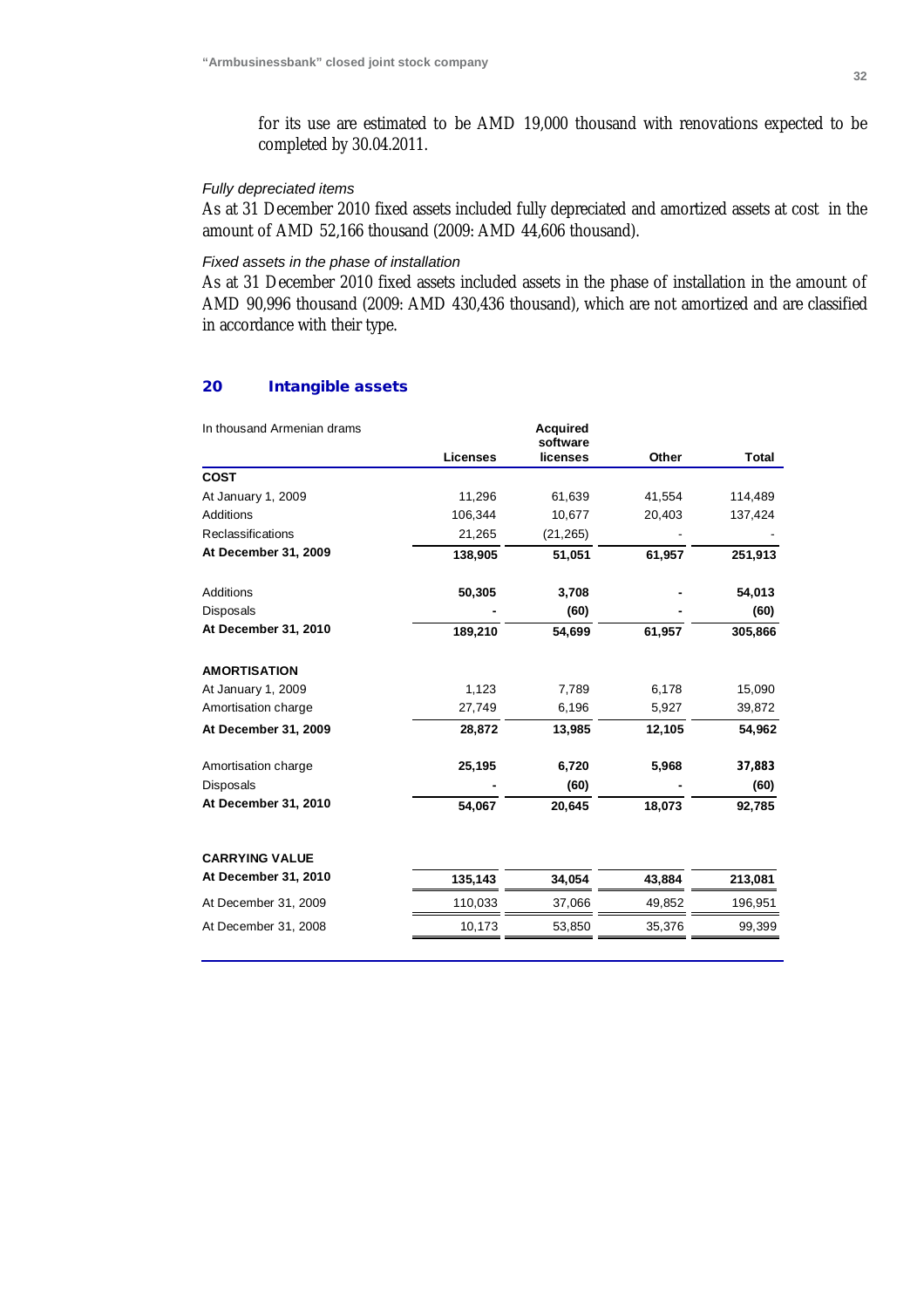#### **21 Other assets**

| In thousand Armenian drams                     | 2010       | 2009       |
|------------------------------------------------|------------|------------|
|                                                |            |            |
| Amounts receivable from disposal of securities | 9,388,000  | 9,673,734  |
| Prepayments and other debtors                  | 609,435    | 117,947    |
| Amounts receivable                             | 363,541    | 11,055     |
| Other assets                                   | 61,794     | 62,256     |
|                                                | 10,422,770 | 9,864,992  |
| Less allowance for impairment                  | (132, 208) | (104, 433) |
|                                                | 10,290,562 | 9,760,559  |
| Prepaid income taxes                           | 17,758     |            |
| <b>Materials</b>                               | 33,546     | 56,882     |
| Other                                          | 434        | 434        |
| <b>Total other assets</b>                      | 10,342,300 | 9,817,875  |
|                                                |            |            |

Amounts receivable from disposal of securities was formed as a result of disposal of securities by the Bank with deferred payment terms to several non-resident Companies during 2009. The accounts receivable was recognized at the time of disposal measured at fair value of securities. The difference between the fair value and nominal value of cash flow receivable by the contract amounted to AMD 692,339 thousand, of which AMD 242,077 thousand was recognized as interest income in 2010 and is included in Note "Interest and similar income" (Note 6).

Reconciliation of allowance account for losses on other assets is as follows:

| In thousand Armenian drams                  |           | Total     |
|---------------------------------------------|-----------|-----------|
|                                             |           |           |
| At January 1, 2009                          |           | 5,160     |
| Charge for the year                         |           | 131,286   |
| Amounts written off                         |           | (32, 035) |
| Recoveries                                  |           | 22        |
| At December 31, 2009                        |           | 104,433   |
| Charge for the year                         |           | 86,862    |
| Amounts written off                         |           | (60, 644) |
| Recoveries                                  |           | 1,557     |
| At December 31, 2010                        |           | 132,208   |
| Amounts due to the CBA<br>22                |           |           |
| In thousand Armenian drams                  | 2010      | 2009      |
| Loans                                       | 1,466,723 | 1,323,826 |
| Subordinate debt                            | 8,479,517 | 8,450,000 |
| Total amounts due to financial institutions | 9,946,240 | 9,773,826 |

Obligations of CBA include loans received within the scope of "Housing finance" loan project of German-Armenian fund.

Subordinate debt was received from the CBA during 2009 with a maturity term of 5 years and 7.5% of annual interest rate.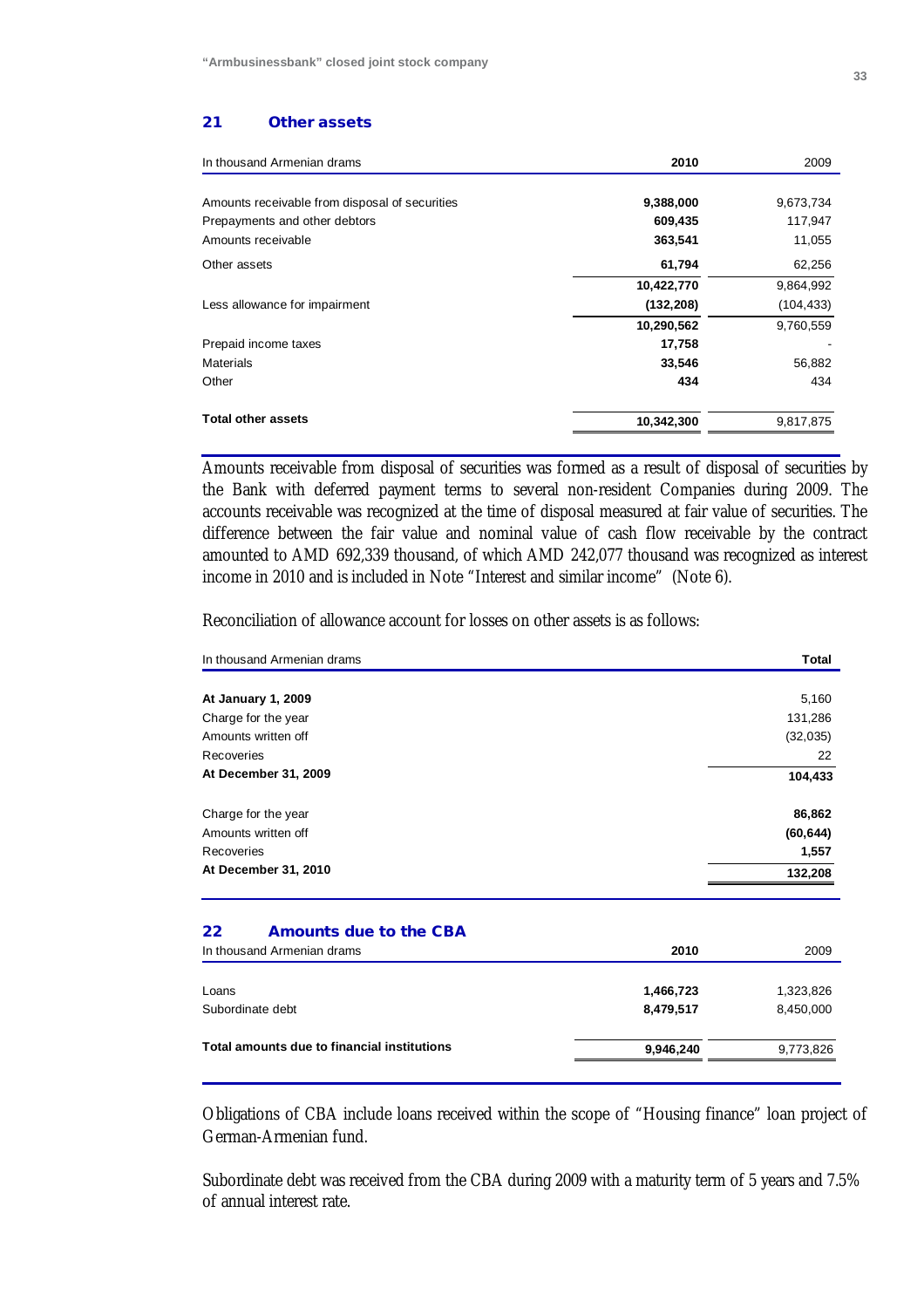The Bank has not had any defaults of principal, interest or other breaches with respect to its liabilities during the period (2009: either).

# **23 Amounts due to other financial institutions**

| In thousand Armenian drams                       | 2010       | 2009       |
|--------------------------------------------------|------------|------------|
|                                                  |            |            |
| Correspondent accounts of other banks            | 804.321    | 411        |
| Current accounts of other financial institutions | 218,274    | 107,348    |
| Loans and deposits from financial institutions   | 8,780,861  | 12,351,013 |
| Loans from other financial institutions          | 9,673,221  | 1.212.019  |
| Loans under repurchase agreements                | 2,396,256  |            |
| Total amounts due to financial institutions      | 21,872,933 | 13,670,791 |
|                                                  |            |            |

All deposits from financial institutions have fixed interest rates.

The Bank has not had any defaults of principal, interest or other breaches with respect to its liabilities during the period (2009: either).

# **24 Amounts due to customers**

| 2010<br>In thousand Armenian drams    |            | 2009       |
|---------------------------------------|------------|------------|
|                                       |            |            |
| Government of the RA                  |            |            |
| Current/Settlement accounts           | 67,674     | 181,690    |
| Loans received from the RA government | 6,405,143  | 3,165,983  |
|                                       | 6,472,817  | 3,347,673  |
| <b>Corporate customers</b>            |            |            |
| Current/Settlement accounts           | 15,643,444 | 17,046,652 |
| Time deposits                         | 6,894,469  | 4,429,052  |
|                                       | 22,537,913 | 21,475,704 |
| <b>Retail customers</b>               |            |            |
| Current/Demand accounts               | 2,483,706  | 1,297,428  |
| Time deposits                         | 28,581,463 | 17,848,056 |
|                                       | 31,065,169 | 19,145,484 |
| Total amounts due to customers        | 60,075,899 | 43,968,861 |
|                                       |            |            |

All customer deposits carry fixed interest rates.

Loans received from the RA Government include loans received from "Millennium Challenge Account - Armenia", "Rural finance facility-Project Implementation Unit State Institution" and within the scope of "Small and medium business loan project"and "Housing Finance Loan program" of German-Armenian Fund in the amount of AMD 6,405,143 (2009: AMD 3,165,983 thousand), as well as time deposits placed by the Ministry of Finance of the Republic of Nagorno Karabagh in the amount of AMD 800,131 thousand (2009: AMD 222 thousand).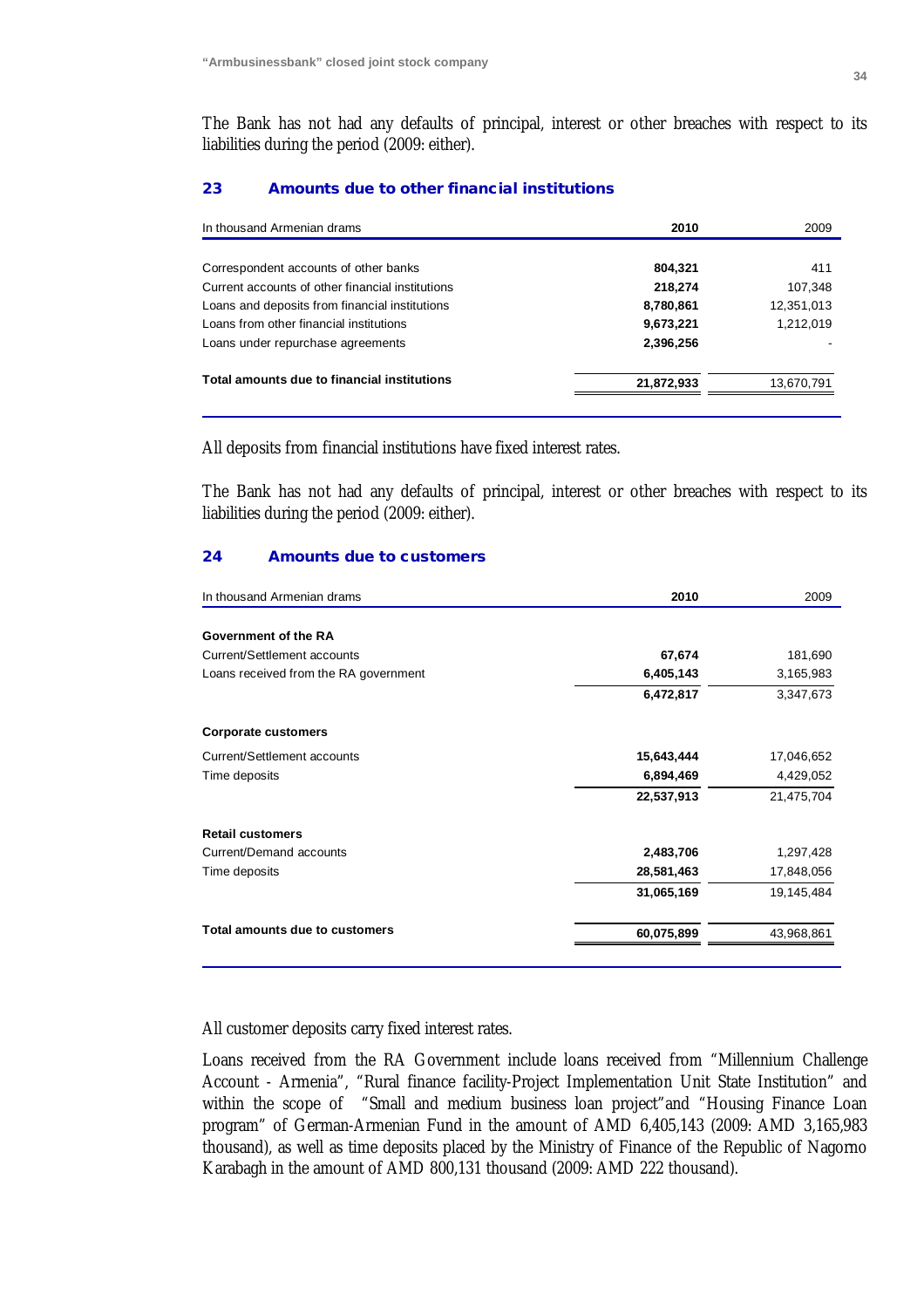As at 31 December 2010 included in current accounts of corporate customers are deposits amounting to AMD 24,517 thousand (2009: AMD 16,776 thousand), and AMD 21,996 thousand (2009: AMD 478,546 thousand) held as security against letters of credit issued and guarantees issued. The fair value of those deposits approximates the carrying amount.

At 31 December 2010 the aggregate balance of top ten customers of the Bank (including relating parties, see Note 31) amounts to AMD 17,940,643 thousand (2009: AMD 16,272,569 thousand) or 30% of total customer accounts (2009: 38.5%). Deposits in respect of the Bank's shareholders and organizations collaborating with them amount to AMD 5,902,259 thousand (2009: AMD 9,298,321 thousand) or 10% (2009: 22%) of total customer accounts.

# **25 Financial liabilities held for trading**

| In thousand Armenian drams                                         | 2010      | 2009      |
|--------------------------------------------------------------------|-----------|-----------|
| Securities received from other non-resident institutions (Note 17) | 7,362,308 | 8,794,803 |
| Total financial liabilities held for trading                       | 7,362,308 | 8,794,803 |
| 26<br><b>Other liabilities</b>                                     |           |           |
| In thousand Armenian drams                                         | 2010      | 2009      |
| Accounts payables                                                  | 38,715    | 75,576    |
| Tax payable, other than income tax                                 | 138,461   | 10,516    |
| Revenues of future periods                                         | 6,191     |           |
| Grants related to assets                                           | 2,283     | 2,365     |
| Due to personnel                                                   | 54,020    | 33,160    |
| Other                                                              | 14,275    | 12,175    |
| <b>Total other liabilities</b>                                     | 253,945   | 133,792   |
| Grants related to assets                                           |           |           |
| In thousand Armenian drams                                         | 2010      | 2009      |
| At January 1                                                       | 2,365     | 2,447     |
| Recognised as income (Note 9)                                      | (82)      | (82)      |
| At December 31                                                     | 2,283     | 2,365     |
|                                                                    |           |           |

# **27 Other provisions**

The movement in other provisions was as follows:

| In thousand Armenian drams | 2010 | 2009      |
|----------------------------|------|-----------|
| At January 1               |      | 53,454    |
| Reversal during the year   |      | (53, 454) |
| At December 31             |      |           |
|                            |      |           |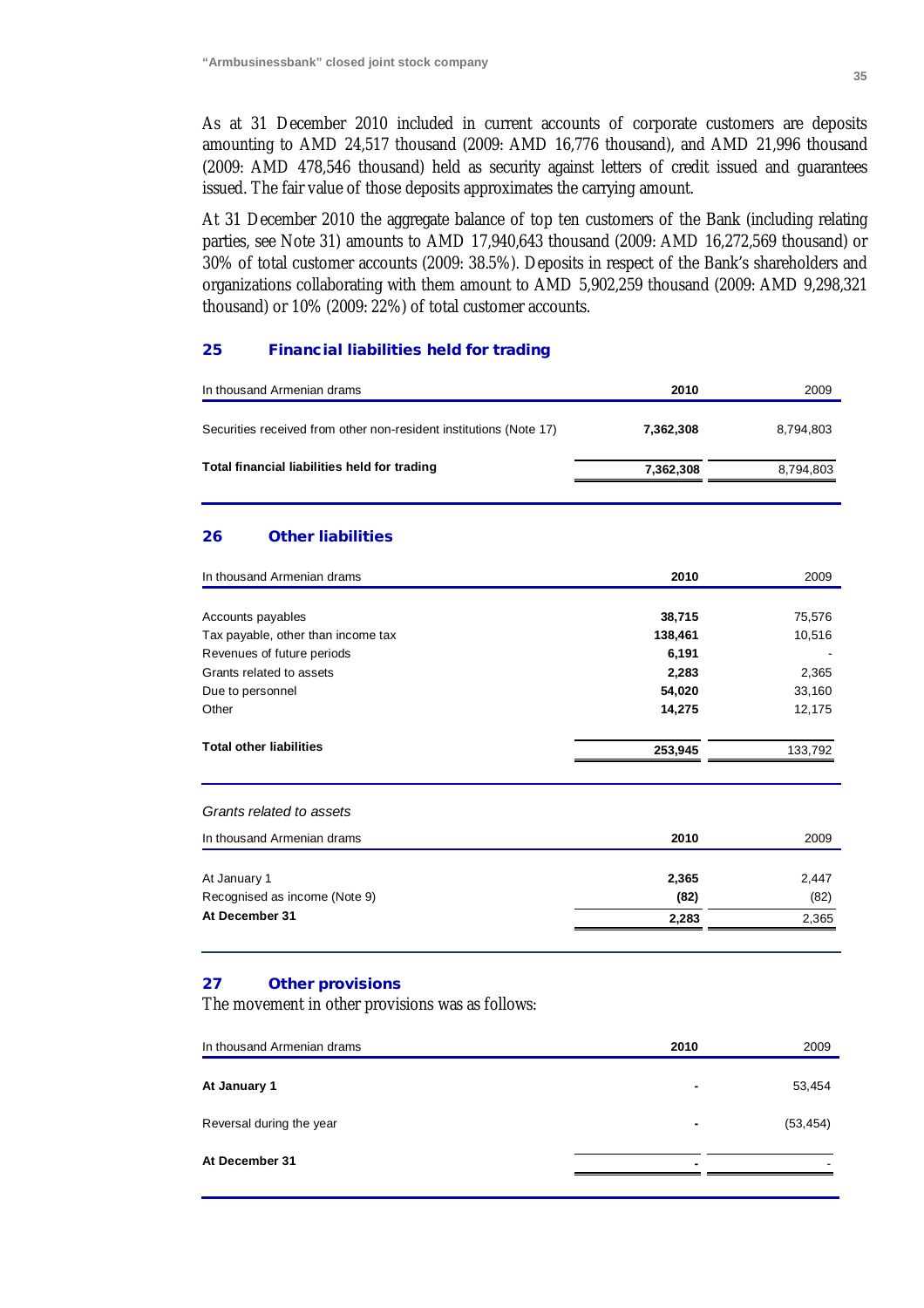#### Other provisions were created with regard to guarantees issued to the Bank's customers.

# **28 Securities pledged under repurchase agreements**

| In thousand Armenian drams          | Asset     |      | Liability |      |
|-------------------------------------|-----------|------|-----------|------|
|                                     | 2010      | 2009 | 2010      | 2009 |
| Investment securities (Note 18, 23) | 2,431,251 |      | 2,396,256 | -    |
|                                     | 2,431,251 |      | 2,396,256 | -    |
|                                     |           |      |           |      |

# **29 Equity**

As at 31 December 2010 the Bank's registered and paid-in share capital was AMD 13,450,000 thousand. In accordance with the Bank's statues, the share capital consists of 26,900 shares, all of which have a par value of AMD 500 thousand each.

The respective shareholdings as at 31 December 2010 and 2009 may be specified as follows:

| In thousand Armenian drams |                             | 2010                             |                             | 2009                             |  |
|----------------------------|-----------------------------|----------------------------------|-----------------------------|----------------------------------|--|
|                            | Paid-in<br>share<br>capital | % of total<br>paid-in<br>capital | Paid-in<br>share<br>capital | % of total<br>paid-in<br>capital |  |
|                            |                             |                                  |                             |                                  |  |
| "Ukrprombank" LLC          | 1,750,000                   | 13                               | 1,750,000                   | 13                               |  |
| "Christy Management" Inc.  | 11,700,000                  | 87                               | 11,700,000                  | 87                               |  |
|                            | 13,450,000                  | 100                              | 13,450,000                  | 100                              |  |
|                            |                             |                                  |                             |                                  |  |

As at 31 December 2010, the Bank did not possess any of its own shares.

The holders of ordinary shares are entitled to receive dividends as declared and are entitled to one vote per share at annual and general meetings of the Bank.

Distributable among shareholders reserves equal the amount of retained earnings calculated in accordance with the RA legislation. Non-distributable reserves are represented by a reserve fund, which is created as required by the statutory regulations, in respect of general banking risks, including future losses and other unforeseen risks or contingencies. The reserve has been created in accordance with the Bank's statutes that provide for the creation of a reserve for these purposes of not less than 5% of the Bank's net profit of the previous year reported in statutory books.

# **30 Contingent liabilities and commitments**

#### *Tax and legal matters*

The taxation system in Armenia is characterized by frequently changing legislation, which is often unclear, contradictory and subject to interpretation. Often, differing interpretations exist among various taxation authorities and jurisdictions.

Often tax authorities claim additional taxes for transactions and accounting methods, for which they did not claim previously. As a result additional fines and penalties could arise. Tax review can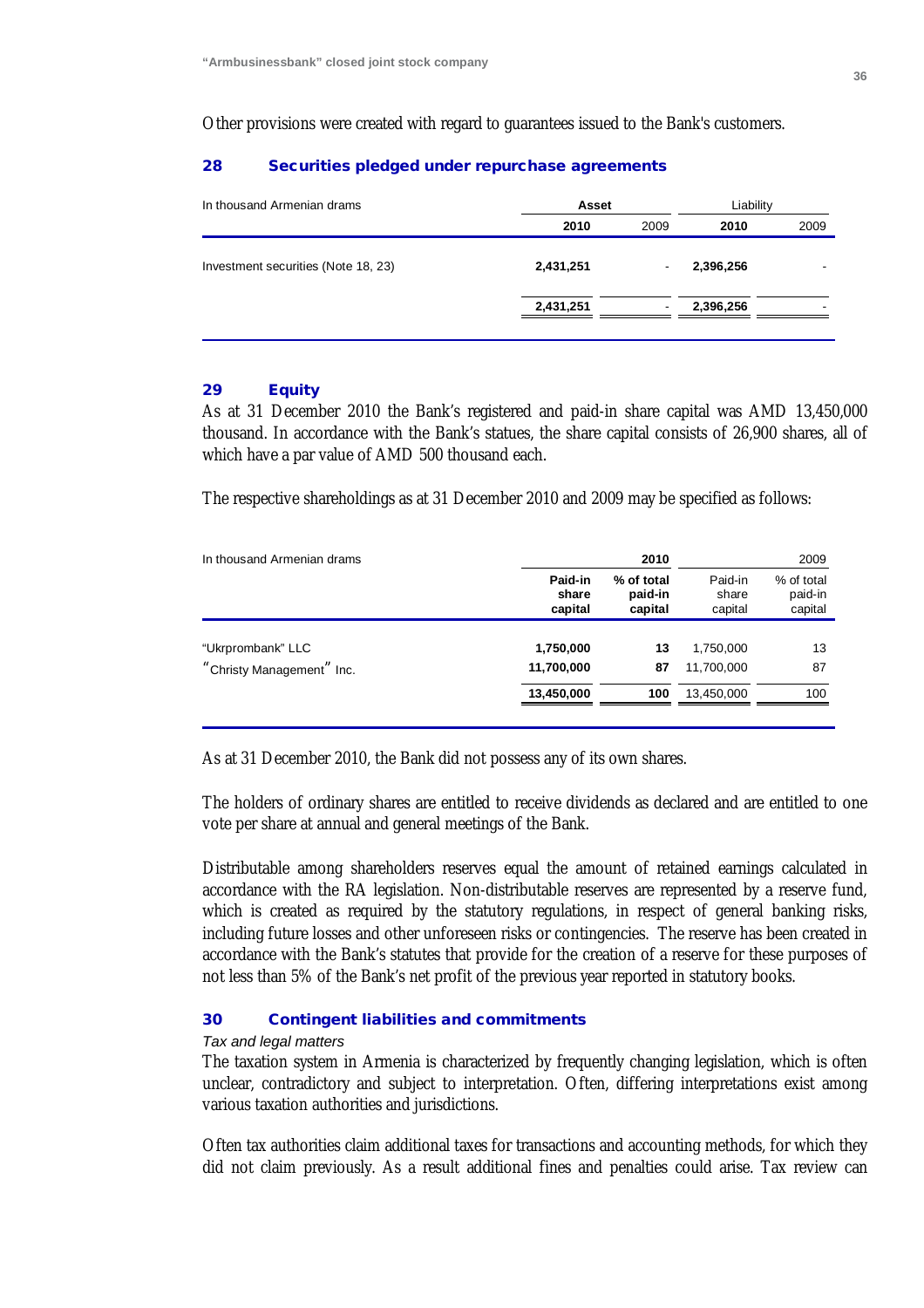include 3 calendar years immediately preceding the year of a review. In certain circumstances tax review can include earlier periods.

Management believes that the Bank has complied with all regulations and has completely settled all its tax liabilities.

Management also believes that the ultimate liability, if any, arising from legal actions and complaints taken against the Bank, will not have a material adverse impact on the financial condition or results of future operations of the Bank.

#### *Loan commitment, guarantee and other financial facilities*

In the normal course of business, the Bank is a party to financial instruments with off-balance sheet risk in order to meet the needs of its customers. These instruments, involving varying degrees of credit risk, are not reflected in the balance sheet.

As of 31 December the nominal or contract amounts were:

| In thousand Armenian drams                          | 2010       | 2009       |
|-----------------------------------------------------|------------|------------|
|                                                     |            |            |
| Undrawn Ioan commitments                            | 4,775,052  | 2,608,078  |
| Guarantees                                          | 21,650,979 | 9,427,909  |
| Letters of credit                                   | 21,966     | 478,546    |
| <b>Total commitments and contingent liabilities</b> | 26,447,997 | 12,514,533 |
|                                                     |            |            |

#### *Operating lease commitments – Bank as a lessee*

In the normal course of business the Bank enters into commercial lease agreements for buildings and premises.

The future aggregate minimum lease payments under non-cancellable operating leases are as follows:

| 2010   | 2009    |
|--------|---------|
| 24,036 | 41,790  |
| 59.667 | 142,580 |
| 83,703 | 184,370 |
|        |         |

#### *Insurance*

The insurance industry in Armenia is in a developing state and many forms of insurance protection Until the Bank obtains adequate insurance coverage, there is a risk that the loss or destruction of certain assets could have a material adverse effect on the Bank's operations and financial position.

Starting from 2005 the Bank is member of the obligatory deposit insurance system. The system operates under the Armenian laws and regulations and is governed by the Law on Guarantee of Physical Persons Deposits. Insurance covers Bank's liabilities to individual depositors for the amount up to AMD 4,000 thousand (up to AMD 2,000 thousand for deposits in foreign currency) for each individual in case of business failure and revocation of the banking license.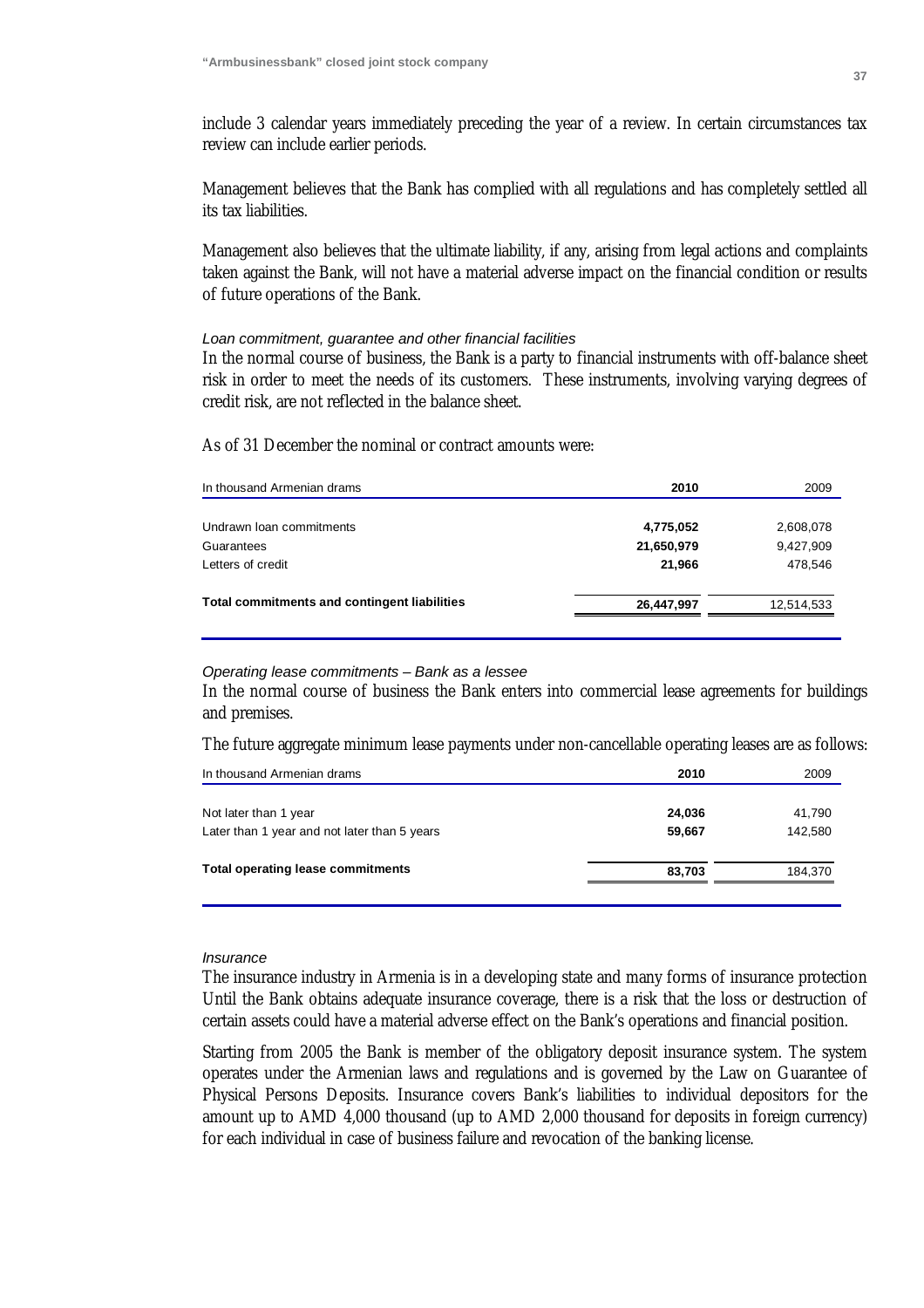# **31 Transactions with related parties**

In accordance with IAS 24 *Related Party Disclosures*, parties are considered to be related if one party has ability to control the other party or exercise significant influence over the other party in making financial or operational decisions. For the purpose of the present financial statements, related parties include shareholders, members of Bank's Management as well as other persons and enterprises related with and controlled by them respectively.

The ultimate controlling party of the Bank is the resident of the Russian Federation Vitaly Grigoriyants.

A number of banking transactions are entered into with related parties in the normal course of business. These include loans, deposits and other transactions.

The volumes of related party transactions, outstanding balances at the year end, and related expense and income for the year are as follows:

| In thousand Armenian drams                       |                     | 2010                        | 2009           |                                |  |
|--------------------------------------------------|---------------------|-----------------------------|----------------|--------------------------------|--|
|                                                  | <b>Shareholders</b> | Key management<br>personnel | Shareholders   | Key<br>management<br>personnel |  |
| Loans and advances to customers                  |                     |                             |                |                                |  |
| Loans outstanding at January 1, gross            | 230,342             | 1,321,736                   | 64,496         | 219,415                        |  |
| Loans issued during the year                     | 213,027             | 4,998,033                   | 322,230        | 3,329,226                      |  |
| Loan repayments during the year                  | (411, 144)          | (3,781,562)                 | (156, 384)     | (2,226,905)                    |  |
| Loans outstanding at December 31,<br>gross       | 32,225              | 2,538,207                   | 230,342        | 1,321,736                      |  |
| Less: allowance for loan impairment              | (322)               | (25, 382)                   | (2,303)        | (22, 524)                      |  |
| Loans outstanding at December 31                 | 31,903              | 2,512,825                   | 228,039        | 1,299,212                      |  |
| Interest income on loans                         | 38,852              | 176,983                     | 75,008         | 85,651                         |  |
| Impairment charge/ (reversal)                    | (1,981)             | 2,858                       | 1,658          | 20,333                         |  |
| <b>Amounts due to customers</b>                  |                     |                             |                |                                |  |
| Deposits at January 1                            | 9,844               | 6,838,699                   | 19,994         | 1,515,455                      |  |
| Deposits received during the year                | 1,732,203           | 82,825,815                  | 27,456,949     | 103,779,935                    |  |
| Deposits repaid during the year                  | (1,719,692)         | (83, 465, 987)              | (27, 467, 099) | (98, 456, 691)                 |  |
| <b>Deposits at December 31</b>                   | 22,355              | 6,198,527                   | 9,844          | 6,838,699                      |  |
| Interest expense on deposits                     | 623                 | 401,727                     | 704            | 207,131                        |  |
| Amounts due from other financial<br>institutions |                     |                             |                |                                |  |
| Balance at January 1                             | 1,105               |                             | 96             |                                |  |
| Increase                                         | 39,409              |                             | 24,943,407     |                                |  |
| Decrease                                         | (22, 494)           |                             | (24, 942, 398) |                                |  |
| <b>Balance at December 31</b>                    | 18,020              |                             | 1,105          |                                |  |
| <b>Amounts due to financial institutions</b>     |                     |                             |                |                                |  |
| At January 1                                     | 466,934             | 1,973                       | 1,000,046      | 11,027                         |  |
| Increase                                         | 3,702,229           | 208                         | 7,827,716      | 255,198                        |  |
| Decrease                                         | (3,987,885)         | (2, 181)                    | (8,360,828)    | (264, 252)                     |  |
| At December 31                                   | 181,278             |                             | 466,934        | 1,973                          |  |
| Interest expenses                                | 16,763              | 208                         | 32,392         | 4,729                          |  |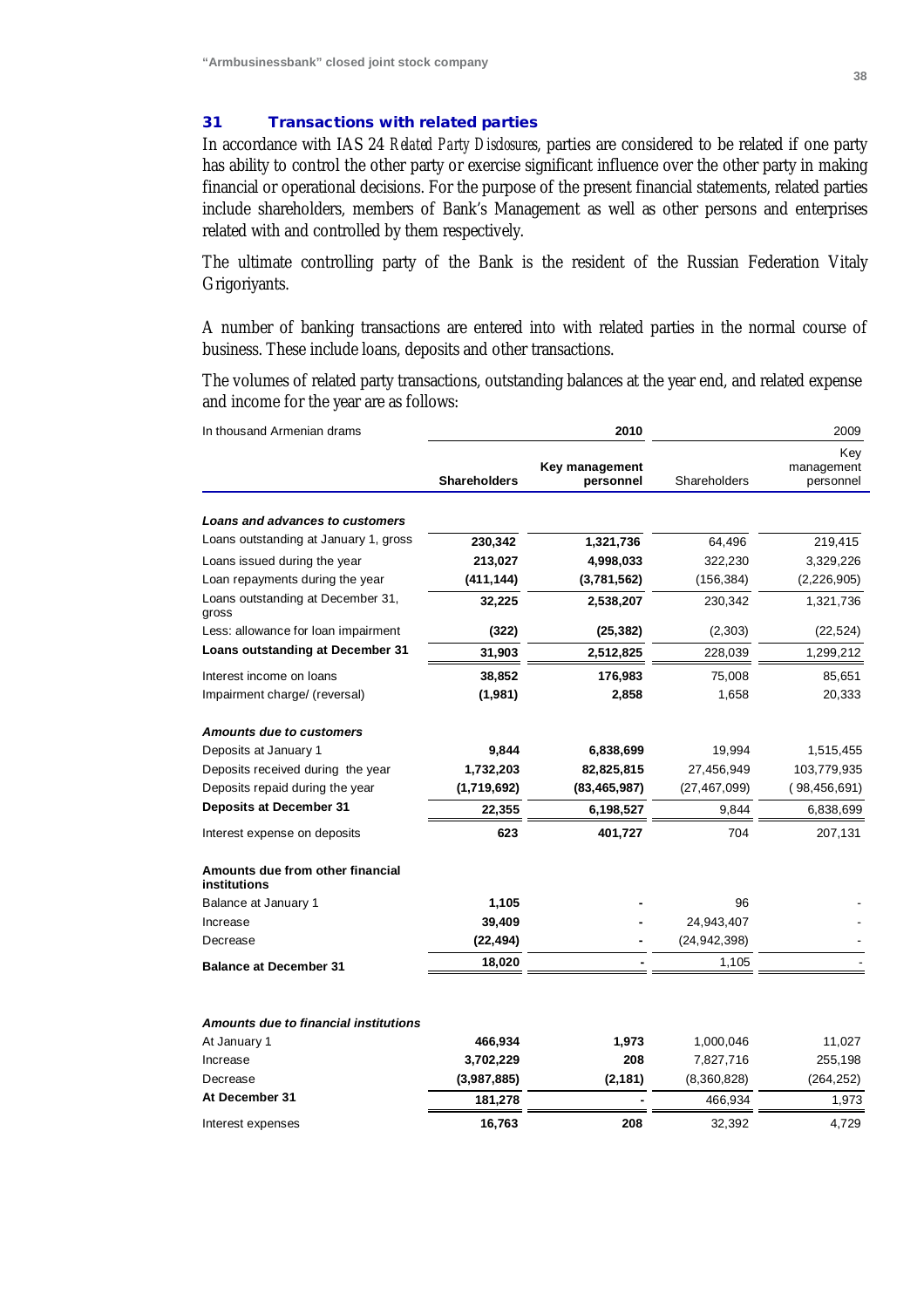| Income statement items   |                          |                |        |       |
|--------------------------|--------------------------|----------------|--------|-------|
| Commission income        | 14                       | 437            | 627    | 6.448 |
| Other income             | 2.701                    | 29,806         | 32.839 | 7.330 |
| Other operating expenses | $\overline{\phantom{0}}$ | $\blacksquare$ |        | 112   |

Compensation of key management personnel was comprised of the following:

| In thousand Armenian drams                                      | 2010              | 2009             |
|-----------------------------------------------------------------|-------------------|------------------|
| Salaries and other short-term benefits<br>Social security costs | 171,918<br>15,893 | 171,738<br>7,971 |
| Total key management compensation                               | 187,811           | 179,709          |

The loans issued to directors and other key management personnel (and close family members) during the year are repayable over fifteen years and have interest rates of 11% (2009: 12.73%). The loans advanced to the directors during the year are collateralised by loan guarantees in the amount of AMD 134,327 thousand, real estate in the amount of AMD 1,184,270 thousand and salary (2009: loan guarantees in the amount of AMD 75,225 thousand, real estate in the amount of AMD 339,960 thousand and salary).

# **32 Fair value of financial instruments**

#### *Financial instruments not measured at fair value*

The fair value of financial assets and liabilities, not presented on the balance sheet at their fair value, are presented below with their carrying values:

| In thousand Armenian drams                    |                       | 2010              |                       | 2009              |  |
|-----------------------------------------------|-----------------------|-------------------|-----------------------|-------------------|--|
|                                               | <b>Carrying value</b> | <b>Fair value</b> | <b>Carrying value</b> | <b>Fair value</b> |  |
| <b>FINANCIAL ASSETS</b>                       |                       |                   |                       |                   |  |
| Cash and balances with CBA                    | 13,046,849            | 13,046,849        | 12,475,646            | 12,475,646        |  |
| Amounts due from other financial institutions | 1,688,133             | 1,688,133         | 3,665,570             | 3,665,570         |  |
| Loans and advances to customers               | 77,205,248            | 77,205,248        | 59,688,133            | 59,688,133        |  |
| Investments held to maturity                  | 51,805                | 51,775            | 103.611               | 103,549           |  |
| Other assets                                  | 9,388,000             | 9,388,000         | 9.673.734             | 9,673,734         |  |
| <b>FINANCIAL LIABILITIES</b>                  |                       |                   |                       |                   |  |
| Amounts due to the CBA                        | 9.946.240             | 9,946,240         | 9.773.826             | 9,773,826         |  |
| Amounts due to financial institutions         | 21,872,933            | 21,872,933        | 13,670,791            | 13,670,791        |  |
| Amounts due to customers                      | 60,075,899            | 60,075,899        | 43,968,861            | 43,968,861        |  |

*Amounts due from and to financial institutions and the CBA* 

For assets and liabilities maturing within one month, the carrying amount approximates fair value due to the relatively short-term maturity of these financial instruments. For the assets and liabilities maturing in over one month, the fair value was estimated as the present value of estimated future cash flows discounted at the appropriate year-end market rates, which are mainly the same as current interest rates.

#### *Loans and advances to customers*

The fair value of floating rate instruments is normally their carrying amount. The estimated fair value of fixed interest rate instruments is based on estimated future cash flows expected to be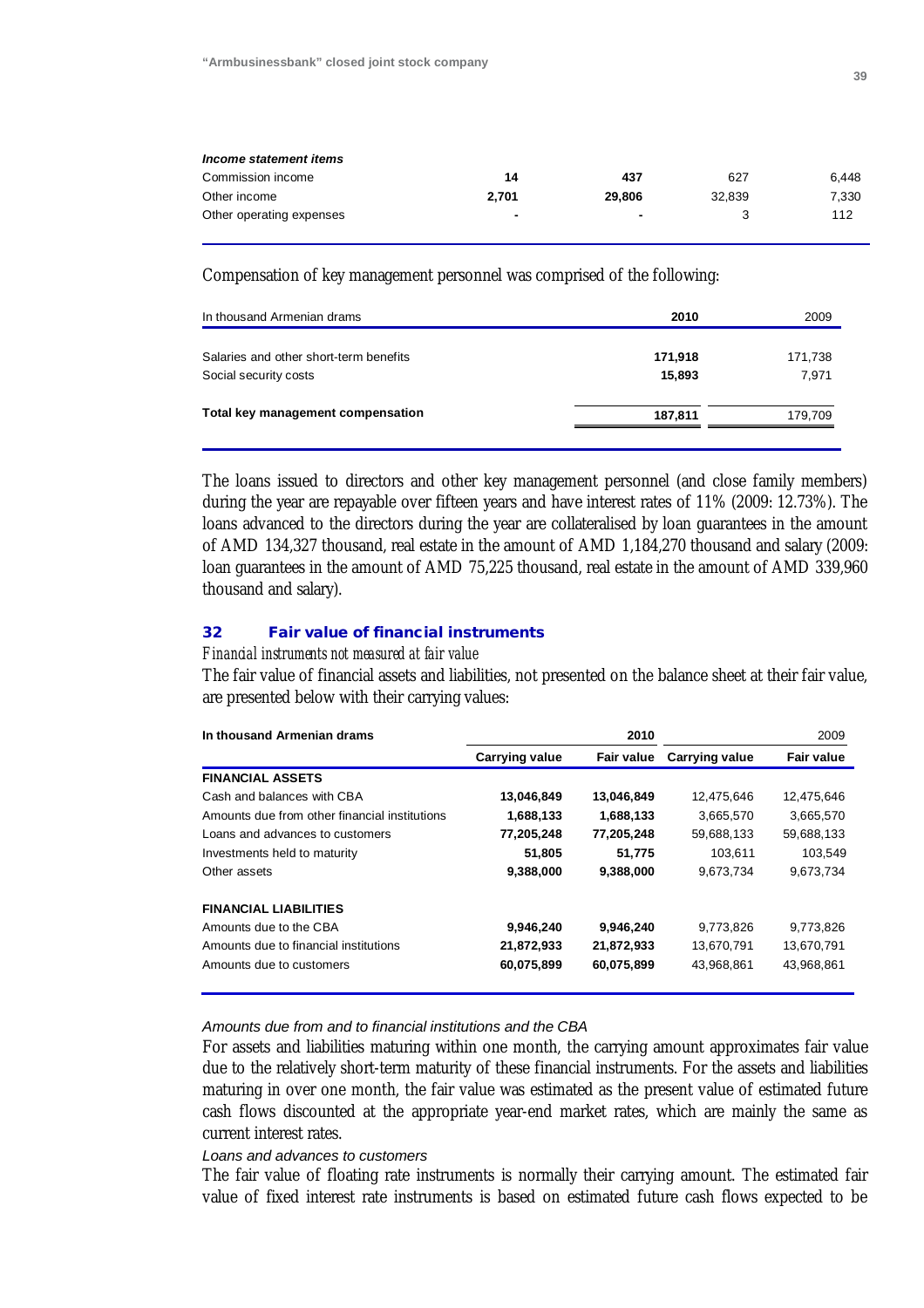received discounted at current interest rates for new instruments with similar credit risk and remaining maturity. Discount rates used depend on credit risk of the counterparty and ranged from 9% to 26% per annum and usually approximate current interest rates.

#### *Investment securities held to maturity*

Market values have been used to determine the fair value of investment securities held-to-maturity traded on an active market. For securities that are not traded on an active market, the fair value was estimated as the present value of estimated future cash flows discounted at the year-end market rates.

#### *Other assets, liabilities and borrowings*

The estimated fair value of fixed interest-bearing deposits and other borrowings not quoted in an active market is based on discounted cash flows using interest rates for new debts with similar remaining maturity.

### **32.1 Fair value hierarchy**

The Bank adopted the amendment to IFRS 7 Improving Disclosures about Financial Instruments effective from 1 January 2009. These amendments require the Bank to present certain information about financial instruments measured at fair value in the statement of financial position.

Financial assets and liabilities measured at fair value in the statement of financial position are presented in accordance with the fair value hierarchy. This hierarchy groups financial assets and liabilities into three levels based on the significance of inputs used in measuring the fair value of the financial assets and liabilities. The fair value hierarchy has the following levels:

- Level 1: quoted prices (unadjusted) in active markets for identical assets or liabilities

- Level 2: inputs other than quoted prices included within Level 1 that are observable for the asset and liability, either directly (i.e. as prices) or indirectly (i.e. derived from prices)

- Level 3: inputs for the asset or liability that are not based on observable market data (unobservable inputs).

| In thousand Armenian                                                   |                          |             |         | 2010        |                          |             |         | 2009        |
|------------------------------------------------------------------------|--------------------------|-------------|---------|-------------|--------------------------|-------------|---------|-------------|
| drams                                                                  | Level 1                  | Level 2     | Level 3 | Total       | Level 1                  | Level 2     | Level 3 | Total       |
| <b>FINANCIAL ASSETS</b>                                                |                          |             |         |             |                          |             |         |             |
| Unquoted securities issued by<br>the Ministry of Finance of<br>Armenia |                          | 4,434,315   |         | 4,434,315   | $\blacksquare$           | 1,329,134   |         | 1,329,134   |
| Derivative financial assets                                            | $\blacksquare$           | 870,584     |         | 870,584     | ۰                        | 488,018     |         | 488,018     |
| Total                                                                  |                          | 5,304,899   |         | 5,304,899   | -                        | 1,817,152   |         | 1,817,152   |
| <b>FINANCIAL LIABILITIES</b>                                           |                          |             |         |             |                          |             |         |             |
| Financial liabilities held for<br>trading                              | $\blacksquare$           | 7,362,308   |         | 7,362,308   | $\blacksquare$           | 8,794,803   |         | 8,794,803   |
| Derivative financial liabilities                                       | $\blacksquare$           | 30,425      |         | 30,425      | $\blacksquare$           | 23,442      |         | 23,442      |
| Total                                                                  | $\blacksquare$           | 7,392,733   |         | 7,392,733   | ۰                        | 8,818,245   |         | 8,818,245   |
| <b>NET FAIR VALUE</b>                                                  | $\overline{\phantom{0}}$ | (2,087,834) |         | (2,087,834) | $\overline{\phantom{0}}$ | (7,001,093) |         | (7,001,093) |

The methods of fair value measurement and valuation technique have not been changed compared with prior reporting period.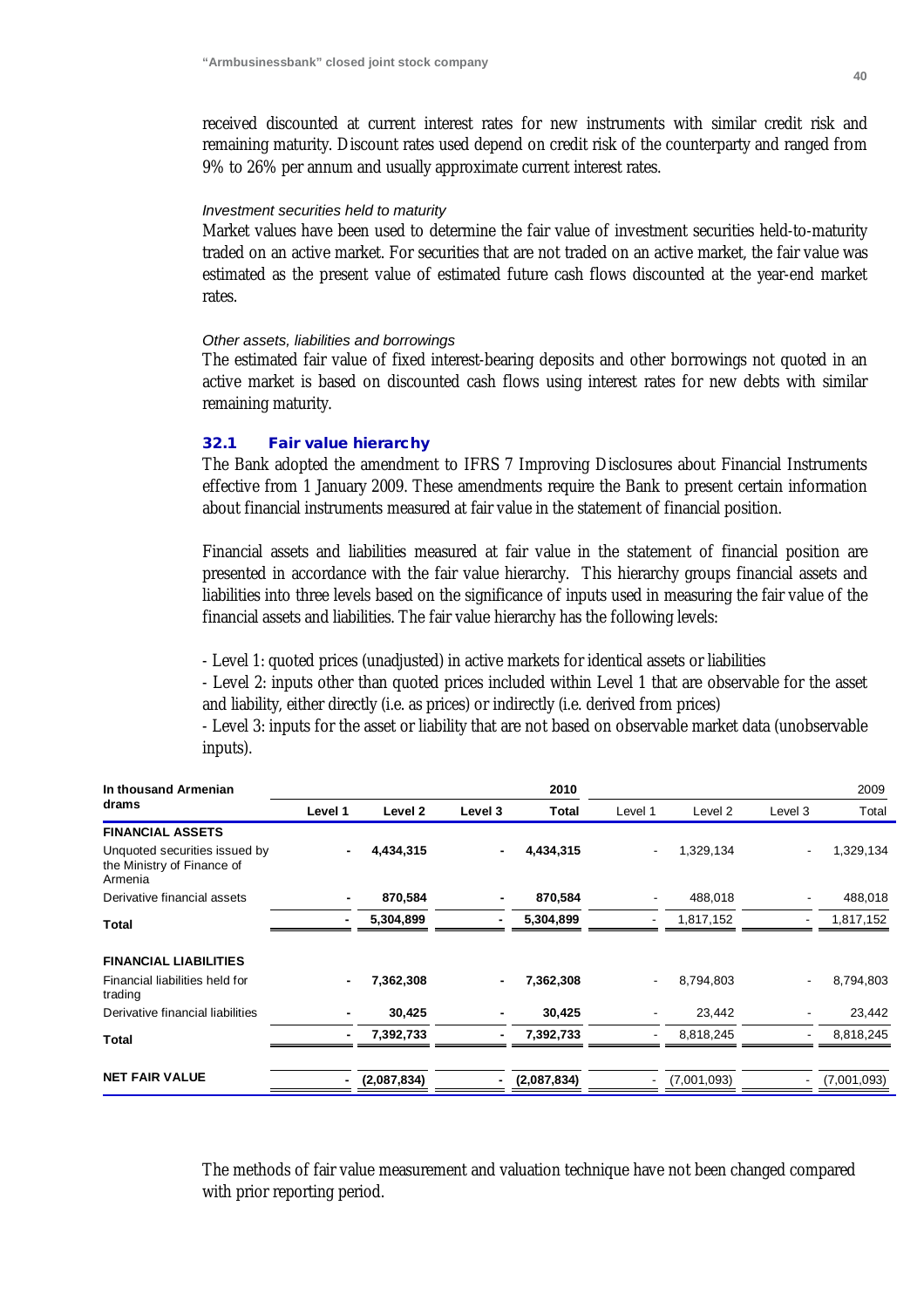#### *Unquoted equity investments*

The fair value of Bank's investment unquoted equity investments cannot be reliably measured and is therefore excluded from this disclosure. Refer to note 18 for further information about this equity investment.

#### *Derivatives*

Where derivatives are traded either on exchanges or liquid over-the-counter market the Bank uses the closing price at the reporting date.

Normally, the derivatives entered into by the Bank are not traded in active markets. The fair values of these contracts are estimated using valuation techniques that maximises the use of observable market inputs, eg market exchange rates (Level 2). Most derivatives entered into by the Bank are included in Level 2 and consist of foreign currency swap contracts.

#### **33 Maturity analysis of assets and liabilities**

The table below shows an analysis of assets and liabilities analyzed according to when they are expected to be recovered or settled. See Note 34.3 for the Bank's contractual undiscounted repayment obligations.

| <b>Demand</b><br>and less |                              |                                  |                                           |                                |                      |                                      |              |
|---------------------------|------------------------------|----------------------------------|-------------------------------------------|--------------------------------|----------------------|--------------------------------------|--------------|
| than 1<br>month           | From<br>$1$ to $3$<br>months | <b>From</b><br>3 to 12<br>months | <b>Subtotal</b><br>less than<br>12 months | <b>From</b><br>1 to 5<br>years | More than<br>5 years | <b>Subtotal</b><br>over 12<br>months | <b>Total</b> |
|                           |                              |                                  |                                           |                                |                      |                                      |              |
| 13,046,849                |                              |                                  | 13,046,849                                |                                |                      |                                      | 13,046,849   |
| 1,666,387                 | 21,746                       |                                  | 1,688,133                                 |                                |                      |                                      | 1,688,133    |
|                           | 870,584                      |                                  | 870,584                                   |                                |                      |                                      | 870,584      |
| 4,942,636                 | 5,540,126                    | 28,878,855                       | 39,361,617                                | 25,221,212                     | 12,622,419           | 37,843,631                           | 77,205,248   |
|                           |                              | 697,318                          | 697,318                                   | 1,229,304                      | 88,487               | 1,317,791                            | 2,015,109    |
|                           |                              | 51,805                           | 51,805                                    |                                |                      |                                      | 51,805       |
|                           |                              |                                  |                                           | 478,342                        | 1,952,909            | 2,431,251                            | 2,431,251    |
|                           | 914,121                      | 8,473,879                        | 9,388,000                                 |                                |                      |                                      | 9,388,000    |
| 19,655,872                | 7,346,577                    | 38,101,857                       | 65, 104, 306                              | 26,928,858                     | 14,663,815           | 41,592,673                           | 106,696,979  |
|                           |                              |                                  |                                           |                                |                      |                                      |              |
| 36,480                    | 3,180                        | 25,265                           | 64,925                                    | 9,881,315                      |                      | 9,881,315                            | 9,946,240    |
| 7,069,728                 | 3,174,306                    | 2,116,552                        | 12,360,586                                | 4,260,639                      | 5,251,708            | 9,512,347                            | 21,872,933   |
|                           | 30,425                       |                                  | 30,425                                    |                                |                      |                                      | 30,425       |
| 18,165,201                | 18,898,095                   | 17,589,033                       | 54,652,329                                | 2,878,066                      | 2,545,504            | 5,423,570                            | 60,075,899   |
|                           | 7,362,308                    |                                  | 7,362,308                                 |                                |                      |                                      | 7,362,308    |
| 25,271,409                | 29,468,314                   | 19,730,850                       | 74,470,573                                | 17,020,020                     | 7,797,212            | 24,817,232                           | 99,287,805   |
| (5,615,537)               | (22,121,737)                 | 18,371,007                       | (9, 366, 267)                             | 9,908,838                      | 6,866,603            | 16,775,441                           | 7,409,174    |
| (5,615,537)               | (27, 737, 274)               | (9,366,267)                      |                                           | 542,571                        | 7,409,174            |                                      |              |
|                           |                              |                                  |                                           |                                |                      |                                      |              |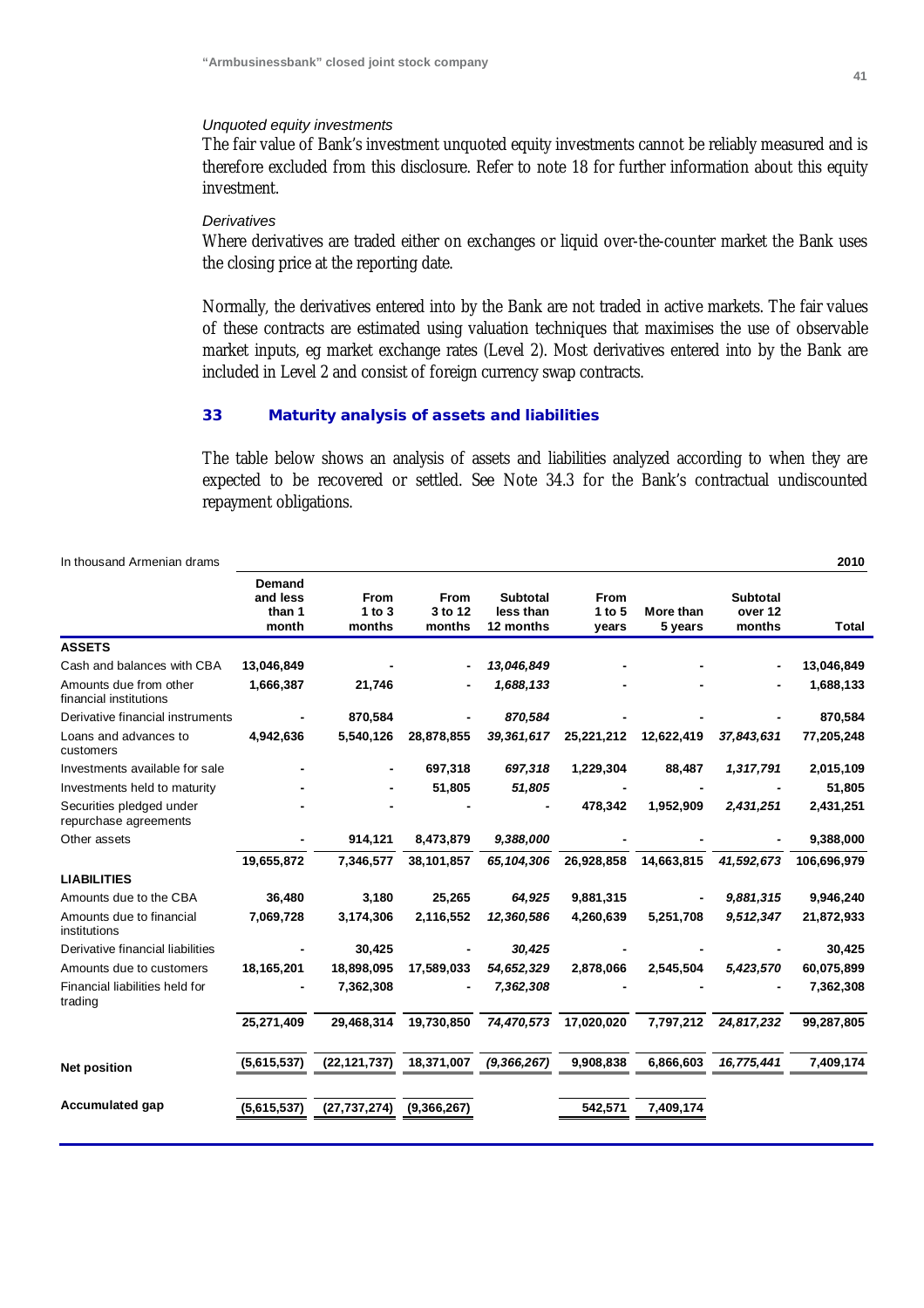In thousand Armenian drams 2009

|                                                  | Demand and<br>less than 1<br>month | From<br>$1$ to $3$<br>months | From<br>3 to 12<br>months | Subtotal<br>less than 12<br>months | From<br>1 to 5 years | More than 5<br>years | Subtotal<br>over 12<br>months | Total      |
|--------------------------------------------------|------------------------------------|------------------------------|---------------------------|------------------------------------|----------------------|----------------------|-------------------------------|------------|
| <b>ASSETS</b>                                    |                                    |                              |                           |                                    |                      |                      |                               |            |
| Cash and balances with CBA                       | 12,140,218                         |                              |                           | 12,140,218                         |                      | 335.428              | 335,428                       | 12,475,646 |
| Amounts due from other<br>financial institutions | 3,170,227                          | 473,761                      |                           | 3,643,988                          |                      | 21,582               | 21,582                        | 3,665,570  |
| Derivative financial assets                      |                                    | 488,018                      |                           | 488,018                            |                      |                      |                               | 488,018    |
| Loans and advances to<br>customers               | 3.128.866                          | 22,806,791                   | 12.705.267                | 38,640,924                         | 18.007.445           | 3.039.764            | 21.047.209                    | 59,688,133 |
| Investments available for sale                   |                                    | 432,917                      | 33,043                    | 465,960                            | 863,174              | 12,340               | 875,514                       | 1,341,474  |
| Investments held to maturity                     |                                    | 103,611                      |                           | 103,611                            |                      |                      |                               | 103,611    |
| Other assets                                     |                                    |                              | 3,918,744                 | 3,918,744                          | 5,653,870            |                      | 5,653,870                     | 9,572,614  |
|                                                  | 18,439,311                         | 24,305,098                   | 16,657,054                | 59.401.463                         | 24,524,489           | 3,409,114            | 27,933,603                    | 87,335,066 |
| <b>LIABILITIES</b>                               |                                    |                              |                           |                                    |                      |                      |                               |            |
| Amounts due to the CBA                           | 40,550                             |                              | 28,863                    | 69,413                             | 9,704,413            |                      | 9,704,413                     | 9,773,826  |
| Amounts due to financial<br>institutions         | 7,620,880                          | 4,727,689                    | 150,414                   | 12,498,983                         | 1,149,926            | 21,882               | 1,171,808                     | 13,670,791 |
| Derivative financial liabilities                 |                                    | 23,442                       |                           | 23,442                             |                      |                      |                               | 23,442     |
| Amounts due to customers                         | 21,603,803                         | 10,268,388                   | 8,847,916                 | 40,720,107                         | 3,245,127            | 3,627                | 3,248,754                     | 43,968,861 |
| Financial liabilities held for<br>trading        | 8,522,892                          | 271,911                      |                           | 8,794,803                          |                      |                      |                               | 8,794,803  |
|                                                  | 37,788,125                         | 15,291,430                   | 9,027,193                 | 62, 106, 748                       | 14,099,466           | 25,509               | 14, 124, 975                  | 76,231,723 |
| <b>Net position</b>                              | 19,348,814                         | 9,013,668                    | 7,629,861                 | (2,705,285)                        | 10,425,023           | 3,383,605            | 13,808,628                    | 11,103,343 |
| <b>Accumulated gap</b>                           | (19,348,814)                       | (10, 335, 146)               | (2,705,285)               |                                    | 7,719,738            | 11,103,343           |                               |            |

#### **34 Risk management**

The Bank's activities expose it to a variety of financial risks and those activities involve the analysis, evaluation, acceptance and management of some degree of risk or combination of risks. Taking risk is core to the financial business, and the operational risks are an inevitable consequence of being in business. The Bank's aim is therefore to achieve an appropriate balance between risk and return and minimise potential adverse effects on the Bank's financial performance.

The Bank's risk management policies are designed to identify and analyse these risks, to set appropriate risk limits and controls, and to monitor the risks and adherence to limits by means of reliable and up-to-date information systems. The Bank regularly reviews its risk management policies and systems to reflect changes in markets, products and emerging best practice.

Risk management is carried out by a Risk Management and Planning Department and Risk Management Committee under policies approved by the Board of Directors. The Risk Management and Planning Department identifies, evaluates and hedges financial risks in close co-operation with the Bank's operating units. The Board provides written principles for overall risk management, as well as written policies covering specific areas, such as foreign exchange risk, interest rate risk, credit risk, use of derivative financial instruments and non-derivative financial instruments. In addition, internal audit is responsible for the independent review of risk management and the control environment. The most important types of risk are credit risk, liquidity risk, market risk and other operational risk. Market risk includes currency risk, interest rate and other price risk.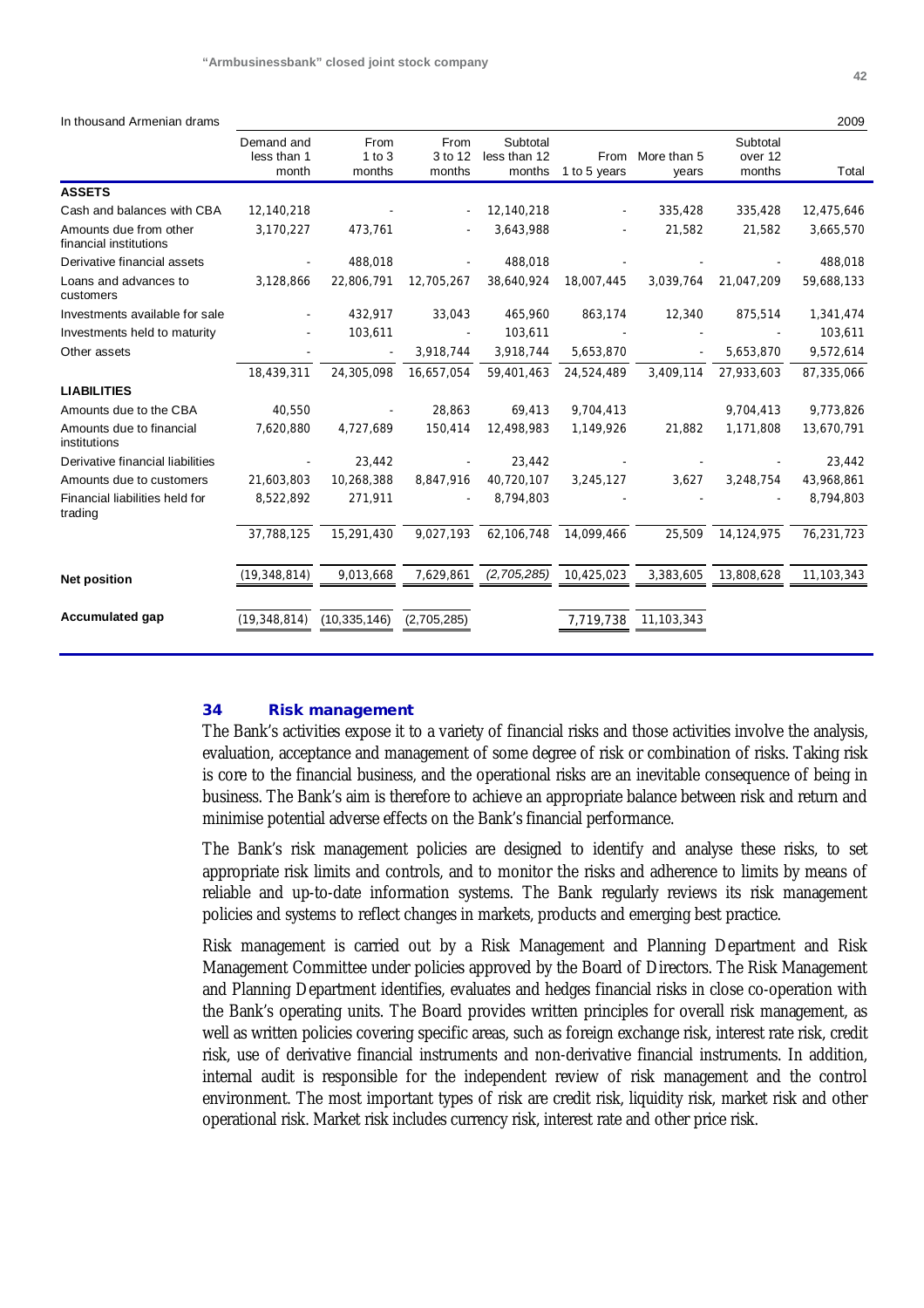#### **34.1 Credit risk**

The Bank takes on exposure to credit risk, which is the risk that a counterparty will cause a financial loss for the Bank by failing to discharge an obligation. Credit risk is the most important risk for the Bank's business; management therefore carefully manages its exposure to credit risk. Credit exposures arise principally in lending activities that lead to loans and advances, and investment activities that bring debt securities and other bills into the Bank's asset portfolio. There is also credit risk in off-balance sheet financial instruments, such as loan commitments. The credit risk management and control are centralised in Risk Management and Planning Department and Risk Management Committee and reported to the Board of Directors/Executive Board and head of each business unit regularly.

# **34.1.1 Maximum exposure to credit risk without taking account of any collateral and other credit enhancements**

The table below represents a worst case scenario of credit risk exposure to the Bank at 31 December 2010 and 2009, without taking account of any collateral held or other credit enhancements attached. For on-balance-sheet assets, the exposures set out above are based on net carrying amounts as reported in the balance sheet.

| In thousand Armenian drams                     |              | Gross maximum<br>exposure | Gross maximum<br>exposure |
|------------------------------------------------|--------------|---------------------------|---------------------------|
|                                                |              | as of                     | as of                     |
|                                                | <b>Notes</b> | December 31, 2010         | December 31, 2009         |
|                                                |              |                           |                           |
| Balances with CBA                              | 14           | 9,456,745                 | 10,076,527                |
| Amounts due from other financial institutions  | 15           | 1,688,133                 | 3,665,570                 |
| Derivative financial assets                    | 16           | 870,584                   | 488,018                   |
| Loans and advances to customers                | 17           | 77,205,248                | 59,688,133                |
| Investments available for sale                 | 18           | 2,015,109                 | 1,341,474                 |
| Investments held to maturity                   | 18           | 51,805                    | 103,611                   |
| Securities pledged under repurchase agreements | 28           | 2,431,251                 |                           |
| Other assets                                   | 21           | 9,388,000                 | 9,572,614                 |
| <b>Total</b>                                   |              | 103,106,875               | 84,935,947                |
| Commitments and contingent liabilities         | 30           | 26,447,997                | 12,514,533                |
| Total credit risk exposure                     |              | 129,554,872               | 97,450,480                |
|                                                |              |                           |                           |

When financial instruments are recorded at fair value the amounts shown above represent the current credit risk exposure but not the maximum risk exposure that could arise in the future as a result of changes in values.

## **34.1.2 Risk concentrations of the maximum exposure to credit risk**

#### *Geographical sectors*

The following table breaks down the Bank's main credit exposure at their carrying amounts, as categorized by geographical region as of 31 December.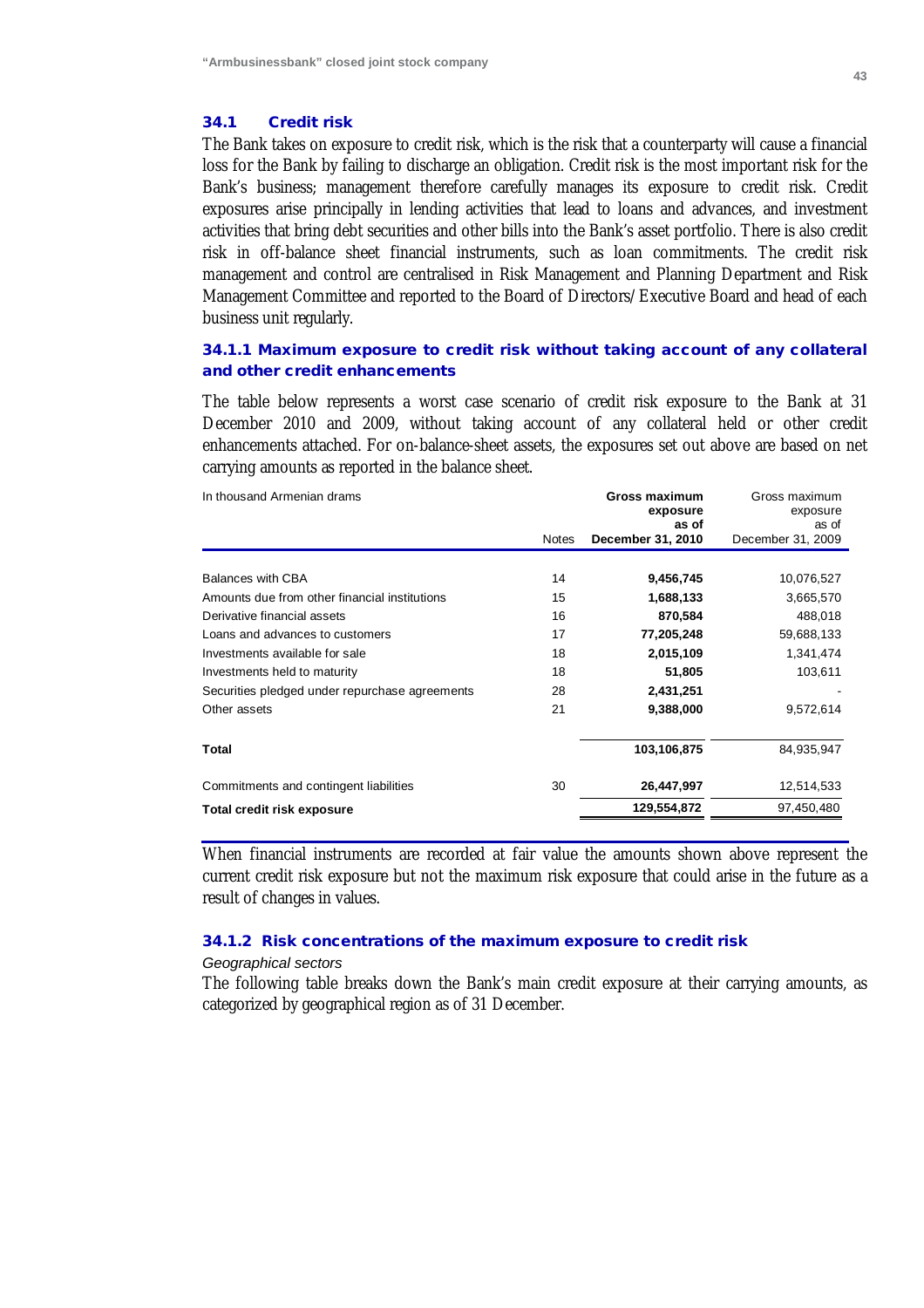| In thousand Armenian drams                        |            | <b>OECD</b> | Other<br>non-OECD |             |
|---------------------------------------------------|------------|-------------|-------------------|-------------|
|                                                   | Armenia    | countries   | countries         | Total       |
|                                                   |            |             |                   |             |
| Balances with CBA                                 | 9,456,745  |             |                   | 9,456,745   |
| Amounts due from other financial institutions     | 82,772     | 1,158,758   | 446,603           | 1,688,133   |
| Derivative financial assets                       | 28,525     |             | 842,059           | 870,584     |
| Loans and advances to customers                   | 63,795,176 |             | 13,410,072        | 77,205,248  |
| Investments available for sale                    | 2,015,109  |             |                   | 2,015,109   |
| Investments held to maturity                      | 51,805     |             |                   | 51,805      |
| Securities pledged under repurchase<br>agreements | 2,431,251  |             |                   | 2,431,251   |
| Other assets                                      |            |             | 9,388,000         | 9,388,000   |
| As at 31 December 2010                            | 77,861,383 | 1,158,758   | 24,086,734        | 103,106,875 |
|                                                   |            |             |                   |             |
| As at 31 December 2009                            | 57,980,465 | 2,851,610   | 24,103,872        | 84,935,947  |
|                                                   |            |             |                   |             |

Assets have been classified based on the country in which the counterparty is located.

# *Industry sectors*

The following table breaks down the Bank's main credit exposure at their carrying amounts, as categorized by the industry sectors of the counterparties as of 31 December 2010 and 2009.

| In thous and<br>Armenian drams                       | <b>Financial</b><br>institutions | Manufac-<br>turing | Construction | Trading    | <b>Consumer</b> | <b>Agricul</b><br>ture | Mortgage  | Other                    | Total       |
|------------------------------------------------------|----------------------------------|--------------------|--------------|------------|-----------------|------------------------|-----------|--------------------------|-------------|
|                                                      |                                  |                    |              |            |                 |                        |           |                          |             |
| <b>Balances with CBA</b>                             | 9,456,745                        |                    |              |            |                 |                        |           |                          | 9,456,745   |
| Amounts due from<br>other financial<br>institutions  | 1,688,133                        |                    |              |            |                 |                        |           | $\overline{\phantom{0}}$ | 1,688,133   |
| Derivative financial<br>assets                       | 28,525                           |                    |              |            |                 |                        |           | 842,059                  | 870,584     |
| Loans and<br>advances to<br>customers                | $\blacksquare$                   | 8,973,206          | 15,871,386   | 10,186,326 | 5,045,604       | 2,604,042              | 8,923,783 | 25,600,901               | 77,205,248  |
| Investments<br>available for sale                    | 2,015,109                        |                    |              |            |                 |                        |           | $\blacksquare$           | 2,015,109   |
| Investments held to<br>maturity                      |                                  |                    |              |            |                 |                        |           | 51,805                   | 51,805      |
| Securities pledged<br>under repurchase<br>agreements | 2,431,251                        |                    |              |            |                 |                        |           | $\blacksquare$           | 2,431,251   |
| Other assets                                         |                                  |                    |              |            |                 |                        |           | 9,388,000                | 9,388,000   |
| As at 31<br>December 2010                            | 15,619,763                       | 8,973,206          | 15,871,386   | 10,186,326 | 5,045,604       | 2,604,042              | 8,923,783 | 35,882,765               | 103,106,875 |
| As at 31 December<br>2009                            | 15,083,571                       | 3,659,862          | 12,403,806   | 7,970,937  | 4,566,527       | 1,443,768              | 5,000,095 | 34,807,381               | 84,935,947  |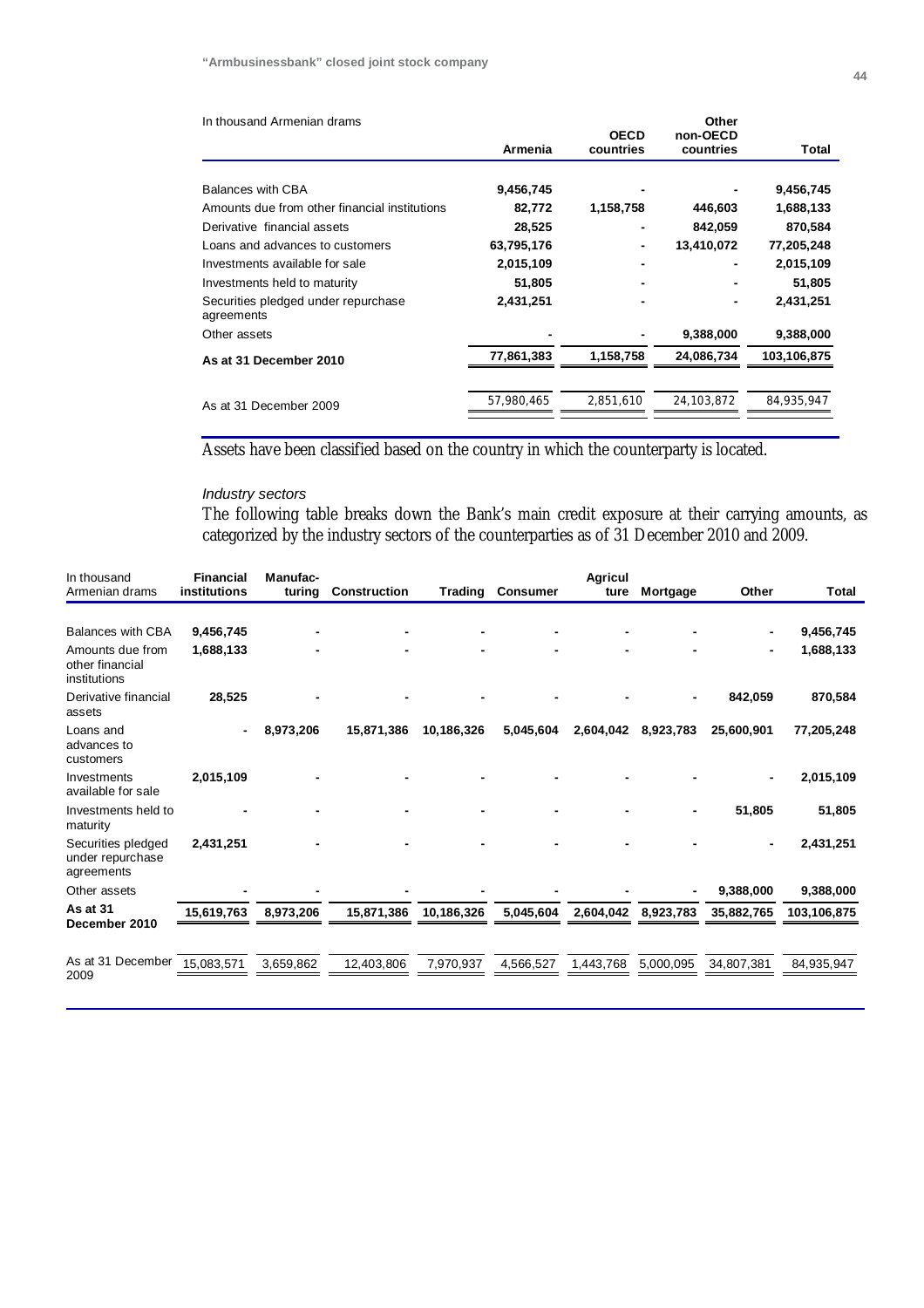# **34.1.3 Risk limit control and mitigation policies**

The Bank structures the levels of credit risk it undertakes by placing limits on the amount of risk accepted in relation to one borrower, or groups of borrowers, and to geographical and industry segments.

Such risks are monitored on a revolving basis and subject to an annual or more frequent review, when considered necessary. Limits on the level of credit risk by product, industry sector and by country are approved, in line with changes in Bank's operating environment, not less than annually, by the Board of Directors.

The exposure to any one borrower including banks and financial organizations is further restricted by sub-limits covering on- and off-balance sheet exposures, and daily delivery risk limits in relation to trading items such as forward foreign exchange contracts. Actual exposures against limits are monitored daily.

Exposure to credit risk is also managed through regular analysis of the ability of borrowers and potential borrowers to meet interest and capital repayment obligations and by changing these lending limits where appropriate.

Some other specific control and mitigation measures are outlined below.

### *Collateral*

The Bank employs a range of policies and practices to mitigate credit risk. The most traditional of these is the taking of security for funds advances, which is common practice. The Bank implements guidelines on the acceptability of specific classes of collateral or credit risk mitigation. The principal collateral types for loans and advances are:

- Mortgages over residential properties;
- Charges over business assets such as premises, inventory and accounts receivable;
- Charges over financial instruments such as debt securities and equities

Longer-term finance and lending to corporate entities are generally secured; revolving individual credit facilities are generally unsecured. In addition, in order to minimise the credit loss the Bank will seek additional collateral from the counterparty as soon as impairment indicators are noticed for the relevant individual loans and advances.

Collateral held as security for financial assets other than loans and advances is determined by the nature of the instrument. Debt securities, treasury and other eligible bills are generally unsecured.

The analysis of loan portfolio by collateral is represented as follows:

| In thousand Armenian drams                                   | 2010       | 2009       |
|--------------------------------------------------------------|------------|------------|
|                                                              |            |            |
| Loans collateralized by real estate                          | 51,990,015 | 39,004,340 |
| Loans collateralized by guarantees of enterprises            | 5,585,968  | 1,886,650  |
| Loans collateralized by materials                            | 4,169,122  | 4,233,691  |
| Loans collateralized by state securities                     | 9,135,448  | 9,689,678  |
| Loans collateralized by cash or guarantees of the Government | 2,876,046  | 4,790,332  |
| Other collateral                                             | 5,104,672  | 1,161,429  |
| Total loans and advances to customers (gross)                | 78,861,271 | 60,766,120 |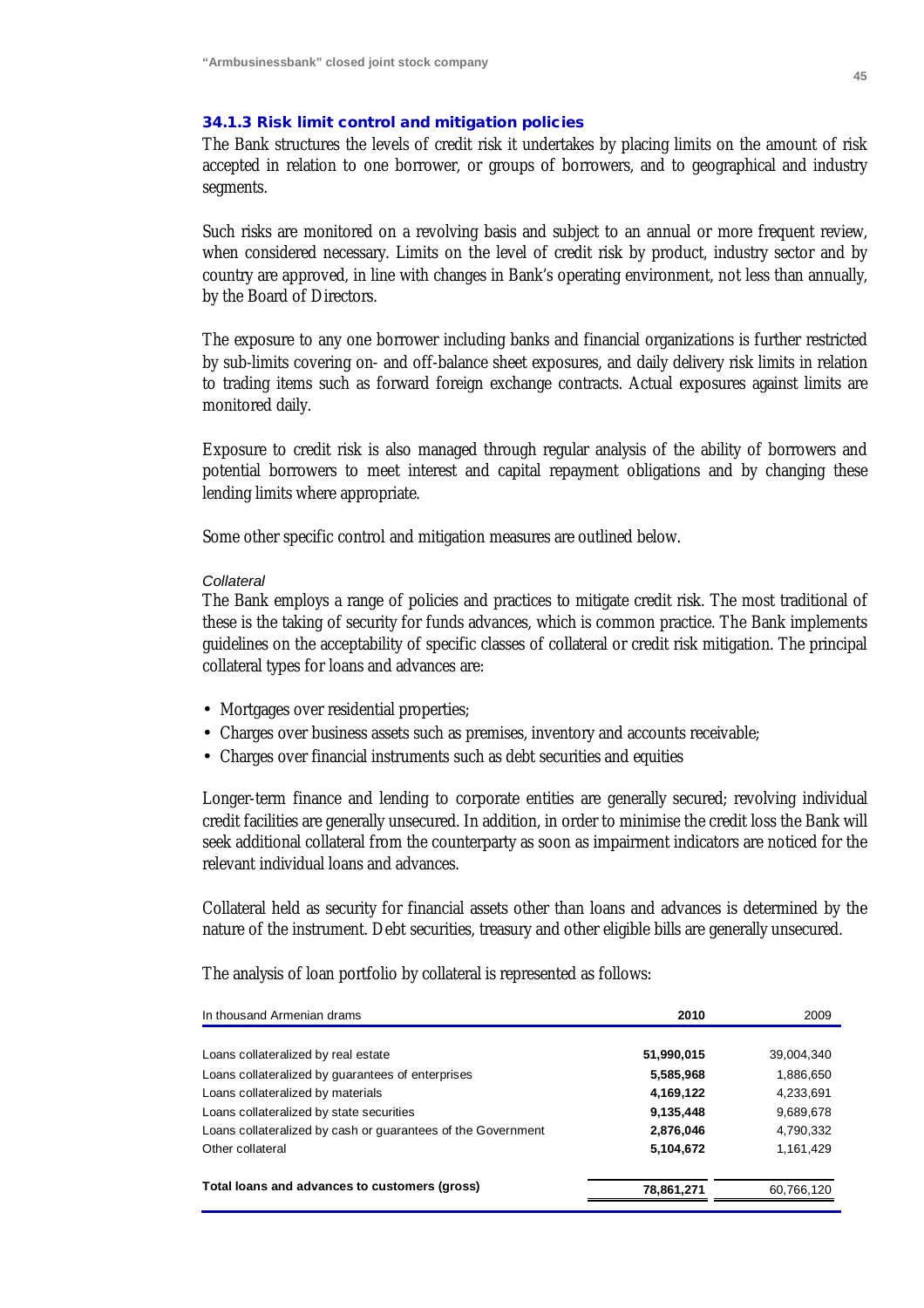#### *Credit-related commitments*

The primary purpose of these instruments is to ensure that funds are available to a customer as required. Guarantees and standby letters of credit carry the same credit risk as loans. Documentary and commercial letters of credit – which are written undertakings by the Bank on behalf of a customer authorising a third party to draw drafts on the Bank up to a stipulated amount under specific terms and conditions – are collateralised by the underlying shipments of goods to which they relate and therefore carry less risk than a direct loan.

Commitments to extend credit represent unused portions of authorisations to extend credit in the form of loans. With respect to credit risk on commitments to extend credit, the Bank is potentially exposed to loss in an amount equal to the total unused commitments.

However, the likely amount of loss is less than the total unused commitments, as most commitments to extend credit are contingent upon customers maintaining specific credit standards. The Bank monitors the term to maturity of credit commitments because longer-term commitments generally have a greater degree of credit risk than shorter-term commitments.

#### **34.1.4 Impairment and provisioning policies**

The main considerations for the loan impairment assessment include whether any payments of principal or interest are overdue by more than 90 days or there are any known difficulties in the cash flows of counterparties, credit rating downgrades, or infringement of the original terms of the contract. The Bank addresses impairment assessment into areas: individually assessed allowances and collectively assessed allowances.

#### *Individually assessed allowances*

The Bank determines the allowances appropriate for each individually significant loan or advance on an individual basis. Items considered when determining allowance amounts include the sustainability of the counterparty's business plan, its ability to improve performance once a financial difficulty has arisen, projected receipts and the expected dividend payout should bankruptcy ensue, the availability of other financial support and the realizable value of collateral, and the timing of the expected cash flows. The impairment losses are evaluated at each reporting date, unless unforeseen circumstances require more careful attention.

#### *Collectively assessed allowances*

Allowances are assessed collectively for losses on loans and advances that are not significant (including credit cards, residential mortgages and unsecured consumer lending) and for individually significant loans and advances where there is not yet objective evidence of individual impairment. Allowances are evaluated on each reporting date with each portfolio receiving a separate review.

The collective assessment takes account of impairment that is likely to be present in the portfolio even though there is not yet objective evidence of the impairment in an individual assessment. Impairment losses are estimated by taking into consideration of the following information: historical losses on the portfolio, current economic conditions, the approximate delay between the time a loss is likely to have been incurred and the time it will be identified as requiring an individually assessed impairment allowance, and expected receipts and recoveries once impaired.

Financial guarantees and letters of credit are assessed and provision made in a similar manner as for loans.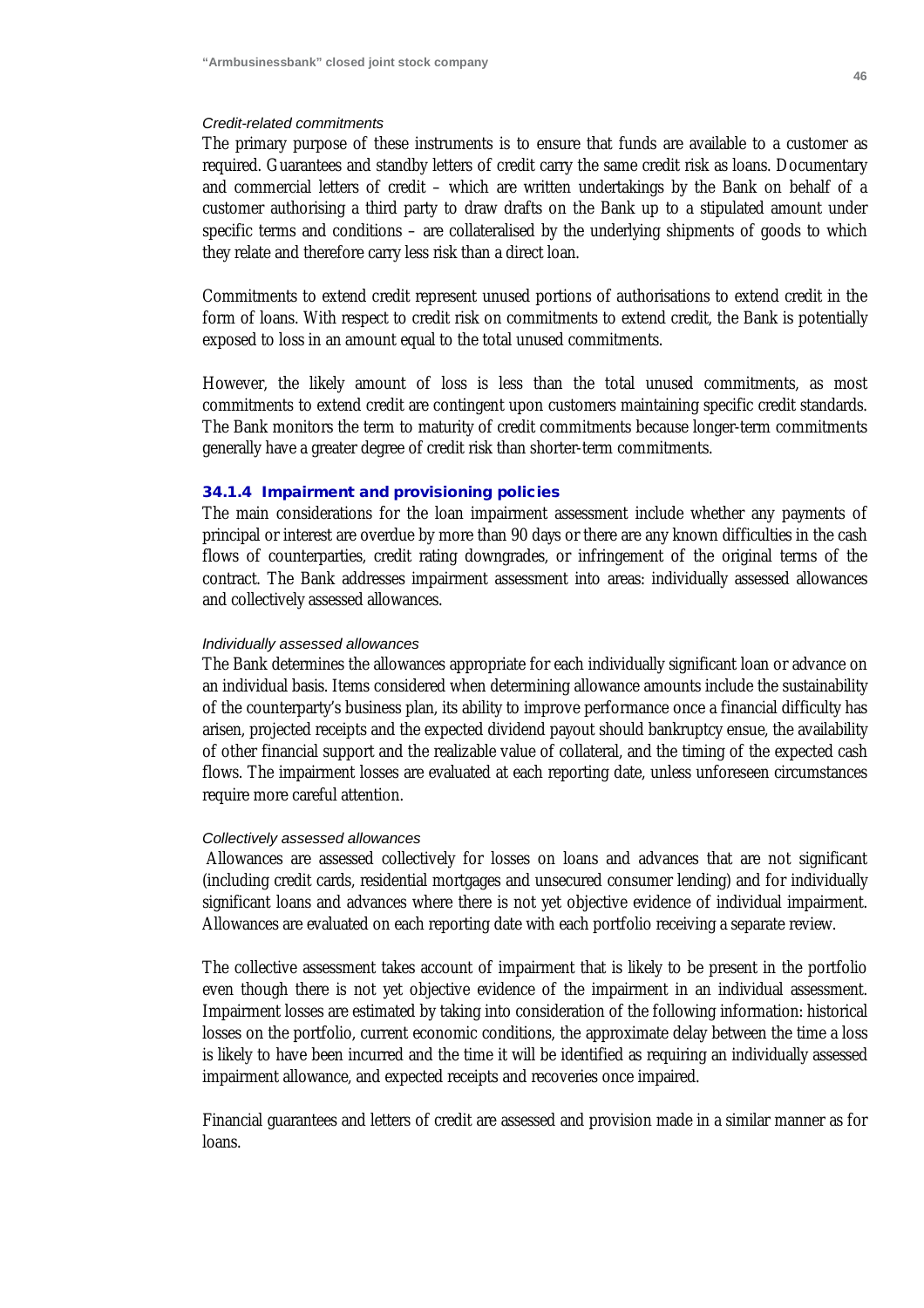# *Loans and advances neither past due or impaired*

The table below shows the credit quality by class of asset for loans and advances neither past due or impaired, based on the historical counterparty default rates.

| In thousand Armenian drams      | 2010 | 2009           |
|---------------------------------|------|----------------|
|                                 |      |                |
| Loans and advances to customers |      |                |
| Manufacturing                   | 0.1  | -              |
| Agriculture                     | 1.8  | 0.3            |
| Construction                    | 0.2  | 0.4            |
| Trading                         | 0.6  | 0.1            |
| Consumer                        | 2.6  | 1.1            |
| Mortgage                        | 1.3  | 0.3            |
| Other                           | 0.2  | $\blacksquare$ |
|                                 |      |                |

As of 31.12.2010 and as of 31.12.2009 the Bank has not had any losses on other financial assets bearing credit risk.

#### *Past due but not impaired loans*

Past due loans and advances include those that are only past due by a few days. The majority of the past due loans are not considered to be impaired. Analysis of past due loans by age and by class is provided below.

| In thousand Armenian drams      |                      |                  |                  |                      | 2010      |
|---------------------------------|----------------------|------------------|------------------|----------------------|-----------|
|                                 | Less than<br>30 days | 31 to 60<br>days | 61 to 90<br>days | More than<br>91 days | Total     |
| Loans and advances to customers |                      |                  |                  |                      |           |
| Manufacturing                   |                      |                  | 30,000           | 127,688              | 157,688   |
| Construction                    | 548,547              |                  |                  | 22,282               | 570,829   |
| Trading                         | 976,776              | 9,941            |                  |                      | 986,717   |
| Consumer                        | 35,069               | 19,269           | 10,089           | 100,012              | 164,439   |
|                                 |                      |                  |                  |                      |           |
| Agriculture                     | 30,975               |                  | 5,326            | 26,179               | 62,480    |
| Mortgage                        | 81,596               | 11,336           | 9,977            | 31,372               | 134,281   |
| Other                           | 183,839              | 7,730            | 55               | 100,976              | 292,600   |
| Total                           | 1,856,802            | 48,276           | 55,447           | 408,509              | 2,369,034 |
| In thousand Armenian drams      |                      |                  |                  |                      | 2009      |
|                                 | Less than 30<br>days | 31 to 60<br>days | 61 to 90<br>days | More than<br>91 days | Total     |
| Loans and advances to customers |                      |                  |                  |                      |           |
| Manufacturing                   | 145,806              |                  |                  |                      | 145,806   |
| Construction                    | 83,295               |                  | 4,464            |                      | 87,759    |
| Trading                         | 849,350              | 3,057            | 1,257            | 128                  | 853,792   |
| Consumer                        | 253,121              | 126,668          |                  | 23,741               | 403,530   |
| Agriculture                     | 33,089               |                  |                  |                      | 33,089    |
| Mortgage                        | 68,627               |                  |                  |                      | 68,627    |
| Other                           | 10,742               | 557              | 7,003            | 4,238                | 22,540    |

**Total** 1,444,030 130,282 12,724 28,107 1,615,143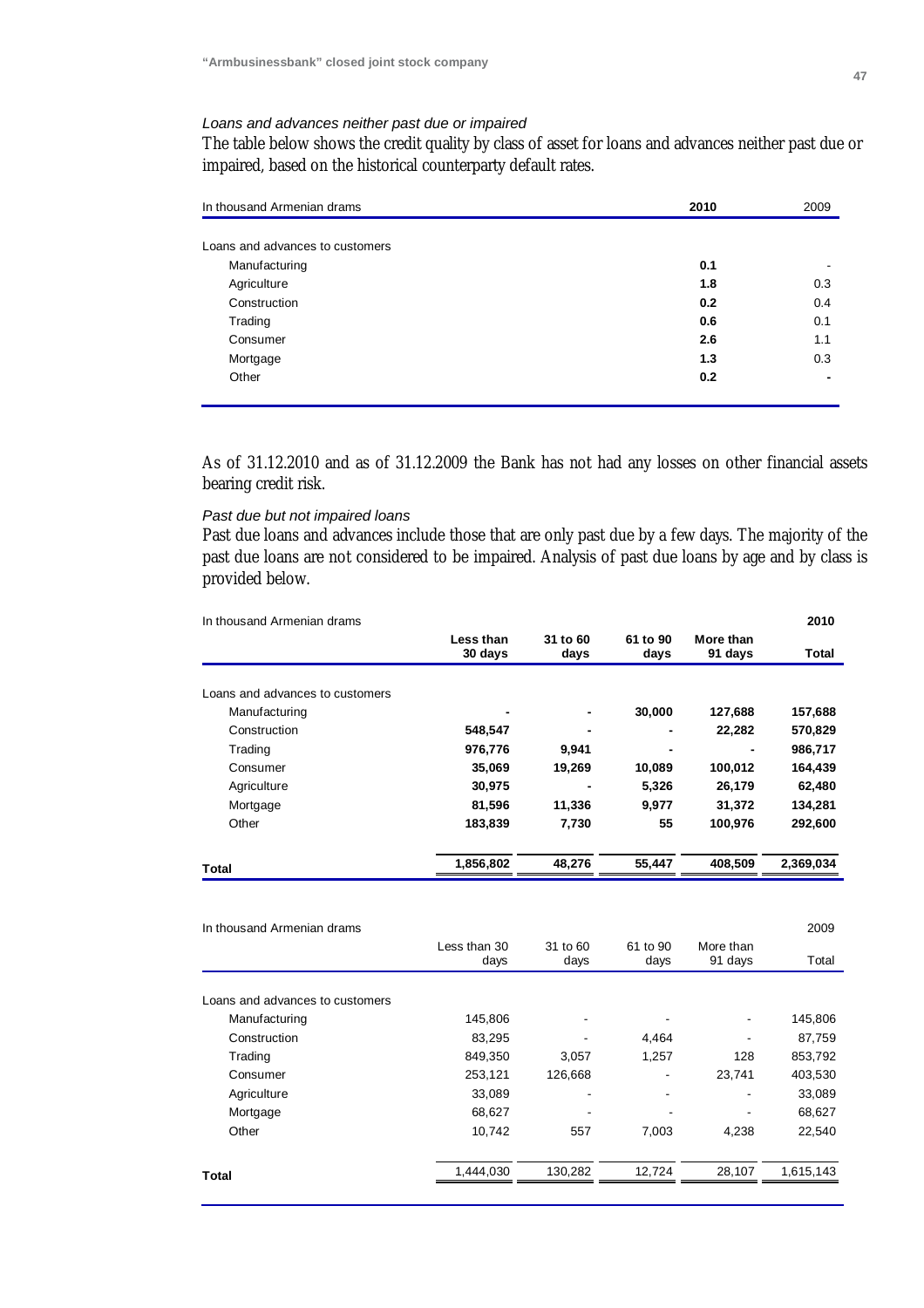The fair value of collateral that the Bank holds relating to past due loans at 31 December 2010 amounts to AMD 3,110,074 thousand (2009: AMD 1,714,827 thousand). The collateral consists of cash, securities, guarantee letters and property.

#### *Loans and advances individually impaired*

The total gross amount of individually impaired loans and advances to customers before taking into consideration the cash flows from collateral held is AMD 2,369,034 thousand (2009: AMD 2,688,111 thousand). The fair value of collateral that the Bank holds relating to loans individually determined to be impaired at 31 December 2010 amounts to AMD 3,110,074 thousand (2009: AMD 4,996,729 thousand). The collateral consists of cash, securities, guarantee letters and property.

#### *Renegotiated loans*

The carrying amount for renegotiated financial assets by class is presented below:

| In thousand Armenian drams      | 2010      | 2009      |
|---------------------------------|-----------|-----------|
|                                 |           |           |
| Loans and advances to customers |           |           |
| Manufacturing                   | 134,208   | 300,339   |
| Construction                    | 1,652,481 | 2,187,024 |
| Trading                         | 208,307   | 355,222   |
| Consumer                        |           | 36,684    |
| Other                           | 257,747   | 1,446,283 |
| <b>Total renegotiated loans</b> | 2,252,743 | 4,325,552 |
|                                 |           |           |

#### **34.2 Market risk**

Market risk is the risk that the fair value or future cash flows of financial instruments will fluctuate due to changes in market variables such as interest rates and foreign exchange rates. The Bank classifies exposures to market risk into either trading or non-trading portfolios. The market risk for the trading portfolio is managed and monitored based on a VaR methodology which reflects the interdependency between risk variables. Non-trading positions are managed and monitored using other sensitivity analyses. Except for the concentrations within foreign currency, the Bank has no significant concentration of market risk.

#### **34.2.1 Market risk – Non-trading**

#### *Interest rate risk*

Interest rate risk arises from the possibility that changes in interest rates will affect future cash flows or the fair values of financial instruments. The Board of Directors has established limits on the interest rate gaps for stipulated periods. Positions are monitored on a daily basis and hedging strategies are used to ensure positions are maintained within the established limits.

The following table demonstrates the sensitivity of the income statement to a reasonable possible change in interest rates, with all other variables held constant, of the Bank's income statement.

The sensitivity of the income statement is the effect of the assumed changes in interest rates on the net interest income for one year, based on the floating rate non-trading financial assets and financial liabilities held at 31 December 2010, including the effect of hedging instruments. The sensitivity of equity is calculated by revaluating fixed rate available-for-sale financial assets, at 31 December 2010 for the effects of the assumed changes in interest rates. The sensitivity of equity is analysed by maturity of the asset or swap. The total sensitivity of equity is based on the assumption that there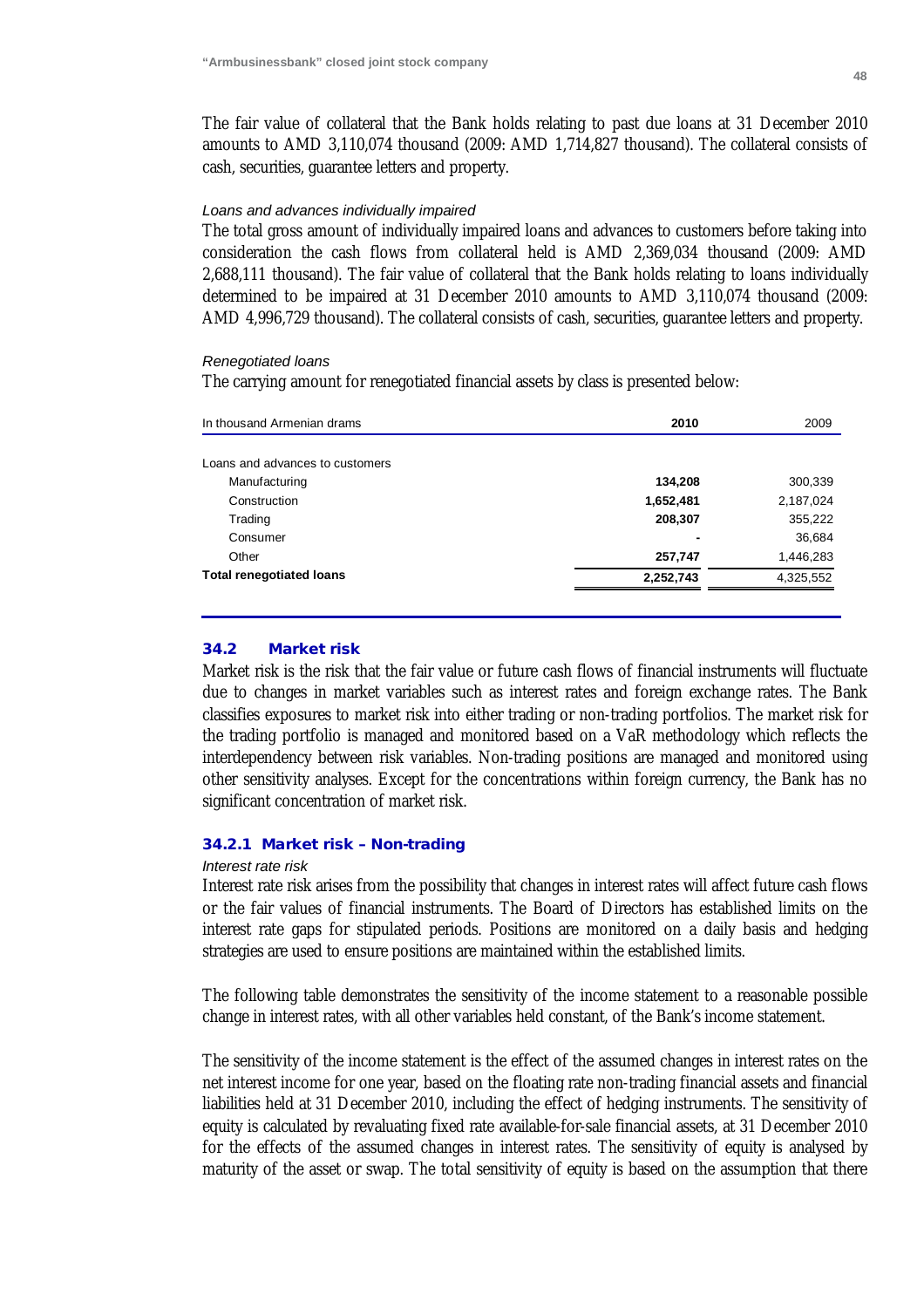are parallel shifts in the yield curve, while the analysis by maturity band displays the sensitivity to non-parallel changes.

| In thousand Armenian drams |                              |                     |                       |                      |                      | 2010       |
|----------------------------|------------------------------|---------------------|-----------------------|----------------------|----------------------|------------|
|                            | <b>Sensitivity of equity</b> |                     |                       |                      |                      |            |
| <b>Currency</b>            | Change<br>in basis<br>points | Up to $6$<br>months | 6 months to 1<br>year | 1 year to<br>5 years | More than<br>5 years | Total      |
| AMD                        | $+1$                         | (110)               | (4, 423)              | (79,062)             | (40, 925)            | (124, 520) |
| AMD                        | $-1$                         | 111                 | 4,491                 | 89,405               | 45,685               | 139,692    |
| In thousand Armenian drams |                              |                     | Sensitivity of equity |                      |                      | 2009       |
|                            | Change                       |                     |                       |                      |                      |            |
| Currency                   | in basis<br>points           | Up to $6$<br>months | 6 months to 1<br>year | 1 year to<br>5 years | More than<br>5 years | Total      |
| AMD                        | $+1$                         | (370)               | (209)                 | (19, 760)            | (7,000)              | (27, 339)  |
| AMD                        | $-1$                         | 370                 | 212                   | 20,680               | 7,400                | 28,662     |

# *Currency risk*

Currency risk is the risk that the value of a financial instrument will fluctuate due to changes in foreign exchange rates. The Board of Directors has set limits on positions by currency. Positions are monitored on a daily basis and hedging strategies are used to ensure positions are maintained within established limits.

The tables below indicate the currencies to which the Bank had significant exposure at 31 December 2010 on its non-trading monetary assets and liabilities and its forecast cash flows. The analysis calculated the effect of a reasonably possible movement of the currency rate against the Armenian dram, with all other variables held constant on the income statement (due to the fair value of currency sensitive non-trading monetary assets and liabilities). A negative amount in the table reflects a potential net reduction in income statement or equity, while a positive amount reflects a net potential increase.

| In thousand Armenian drams | 2010                               |                                |                                    |                                |
|----------------------------|------------------------------------|--------------------------------|------------------------------------|--------------------------------|
| Currency                   | Change in<br>currency rate in<br>% | Effect on profit<br>before tax | Change in<br>currency rate in<br>% | Effect on profit<br>before tax |
|                            |                                    |                                |                                    |                                |
| <b>USD</b>                 | (10)                               | 1,079,300                      | (10)                               | 1,108                          |
| Euro                       | (10)                               | (12)                           | (10)                               | 11,496                         |
| <b>RR</b>                  | (10)                               | (4,212)                        | (10)                               | (5,015)                        |
| <b>USD</b>                 | 10                                 | (1,079,300)                    | 10                                 | (1, 108)                       |
| Euro                       | 10                                 | 12                             | 10                                 | (11, 496)                      |
| <b>RR</b>                  | 10                                 | 4,212                          | 10                                 | 5,015                          |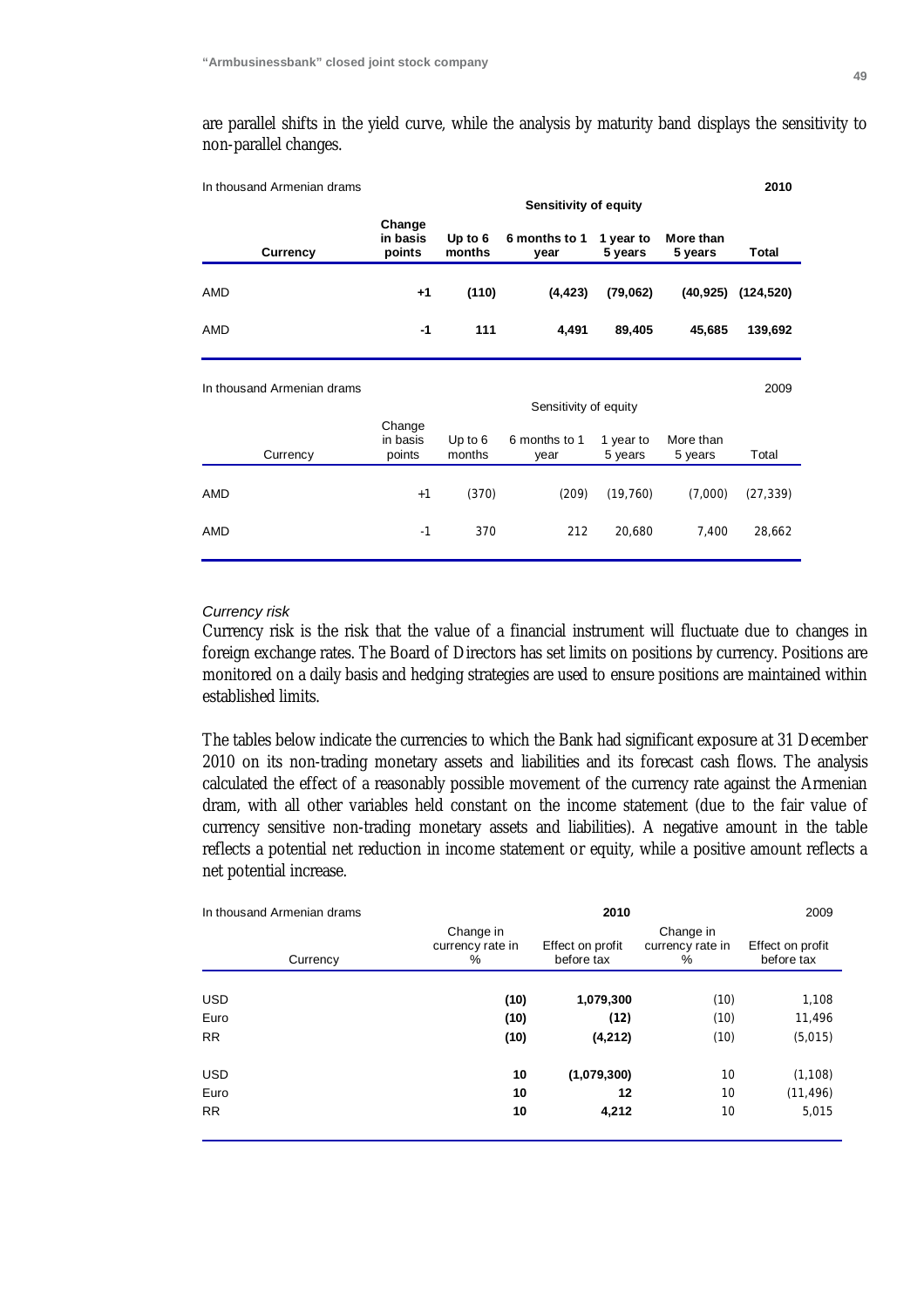#### The Bank's exposure to foreign currency exchange risk is as follows:

| In thousand Armenian drams                                              | Armenian   | Freely<br>convertible | Non-freely<br>convertible |             |
|-------------------------------------------------------------------------|------------|-----------------------|---------------------------|-------------|
|                                                                         | Dram       | currencies            | currencies                | Total       |
| <b>ASSETS</b>                                                           |            |                       |                           |             |
| Cash and balances with the CBA                                          | 3,830,968  | 9,110,241             | 105,640                   | 13,046,849  |
| Derivative financial assets                                             |            | 870,584               |                           | 870,584     |
| Amounts due from other financial institutions                           | 45         | 1,379,736             | 308,352                   | 1,688,133   |
| Loans and advances to customers                                         | 45,916,073 | 31,110,174            | 179,001                   | 77,205,248  |
| Investments available for sale                                          | 2,015,109  |                       |                           | 2,015,109   |
| Investments held to maturity                                            | 51,805     |                       |                           | 51,805      |
| Securities pledged under repurchase<br>agreements                       | 2,431,251  |                       |                           | 2,431,251   |
| Other assets                                                            | 9,387,772  | 228                   |                           | 9,388,000   |
|                                                                         | 63,633,023 | 42,470,963            | 592,993                   | 106,696,979 |
| <b>LIABILITIES</b>                                                      |            |                       |                           |             |
| Amounts due to the CBA                                                  | 9,946,240  |                       |                           | 9,946,240   |
| Amounts due to financial institutions                                   | 9,173,164  | 12,520,831            | 178,938                   | 21,872,933  |
| Amounts due to customers                                                | 16,478,078 | 43,291,526            | 306,295                   | 60,075,899  |
| Derivative financial liabilities                                        | 30,425     |                       |                           | 30,425      |
| Financial liabilities held for trading                                  | 7,362,308  |                       |                           | 7,362,308   |
|                                                                         | 42,990,215 | 55,812,357            | 485,233                   | 99,287,805  |
| Net position as at 31 December 2010                                     | 20,642,808 | (13, 341, 394)        | 107,760                   | 7,409,174   |
| <b>Commitments and contingent liabilities as</b><br>at 31 December 2010 | 17,357,958 | 9,089,963             | 76                        | 26,447,997  |
| <b>Total financial assets</b>                                           | 48,681,386 | 37,266,623            | 1,387,057                 | 87,335,066  |
| <b>Total financial liabilities</b>                                      | 31,812,997 | 43,074,184            | 1,344,542                 | 76,231,723  |
|                                                                         | 16,868,389 | (5,807,561)           | 42,515                    | 11,103,343  |
| Net position as at 31 December 2009                                     |            |                       |                           |             |
| Commitments and contingent liabilities as at 31<br>December 2009        | 9,364,004  | 3,139,385             | 11,144                    | 12,514,533  |
|                                                                         |            |                       |                           |             |

Freely convertible currencies represent mainly US dollar amounts, but also include currencies from other OECD countries. Non-freely convertible amounts relate to currencies of CIS countries, excluding Republic of Armenia.

# **34.3 Liquidity risk**

Liquidity risk is the risk that the Bank will be unable to meet its payment obligations when they fall due under normal and stress circumstances. To limit this risk, management has arranged diversified funding sources in addition to its core deposit base, manages assets with liquidity in mind, and monitors future cash flows and liquidity on a daily bases. This incorporates an assessment of expected cash flows and the availability of high grade collateral which could be used to secure additional funding if required.

The Bank maintains a portfolio of highly marketable and diverse assets that can be easily liquidated in the event of an unforeseen interruption of cash flow. The Bank also has committed lines of credit that it can access to meet liquidity needs. In addition, the Bank maintains an obligatory minimum reserve deposits with the Central Bank of Armenia equal to 8% of certain obligations of the Bank denominated in Armenian drams and 12% on certain obligations of the Bank denominated in foreign currency. See note 14. The liquidity position is assessed and managed under a variety of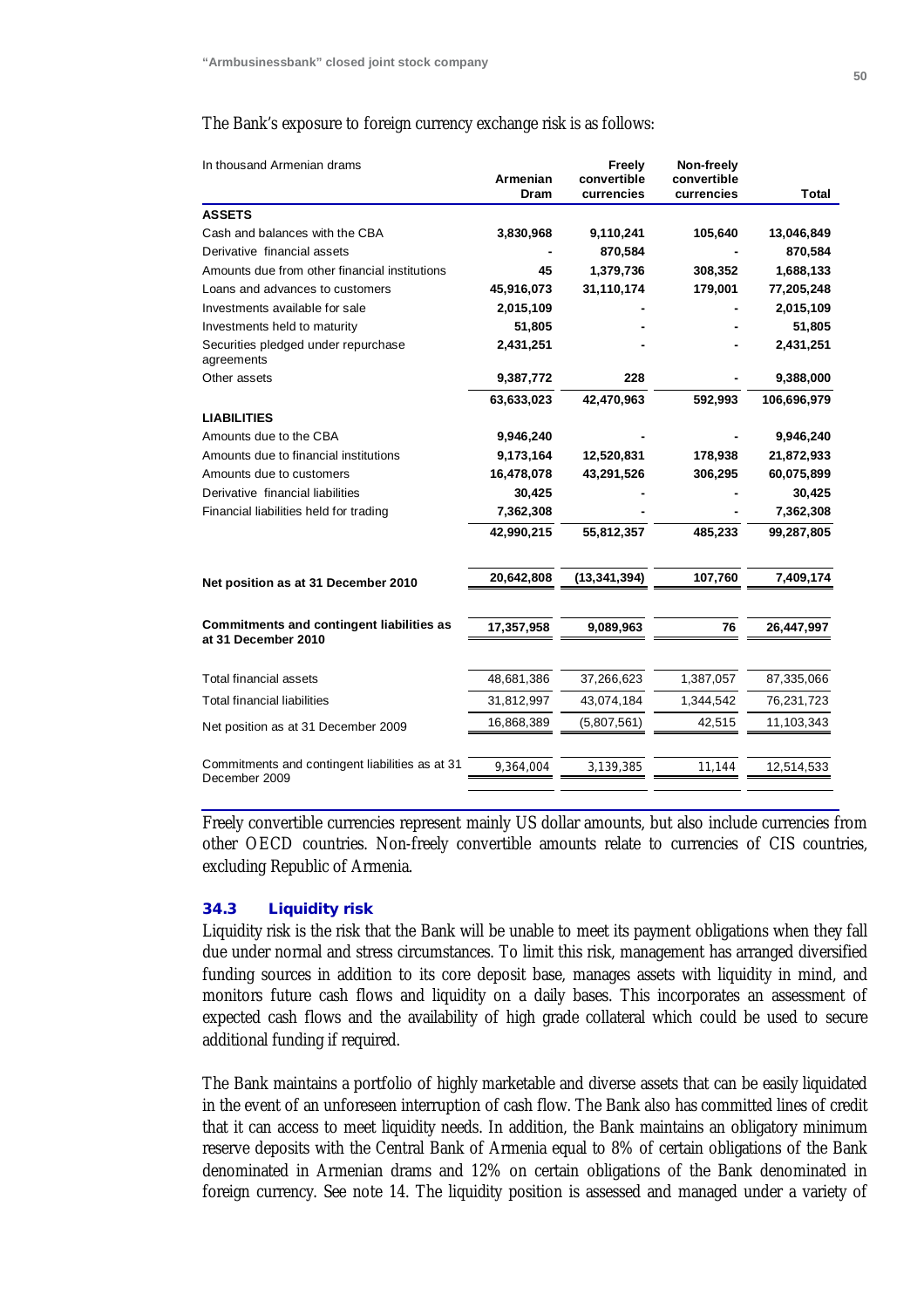scenarios, giving due consideration to stress factors relating to both the market in general and specifically to the Bank.

The liquidity management of the Bank requires considering the level of liquid assets necessary to settle obligations as they fall due; maintaining access to a range of funding sources; maintaining funding contingency plans and monitoring balance sheet liquidity ratios against regulatory requirements. The Bank calculates liquidity ratios in accordance with the requirement of the Central Bank of Armenia.

The table below summarises the maturity profile of the Bank's financial liabilities at 31 December 2010 based on contractual undiscounted repayment obligations. See note 33 for the expected maturities of these liabilities. Repayments which are subject to notice are treated as if notice were to be given immediately. However, the Bank expects that many customers will not request repayment on the earliest date the Bank could be required to pay and the table does not reflect the expected cash flows indicated by the Bank's deposit retention history.

| Demand<br>and less<br>More<br><b>From</b><br><b>From</b><br><b>From</b><br>3 to 12<br>1 to $3$<br>1 to $5$<br>than 1<br>than 5<br>month<br>months<br>months<br>vears<br>years | Total          |
|-------------------------------------------------------------------------------------------------------------------------------------------------------------------------------|----------------|
|                                                                                                                                                                               |                |
| <b>NON-DERIVATIVE FINANCIAL</b>                                                                                                                                               |                |
| <b>LIABILITIES</b>                                                                                                                                                            |                |
| Amounts due to the CBA<br>101,480<br>133,180<br>610,265<br>11,181,315                                                                                                         | 12,026,240     |
| Amounts due to financial institutions<br>13,154,107<br>3,213,985<br>2,235,608<br>4,260,639<br>5,251,708                                                                       | 28,116,047     |
| 18,507,116<br>Amounts due to customers<br>19,465,038<br>18.644.375<br>3.450.750<br>2.698.234                                                                                  | 62,765,513     |
| Financial liabilities held for trading<br>7,489,260                                                                                                                           | 7,489,260      |
| <b>Total undiscounted non-derivative</b><br>31,762,703<br>30,301,463 21,490,248 18,892,704 7,949,942<br>financial liabilities                                                 | 110.397.060    |
| <b>Derivative financial liabilities</b>                                                                                                                                       |                |
| Currency swap contracts                                                                                                                                                       |                |
| Inflow<br>14,003,412                                                                                                                                                          | 14,003,412     |
| Outflow<br>(13, 275, 336)<br>$\blacksquare$                                                                                                                                   | (13, 275, 336) |
| <b>Commitments and contingent</b><br>5,781,045<br>3,834,132<br>8,958,289<br>7,874,531<br>liabilities                                                                          | 26,447,997     |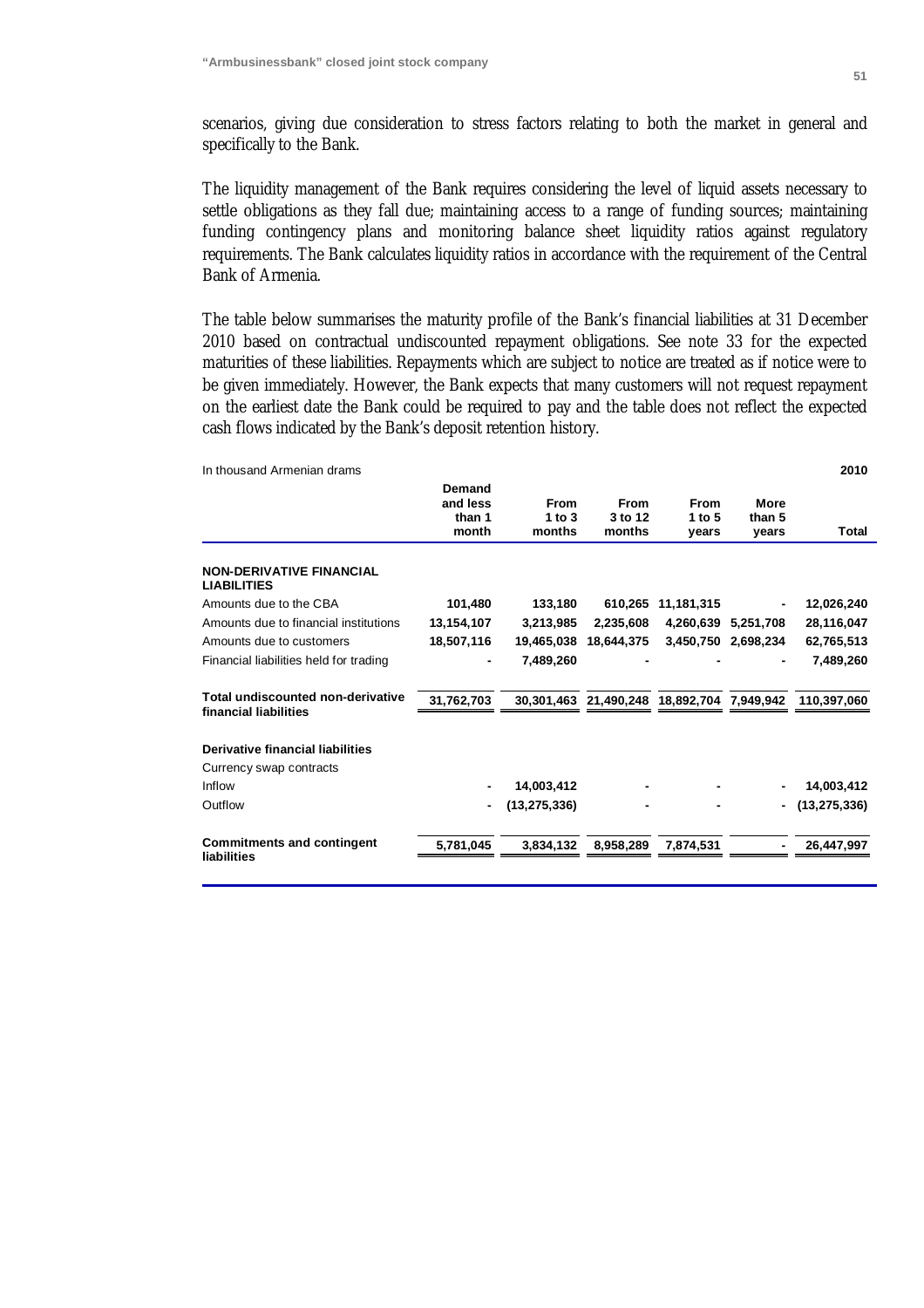#### In thousand Armenian drams 2009

|                                                            | Demand<br>and less<br>than 1<br>month | <b>From</b><br>1 to $3$<br>months         | From<br>3 to 12<br>months | From<br>1 to $5$<br>vears | More<br>than 5<br>years | Total          |
|------------------------------------------------------------|---------------------------------------|-------------------------------------------|---------------------------|---------------------------|-------------------------|----------------|
|                                                            |                                       |                                           |                           |                           |                         |                |
| <b>FINANCIAL LIABILITIES</b>                               |                                       |                                           |                           |                           |                         |                |
| Amounts due to the CBA                                     | 156,102                               | 123,255                                   | 585,588                   | 12,291,719                |                         | 13,156,664     |
| Amounts due to financial institutions                      | 7,658,462                             | 5,027,527                                 | 207,322                   | 3,148,489                 | 42,889                  | 16,084,689     |
| Amounts due to customers                                   | 21,716,598                            | 10,465,063                                | 9,104,979                 |                           | 4,918,650 3,216,987     | 49,422,277     |
| Financial liabilities held for trading                     | 8,674,696                             | 271,929                                   |                           |                           |                         | 8,946,625      |
| Total undiscounted non-derivative<br>financial liabilities | 38,205,858                            | 15,887,774 9,897,889 20,358,858 3,259,876 |                           |                           |                         | 87,610,255     |
| Derivative financial liabilities                           |                                       |                                           |                           |                           |                         |                |
| Currency swap contracts                                    |                                       |                                           |                           |                           |                         |                |
| Inflow                                                     |                                       | 13,845,050                                |                           |                           |                         | 13,845,050     |
| Outflow                                                    |                                       | (13, 371, 182)                            |                           |                           | $\bar{\phantom{a}}$     | (13, 371, 182) |
| <b>Commitments and contingent</b><br>liabilities           | 2,607,837                             | 2,325,520                                 | 3,167,597                 | 4,413,579                 |                         | 12,514,533     |

#### **35 Capital adequacy**

The Bank maintains an actively managed capital base to cover risks inherent in the business. The adequacy of the Bank's capital is monitored using, among other measures, the rules and ratios established by the Basel Committee on Banking Supervision ("BIS rules/ratios") and adopted by the Central Bank of Armenia in supervising the Bank.

The primary objectives of the Bank's capital management are to ensure that the Bank complies with externally imposed capital requirements and that the Bank maintains strong credit ratings and healthy capital ratios in order to support its business and to maximise shareholders' value.

The Bank manages its capital structure and makes adjustments to it in the light of changes in economic conditions and the risk characteristics of its activities. In order to maintain or adjust the capital structure, the Bank may adjust the amount of dividend payment to shareholders, return capital to shareholders or issue capital securities. No changes were made in the objectives, polices and processes from the previous years.

The minimum ratio between total capital and risk weighted assets required by the Central Bank of Armenia is 12%.

Regulatory capital consists of Tier 1 capital, which comprises share capital, retained earnings including current year profit, and general reserve. The other component of regulatory capital is Tier 2 capital, which includes revaluation reserves.

The risk-weighted assets are measured by means of a hierarchy of risk weights classified according to the nature of and reflecting an estimate of credit, market and operating risks.